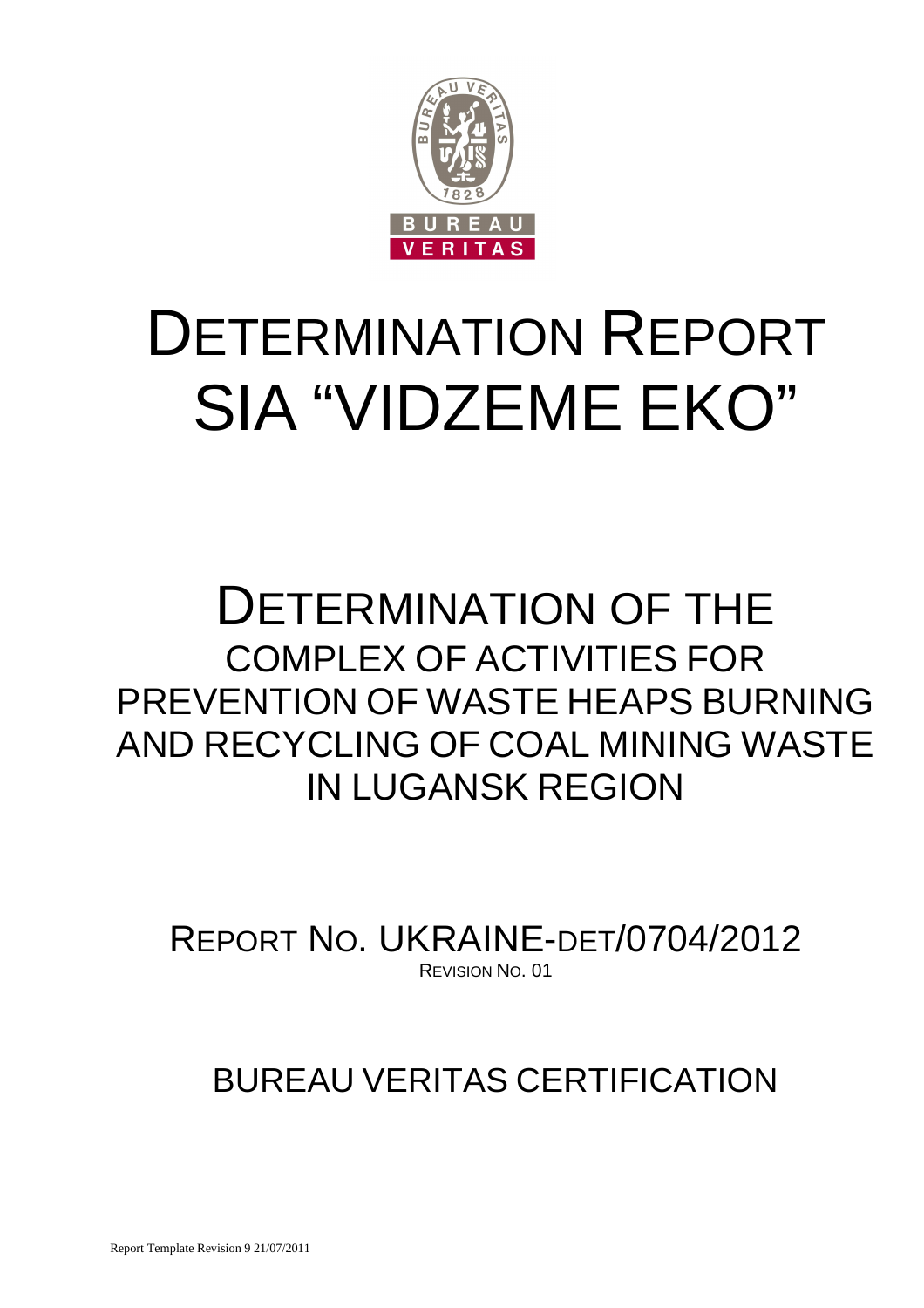

DETERMINATION REPORT: "СOMPLEX OF ACTIVITIES FOR PREVENTION OF WASTE HEAPS BURNING AND RECYCLING OF COAL MINING WASTE IN LUGANSK REGION"

| Date of first issue:<br>21/09/2012                                                                                                       | Organizational unit:<br><b>Bureau Veritas Certification</b><br><b>Holding SAS</b>                                                                                                                                                                                                                                                                                                                                                                                                                                                                                                                                                               |  |  |  |  |  |  |
|------------------------------------------------------------------------------------------------------------------------------------------|-------------------------------------------------------------------------------------------------------------------------------------------------------------------------------------------------------------------------------------------------------------------------------------------------------------------------------------------------------------------------------------------------------------------------------------------------------------------------------------------------------------------------------------------------------------------------------------------------------------------------------------------------|--|--|--|--|--|--|
| Client:<br><b>SIA Vidzeme Eko</b>                                                                                                        | Client ref.:<br><b>Victor Tkachenko</b>                                                                                                                                                                                                                                                                                                                                                                                                                                                                                                                                                                                                         |  |  |  |  |  |  |
| Summary:<br>Committee, as well as the host country criteria.                                                                             | Bureau Veritas Certification has made the determination of the "Complex of activities for prevention of<br>waste heaps burning and recycling of coal mining waste in Lugansk region" project of SIA "Vidzeme<br>Eko" located in Rovenky Town, Luhansk Region, Ukraine on the basis of UNFCCC criteria for the JI, as well as<br>criteria given to provide for consistent project operations, monitoring and reporting. UNFCCC criteria refer to<br>Article 6 of the Kyoto Protocol, the JI rules and modalities and the subsequent decisions by the JI Supervisory                                                                              |  |  |  |  |  |  |
|                                                                                                                                          | The determination scope is defined as an independent and objective review of the project design document,<br>the project's baseline study, monitoring plan and other relevant documents, and consisted of the following<br>three phases: i) desk review of the project design and the baseline and monitoring plan; ii) follow-up interviews<br>with project stakeholders; iii) resolution of outstanding issues and the issuance of the final determination report<br>and opinion. The overall determination, from Contract Review to Determination Report & Opinion, was<br>conducted using Bureau Veritas Certification internal procedures. |  |  |  |  |  |  |
| design document.                                                                                                                         | The first output of the determination process is a list of Clarification and Corrective Action Requests (CL and<br>CAR), presented in Appendix A. Taking into account this output, the project proponent revised its project                                                                                                                                                                                                                                                                                                                                                                                                                    |  |  |  |  |  |  |
| country criteria.                                                                                                                        | In summary, it is Bureau Veritas Certification's opinion that the project correctly applies Guidance on criteria for<br>baseline setting and monitoring and meets the relevant UNFCCC requirements for the JI and the relevant host                                                                                                                                                                                                                                                                                                                                                                                                             |  |  |  |  |  |  |
| Report No.:<br>Subject Group:<br>Ukraine-det/0704/2012<br>JI                                                                             | <b>Indexing terms</b>                                                                                                                                                                                                                                                                                                                                                                                                                                                                                                                                                                                                                           |  |  |  |  |  |  |
| Project title:<br>Complex of activities for prevention of waste<br>heaps burning and recycling of coal mining<br>waste in Lugansk region |                                                                                                                                                                                                                                                                                                                                                                                                                                                                                                                                                                                                                                                 |  |  |  |  |  |  |
| Work carried out by:<br>Vyacheslav<br>$Yeriomin -$<br>verifier<br>Serhii Verteletskyi - team member, verifier                            | $\bowtie$<br>team leader, lead<br>No distribution without permission from the<br>Client or responsible organizational unit                                                                                                                                                                                                                                                                                                                                                                                                                                                                                                                      |  |  |  |  |  |  |
| Work reviewed by:                                                                                                                        |                                                                                                                                                                                                                                                                                                                                                                                                                                                                                                                                                                                                                                                 |  |  |  |  |  |  |
| Ivan Sokolov - Internal Technical Reviewer<br>Nikolay Chekhmestrenko - Technical                                                         | <b>Limited distribution</b>                                                                                                                                                                                                                                                                                                                                                                                                                                                                                                                                                                                                                     |  |  |  |  |  |  |
| <b>Bureau Vedtas</b><br>Specialist                                                                                                       | ication                                                                                                                                                                                                                                                                                                                                                                                                                                                                                                                                                                                                                                         |  |  |  |  |  |  |
| Work approved by:                                                                                                                        |                                                                                                                                                                                                                                                                                                                                                                                                                                                                                                                                                                                                                                                 |  |  |  |  |  |  |
| Ivan Sokolov Operational Manager                                                                                                         | Unrestricted distribution                                                                                                                                                                                                                                                                                                                                                                                                                                                                                                                                                                                                                       |  |  |  |  |  |  |
| Date of this revision:<br>Rev. No.:<br>25/09/2012<br>58<br>01                                                                            | Number of pages.                                                                                                                                                                                                                                                                                                                                                                                                                                                                                                                                                                                                                                |  |  |  |  |  |  |

1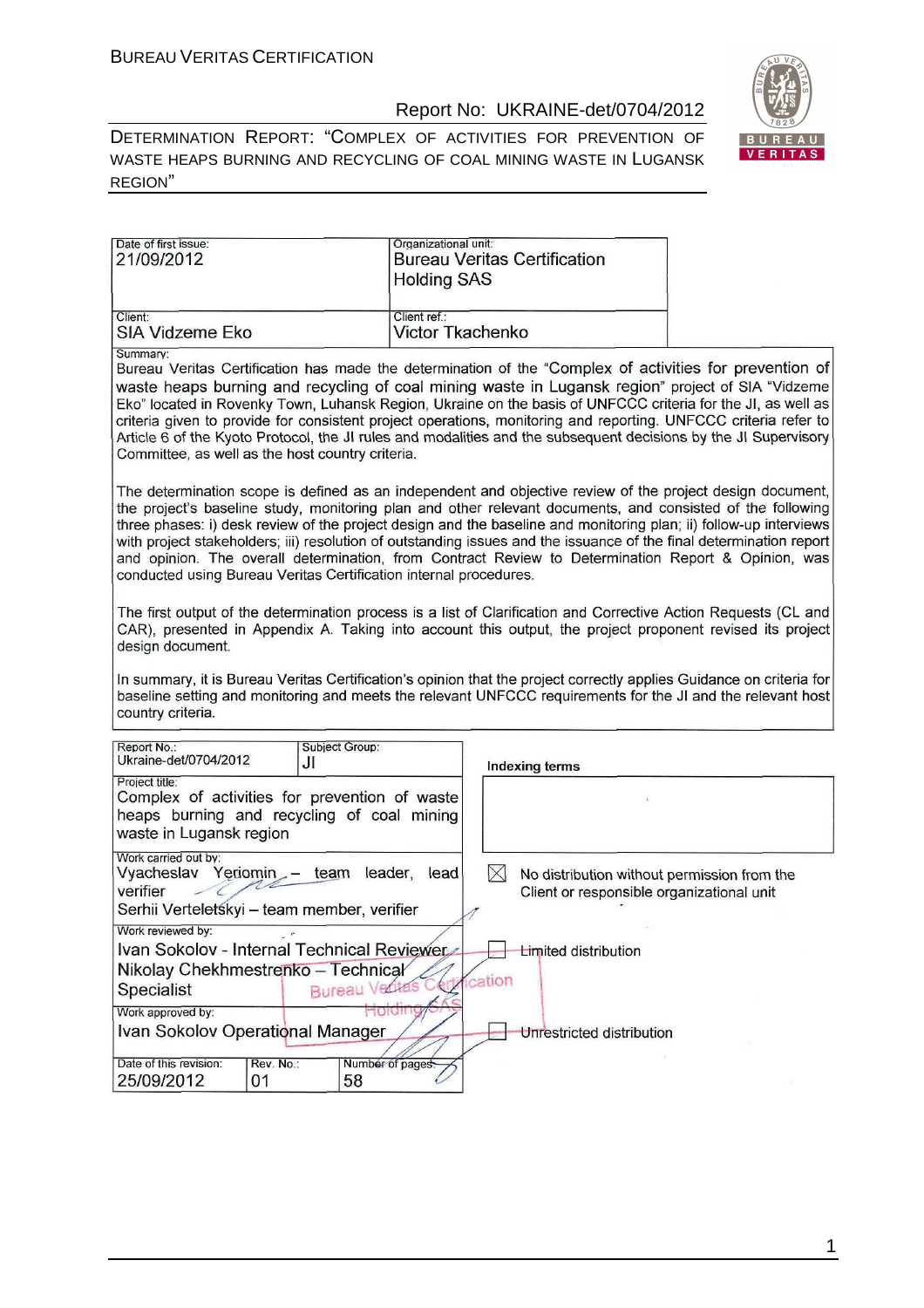DETERMINATION REPORT: "СOMPLEX OF ACTIVITIES FOR PREVENTION OF WASTE HEAPS BURNING AND RECYCLING OF COAL MINING WASTE IN LUGANSK REGION"

#### **Table of Contents Page 2014**

| $\mathbf{1}$   |                                                                                     |                |
|----------------|-------------------------------------------------------------------------------------|----------------|
| 1.1            | Objective                                                                           | 3              |
| 1.2            | Scope                                                                               | 3              |
| 1.3            | Determination team                                                                  | 3              |
| $\overline{2}$ |                                                                                     | $\overline{4}$ |
| 2.1            | <b>Review of Documents</b>                                                          | $\overline{4}$ |
| 2.2            | Follow-up Interviews                                                                | 5              |
| 2.3            | Resolution of Clarification and Corrective Action Requests                          | 5              |
| 3              |                                                                                     |                |
| $\overline{4}$ |                                                                                     |                |
| 4.1            | Project approvals by Parties involved (19-20)                                       | $\overline{7}$ |
| 4.2            | Authorization of project participants by Parties involved (21)                      | 8              |
| 4.3            | Baseline setting (22-26)                                                            | 8              |
| 4.4            | Additionality (27-31)                                                               | 12             |
| 4.5            | Project boundary (32-33)                                                            | 13             |
| 4.6            | Crediting period (34)                                                               | 14             |
| 4.7            | Monitoring plan (35-39)                                                             | 15             |
| 4.8            | Leakage (40-41)                                                                     | 20             |
| 4.9            | Estimation of emission reductions or enhancements of net removals<br>$(42-47)$      | 21             |
| 4.10           | Environmental impacts (48)                                                          | 22             |
| 4.11           | Stakeholder consultation (49)                                                       | 23             |
| 4.12           | Determination regarding small scale projects (50-57)                                | 23             |
| 4.13           | Determination regarding land use, land-use change and forestry                      |                |
|                | (LULUCF) projects (58-64)                                                           | 23             |
| 4.14           | Determination regarding programmes of activities (65-73)                            | 23             |
| 5              | SUMMARY AND REPORT OF HOW DUE ACCOUNT WAS<br>TAKEN OF COMMENTS RECEIVED PURSUANT TO |                |
| 6              |                                                                                     |                |
| $\overline{7}$ |                                                                                     |                |
|                |                                                                                     |                |

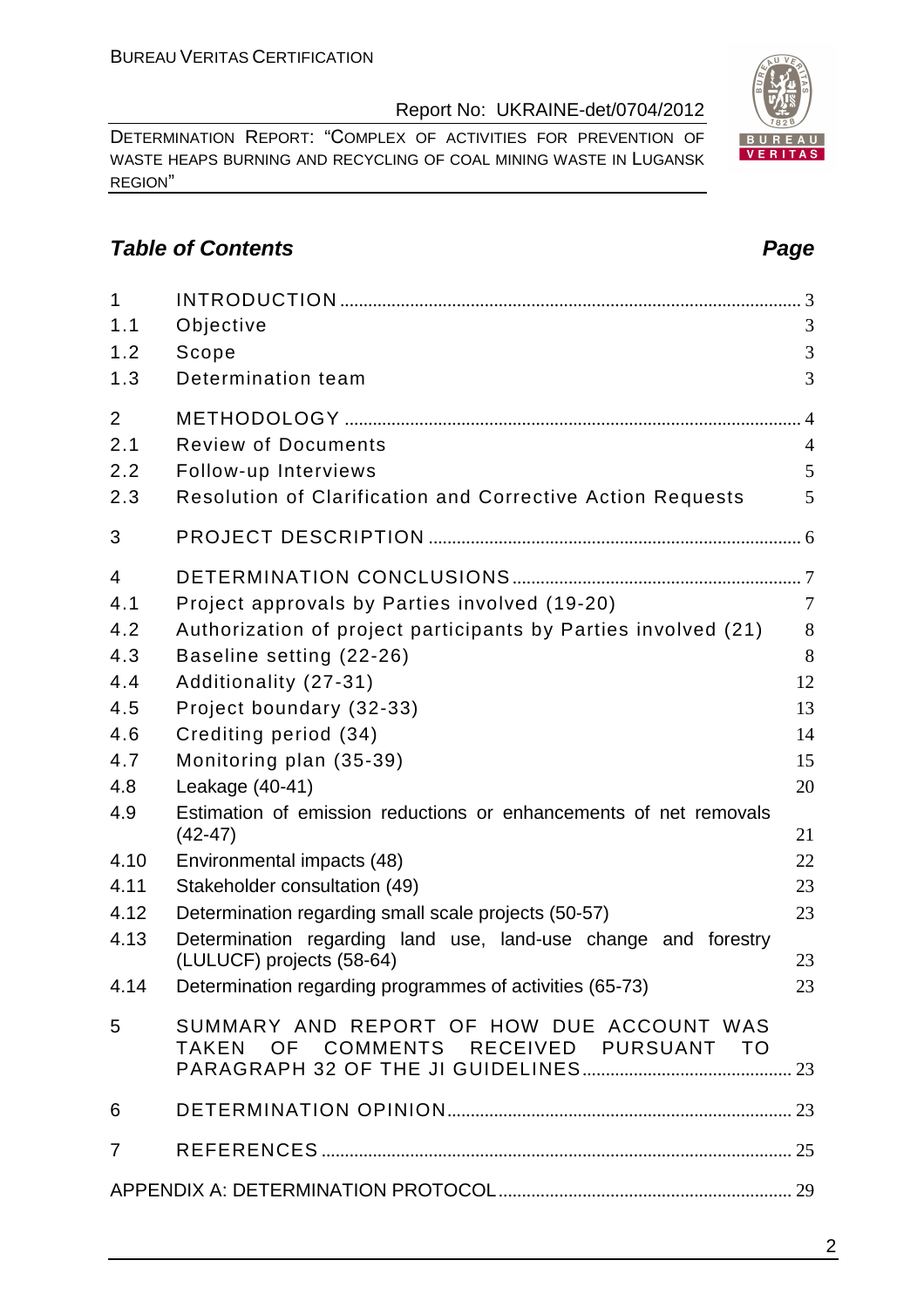DETERMINATION REPORT: "СOMPLEX OF ACTIVITIES FOR PREVENTION OF WASTE HEAPS BURNING AND RECYCLING OF COAL MINING WASTE IN LUGANSK REGION"



#### **1 INTRODUCTION**

SIA "Vidzeme Eko" has commissioned Bureau Veritas Certification to determine its JI project "Сomplex of activities for prevention of waste heaps burning and recycling of coal mining waste in Lugansk region" (hereafter called "the project") at Rovenky town, Luhansk Region, Ukraine.

This report summarizes the findings of the determination of the project, performed on the basis of UNFCCC criteria, as well as criteria given to provide for consistent project operations, monitoring and reporting.

#### **1.1 Objective**

The determination serves as project design verification and is a requirement of all projects. The determination is an independent third party assessment of the project design. In particular, the project's baseline, the monitoring plan (MP), and the project's compliance with relevant UNFCCC and host country criteria are determined in order to confirm that the project design, as documented, is sound and reasonable, and meets the stated requirements and identified criteria. Determination is a requirement for all JI projects and is seen as necessary to provide assurance to stakeholders of the quality of the project and its intended generation of emission reduction units (ERUs).

UNFCCC criteria refer to Article 6 of the Kyoto Protocol, the JI rules and modalities and the subsequent decisions by the JI Supervisory Committee, as well as the host country criteria.

#### **1.2 Scope**

The determination scope is defined as an independent and objective review of the project design document, the project's baseline study and monitoring plan and other relevant documents. The information in these documents is reviewed against Kyoto Protocol requirements, UNFCCC rules and associated interpretations.

The determination is not meant to provide any consulting towards the Client. However, stated requests for clarifications and/or corrective actions may provide input for improvement of the project design.

#### **1.3 Determination team**

The determination team consists of the following personnel:

Vyacheslav Yeriomin

Bureau Veritas Certification Team Leader, Climate Change Verifier

Serhii Verteletskyi

Bureau Veritas Certification Climate Change Verifier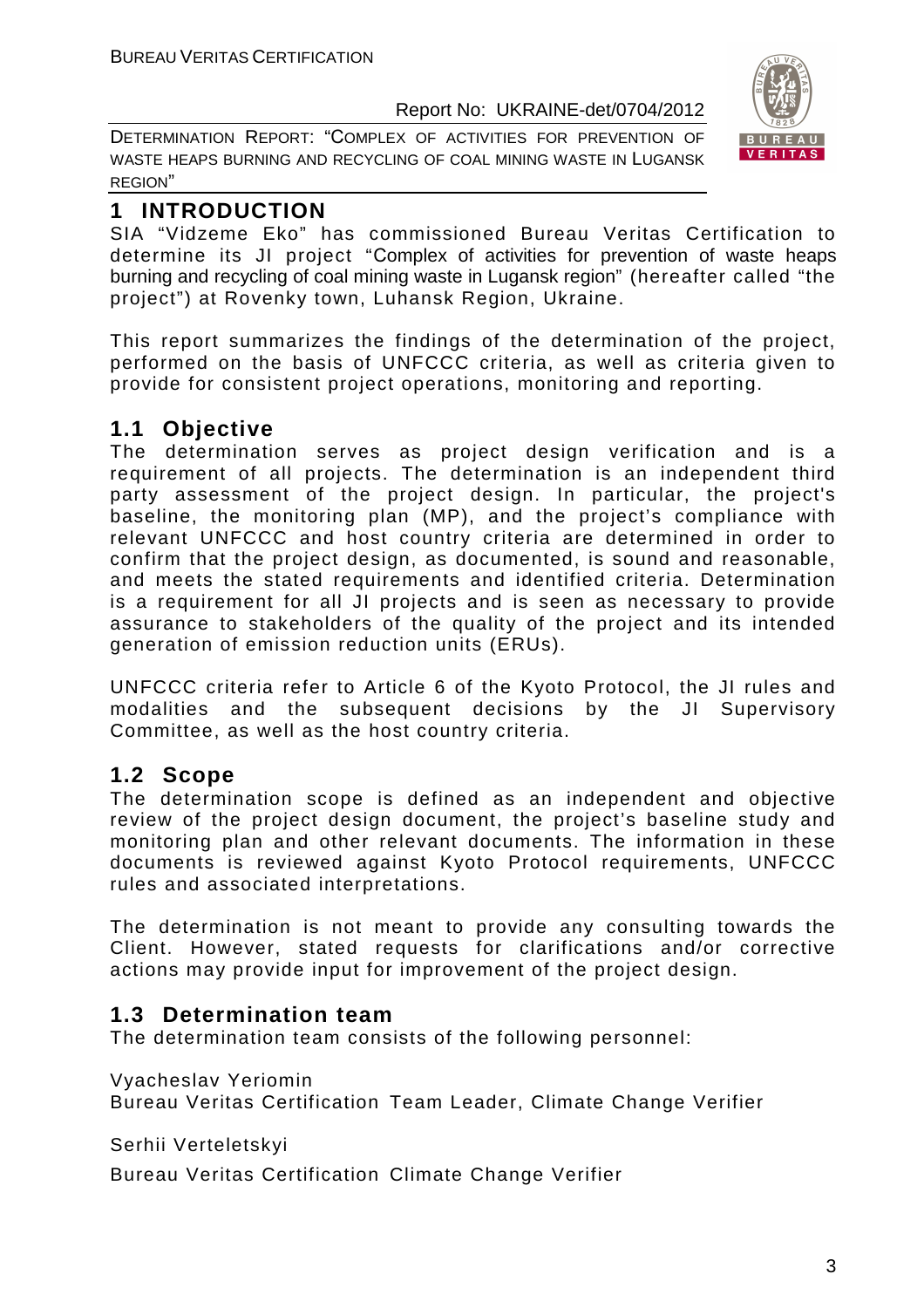DETERMINATION REPORT: "СOMPLEX OF ACTIVITIES FOR PREVENTION OF WASTE HEAPS BURNING AND RECYCLING OF COAL MINING WASTE IN LUGANSK REGION"



This determination report was reviewed by:

Ivan Sokolov Bureau Veritas Certification, Internal reviewer

Nikolay Chekhmestrenko

Bureau Veritas Certification, Technical Specialist

#### **2 METHODOLOGY**

The overall determination, from Contract Review to Determination Report & Opinion, was conducted using Bureau Veritas Certification internal procedures.

In order to ensure transparency, a determination protocol was customized for the project, according to the version 01 of the Joint Implementation Determination and Verification Manual, issued by the Joint Implementation Supervisory Committee at its 19 meeting on 04/12/2009. The protocol shows, in a transparent manner, criteria (requirements), means of determination and the results from determining the identified criteria. The determination protocol serves the following purposes:

- It organizes, details and clarifies the requirements a JI project is expected to meet;
- It ensures a transparent determination process where the determiner will document how a particular requirement has been determined and the result of the determination.

The completed determination protocol is enclosed in Appendix A to this report.

#### **2.1 Review of Documents**

The Project Design Document (PDD) submitted by SIA "Vidzeme Eko" and additional background documents related to the project design and baseline, i.e. country Law, Guidelines for users of the joint implementation project design document form, Approved CDM methodology and/or Guidance on criteria for baseline setting and monitoring, Kyoto Protocol, Clarifications on Determination Requirements to be Checked by an Accredited Independent Entity were reviewed.

To address Bureau Veritas Certification corrective action and clarification requests, SIA "Vidzeme Eko" revised the PDD and resubmitted it on 25/09/2012.

The determination findings presented in this report relate to the project as described in the PDD version(s) 2.0.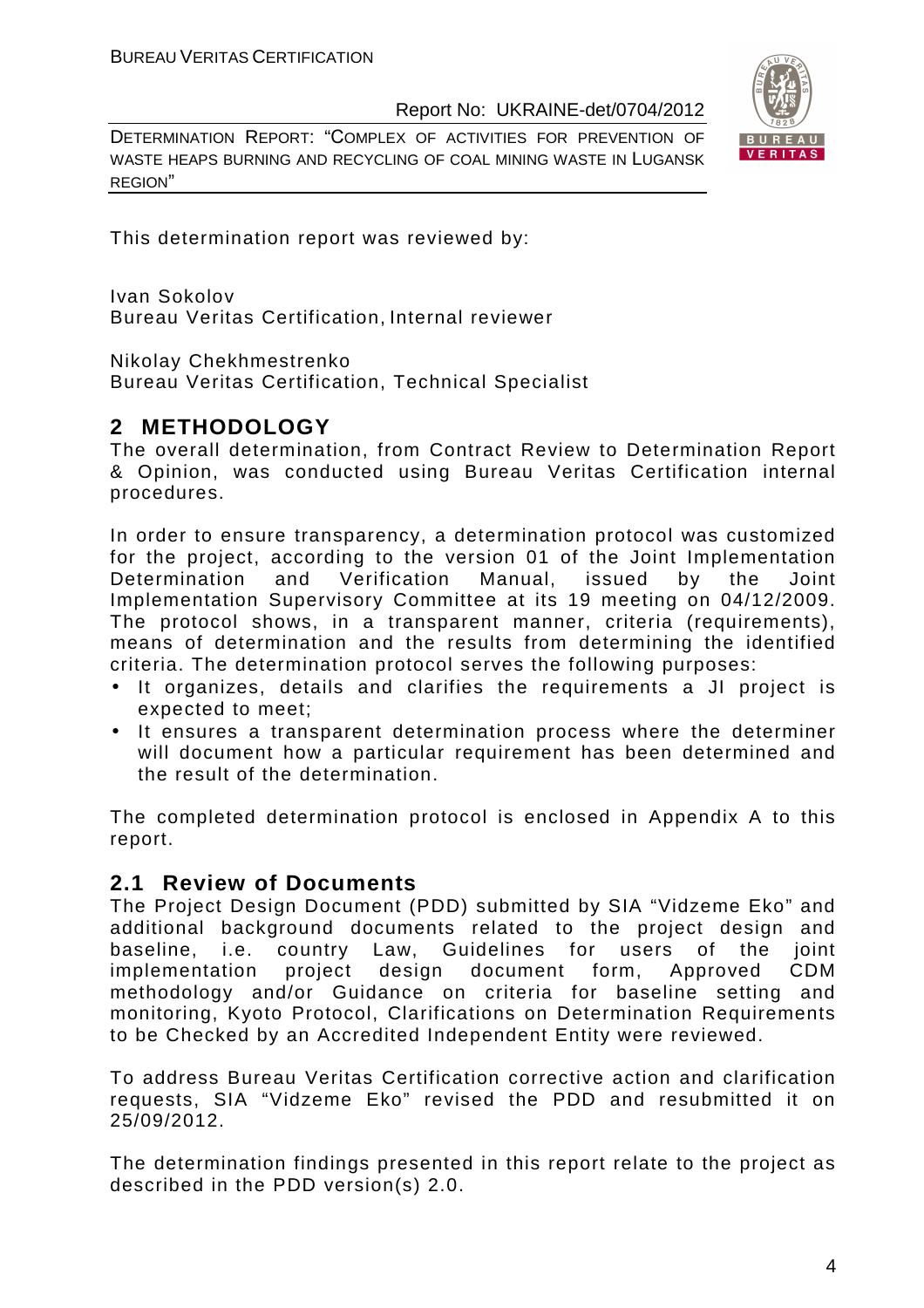DETERMINATION REPORT: "СOMPLEX OF ACTIVITIES FOR PREVENTION OF WASTE HEAPS BURNING AND RECYCLING OF COAL MINING WASTE IN LUGANSK REGION"



#### **2.2 Follow-up Interviews**

On 24/09/2012 Bureau Veritas Certification performed on-site interviews with project stakeholders to confirm selected information and to resolve issues identified in the document review. Representatives of "TC Skhid Region" Ltd and SIA "Vidzeme Eko" were interviewed (see References). The main topics of the interviews are summarized in Table 1.

| Table 1 Interview topics |  |  |  |
|--------------------------|--|--|--|
|                          |  |  |  |

| <b>Interviewed</b>    | <b>Interview topics</b>                                    |
|-----------------------|------------------------------------------------------------|
| organization          |                                                            |
| "TC Skhid Region" Ltd | <b>Project History</b><br>➤                                |
|                       | Project Approach<br>⋗                                      |
|                       | Project boundary                                           |
|                       | <b>Implementation Schedule</b>                             |
|                       | Organization structure                                     |
|                       | Authorities and responsibilities                           |
|                       | Training of personnel<br>➤                                 |
|                       | Quality management procedures and technologies<br>➤        |
|                       | Records on rehabilitation/implementation of equipment<br>➤ |
|                       | Metering equipment control                                 |
|                       | Metering record keeping system, database                   |
|                       | Technical documentation                                    |
|                       | Monitoring plan and procedures                             |
|                       | Permits and licenses                                       |
| <b>CONSULTANT</b>     | Baseline methodology<br>➤                                  |
| SIA "Vidzeme Eko"     | Monitoring plan                                            |
|                       | Additionality proofs                                       |
|                       | Calculation of emission reductions                         |

#### **2.3 Resolution of Clarification and Corrective Action Requests**

The objective of this phase of the determination is to raise the requests for corrective actions and clarification and any other outstanding issues that needed to be clarified for Bureau Veritas Certification positive conclusion on the project design.

If the determination team, in assessing the PDD and supporting documents, identifies issues that need to be corrected, clarified or improved with regard to JI project requirements, it will raise these issues and inform the project participants of these issues in the form of:

(a) Corrective action request (CAR), requesting the project participants to correct a mistake in the published PDD that is not in accordance with the (technical) process used for the project or relevant JI project requirement or that shows any other logical flaw;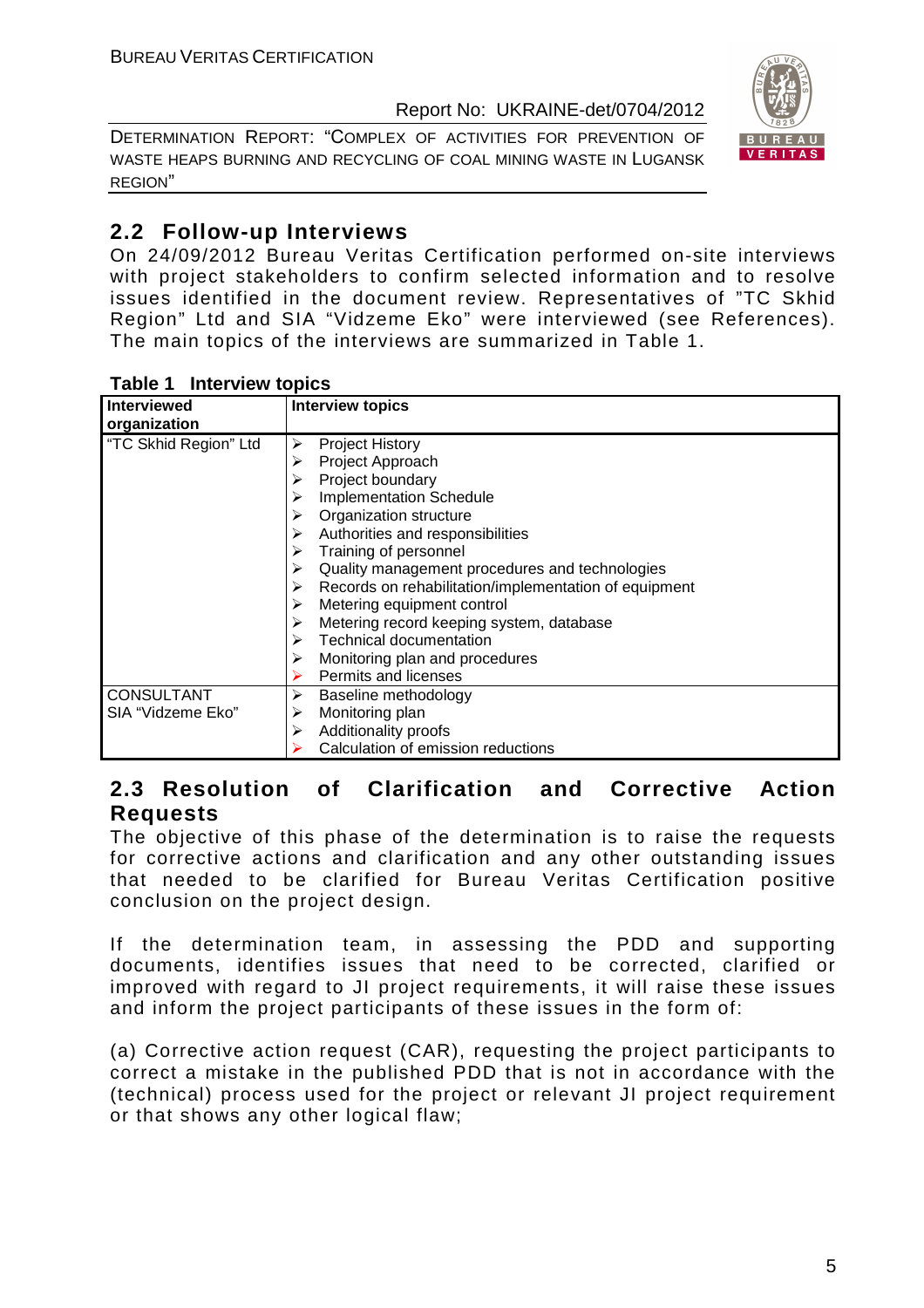DETERMINATION REPORT: "СOMPLEX OF ACTIVITIES FOR PREVENTION OF WASTE HEAPS BURNING AND RECYCLING OF COAL MINING WASTE IN LUGANSK REGION"



(b) Clarification request (CL), requesting the project participants to provide additional information for the determination team to assess compliance with the JI project requirement in question;

(c) Forward action request (FAR), informing the project participants of an issue, relating to project implementation but not project design, that needs to be reviewed during the first verification of the project.

The determination team will make an objective assessment as to whether the actions taken by the project participants, if any, satisfactorily resolve the issues raised, if any, and should conclude its findings of the determination.

To guarantee the transparency of the verification process, the concerns raised are documented in more detail in the determination protocol in Appendix A.

#### **3 PROJECT DESCRIPTION**

Proposed project consists in full dismantling of waste heaps with sorting and enrichment of obtained coal containing rock mass.

Boundaries of proposed project cover three dismantled waste heaps and enrichment plant "Continent". Dismantled waste heaps #1 and #6 of #3 mine, waste heap #1 of #81 mine, are in legal property of mentioned mines. "TC East Region" Ltd buys coal containing rock mass at mines and processes it at enrichment plant "Continent", on sub-contract relations basis.

Technologies employed in the project activity are described below

Bulldozers rise to the top of the dump on its tail section. Dismantling of dump with bulldozers T-170 is carried by horizontal layers, after lowering the height of dump to 25-30 m, allowed dismantling by slope  $(15 \text{ }^{\circ})$  layers. A combined method for the dump dismantling is used, when after decline by bulldozers to lower layer height, in which entrance road can be constructed, further dismantling is carried out by excavators EO-5126 with direct loading rock into vehicles (trucks KAMAZ 55111).

On the second stage, the rock mass is delivered to the enrichment plant "Continent" for further enrichment. The rock mass is supplied to the inertial screening sifter for the pre-classification by class of 100 mm. After the pre-classification, the coal mass delivered to the preparatory screening to sifter GIL-52a by dry or wet mode. Beneficiation of large class 13 mm is made on heavy media separator STK 32-55010, and beneficiation of small class 3-13 mm - at hydrocyclone GTSM-63011. Next, washing of the suspension of beneficiation products and dehydrating products by dressing screens and centrifuge take place, regeneration suspension at electromagnetic separator. Thus the water in this process is used in closed loop. Beneficiation products (coal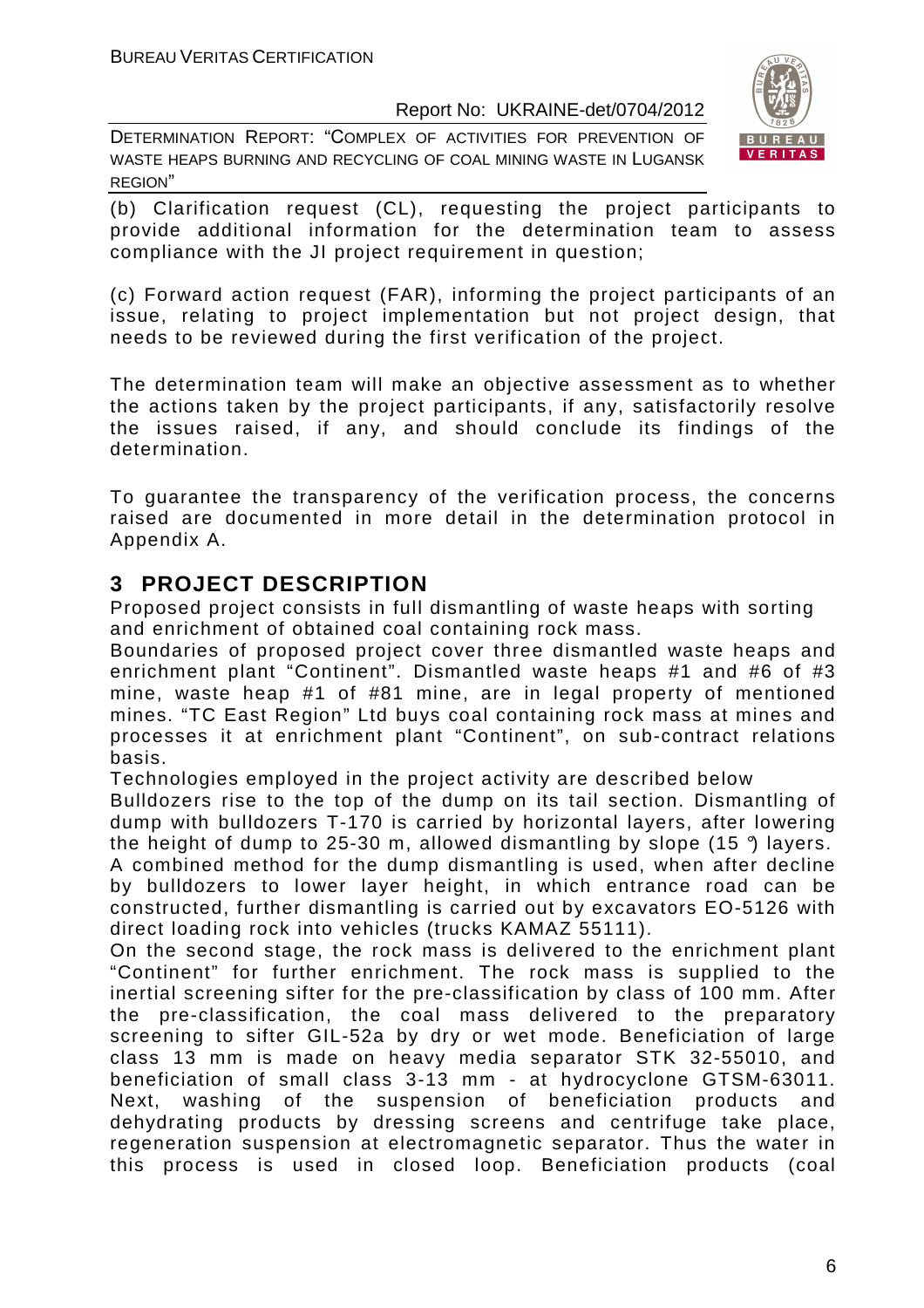DETERMINATION REPORT: "СOMPLEX OF ACTIVITIES FOR PREVENTION OF WASTE HEAPS BURNING AND RECYCLING OF COAL MINING WASTE IN LUGANSK REGION"



concentrate) are transported by conveyor belt into bins for further shipment to the consumer. Waste is transported to the flat dump

The project capacity of the complex allows to process 900 000 m3 of the rocks per year.

The proposed project is aimed at reducing anthropogenic emissions. Emission reductions created by:

- Elimination of greenhouse gases sources associated with waste heaps burning, by extracting coal from the rock dumps;

- Reduction of uncontrolled methane emissions due to replacement of coal that would have been extracted through mining;

- Reduction of electricity consumption at waste heap dismantling in comparison to electricity consumption at coal mine.

Identified problem areas for project descriptions, project participants' responses and conclusions of Bureau Veritas Certification are described in Annex A (refer to CAR01-CAR03, CL01-CL05)

#### **4 DETERMINATION CONCLUSIONS**

In the following sections, the conclusions of the determination are stated.

The findings from the desk review of the original project design documents and the findings from interviews during the follow up visit are described in the Determination Protocol in Appendix A.

The Clarification and Corrective Action Requests are stated, where applicable, in the following sections and are further documented in the Determination Protocol in Appendix A. The determination of the Project resulted in 13 Corrective Action Requests and 8 Clarification Requests.

The number between brackets at the end of each section corresponds to the DVM paragraph

#### **4.1 Project approvals by Parties involved (19-20)**

The proposed project obtains Letter of Endorsement #2563/23/7 dated 12/09/2012 issued from Ukrainian DFP – State Environment Investment Agency of Ukraine.

The Bureau Veritas Certification obtained Letter of Endorsement from SIA "Vidzeme-Eko" and doesn't doubt in its authenticity.

As for this time no written project approvals of the project from the Parties Involved are available (see CAR01 pending till the Host Party LoA received). After receiving Determination Report from the Accredited Independent Entity (AIE) project documentation will be submitted to the Ukrainian Designated Focal Point (DFP) which is State Environment Investment Agency for receiving the Letter of Approval.

The written approvals from the other Party will be obtained later on.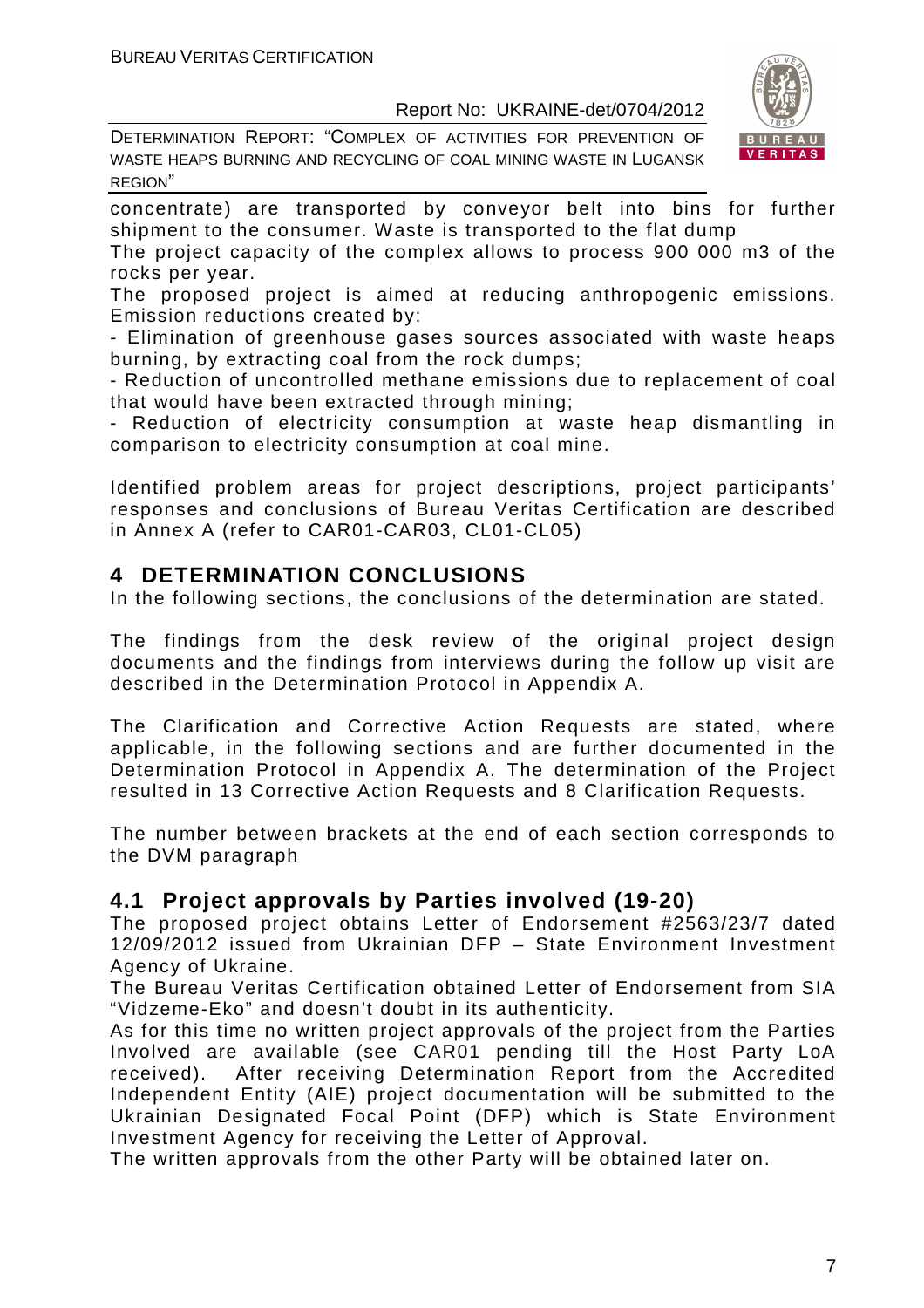DETERMINATION REPORT: "СOMPLEX OF ACTIVITIES FOR PREVENTION OF WASTE HEAPS BURNING AND RECYCLING OF COAL MINING WASTE IN LUGANSK REGION"



Identified problem areas for written project approvals, project participants' responses and conclusions of Bureau Veritas Certification are described in Annex A (CAR04)

#### **4.2 Authorization of project participants by Parties involved (21)**

In accordance with paragraph 21 of the DVM the assessment of this area focuses on whether each of the legal entities listed as project participants in the PDD is authorized by a Party involved, which is also listed in the PDD.

Authorisation of the project participants by Parties involved is expected through a written project approval, see CAR01 that is pending

#### **4.3 Baseline setting (22-26)**

The PDD explicitly indicates that using a methodology for baseline setting and monitoring developed in accordance with appendix B of the JI guidelines (hereinafter referred to as JI specific approach) was the selected approach for identifying the baseline.

The PDD provides a detailed theoretical description in a complete and transparent manner, as well as justification, that the baseline is established:

(a) By listing and describing the following plausible future scenarios on the basis of conservative assumptions and selecting the most plausible one:

#### Scenario 1. Continuation of existing situation

This scenario does not anticipate any activities and therefore does not face any barriers.

#### Scenario 2. Direct energy production from the heat energy of burning waste heap

#### Technological barrier:

This scenario is based on the highly experimental technology, which has not been implemented even in a pilot project. It is also not suitable for all waste heaps as the project owner will have to balance the energy resource availability (i.e. waste heap location) and the location of the energy user. On-site generation of electricity addresses this problem but requires additional interconnection engineering. In general this technology has yet to prove its viability. In addition it does not allow the control and management of the emitted gases. This technology can be applied only in the presence of dumps with developed combustion centre. Even if the probability of burning rock dump is very high, it is currently impossible to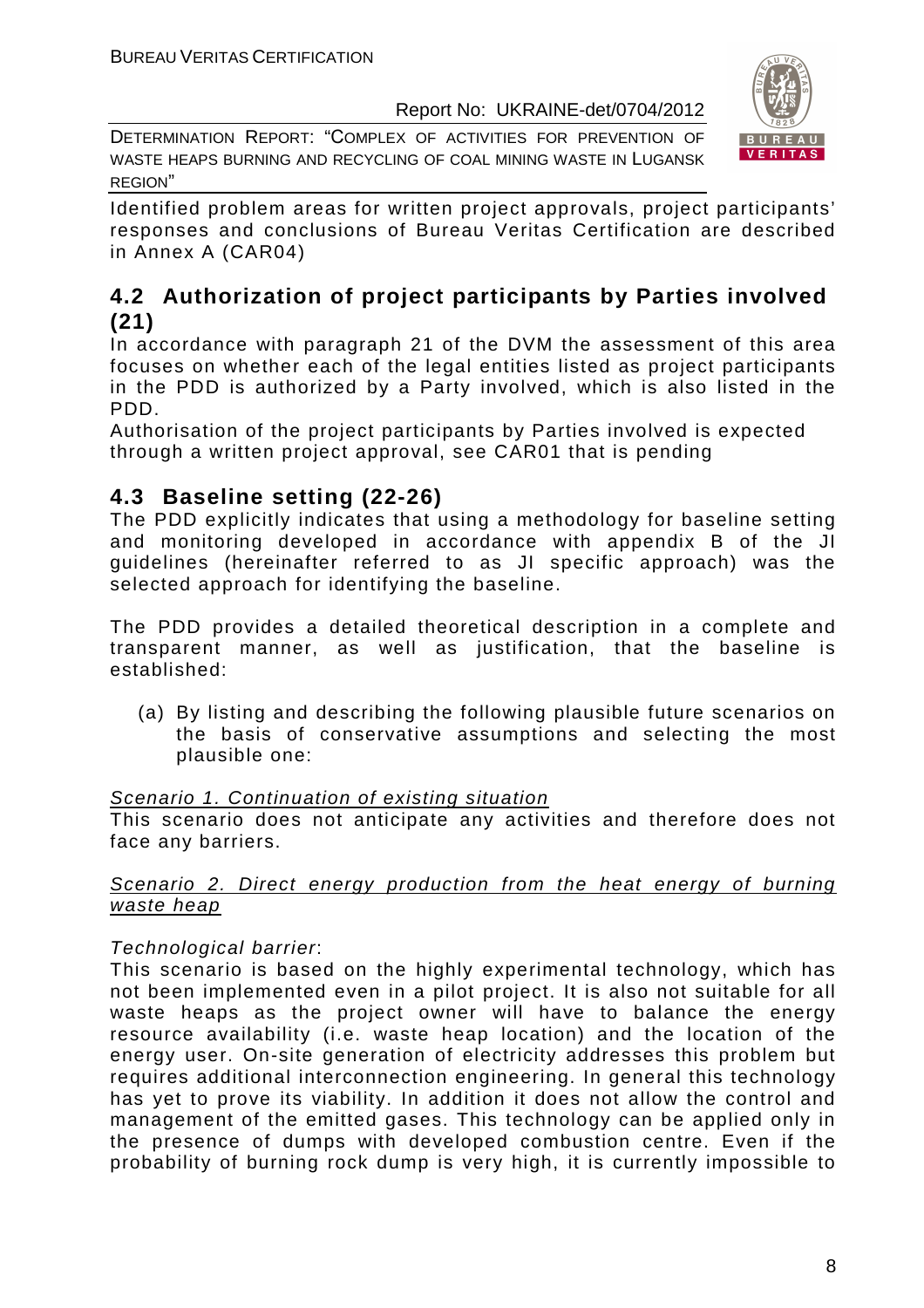DETERMINATION REPORT: "СOMPLEX OF ACTIVITIES FOR PREVENTION OF WASTE HEAPS BURNING AND RECYCLING OF COAL MINING WASTE IN LUGANSK REGION"



predict the time of its outbreak and therefore predict the start of the use of thermal energy released during its combustion.

#### Investment barrier:

Investment into unproven technology carries a high risk. In case of Ukraine, which carries a high country risk, investment into such unproven energy projects are less likely to attract investors than some other opportunities in the energy sector with higher returns. The pioneering character of the project may appeal to development programmes and governmental incentives but cost of the produced energy is likely to be much higher than alternatives.

#### Scenario 3. Production of construction materials from waste heap matter Technological barrier:

This scenario is based on known technology, however, this technology is not currently available in Ukraine and there is no evidence that such projects will be implemented in the near future. It is also not suitable for all types of waste heaps as the content of waste heap has to be predictable in order for project owner to be able to produce quality materials. High contents of sulphur and moisture can reduce the suitability of the waste heap for processing. A large scale deep exploration of the waste heap has to be performed before the project can start.

#### Scenario 4. Coal extraction from waste heaps without JI incentives Investment barrier: This scenario is financially unattractive and faces barriers. Detailed description of proposed scenario barriers is provided in the section B.2 of the PDD version 2.0.

#### Scenario 5. Systematic monitoring of waste heaps condition and regular fire prevention and extinguishing measures

Investment barrier: This scenario does not represent any revenues but anticipates additional costs for waste heaps owners. Monitoring of the waste heap status is not done systematically and in general actions are left to the discretion of the individual owners. Waste heaps are mostly owned by mines or regional coal mining associations. Coal mines in Ukraine suffer from limited investment resulting often in safety problems due to complicated mining conditions and financial constraints, with miners' salaries often being delayed by few months. Waste heaps in this situation are considered as additional burdens and mines often do not even perform minimum required maintenance. Exact data are not always available. From a commercial view point the fines that are usually levied by the authorities are considerably lower than costs of all the measures outlined by this scenario.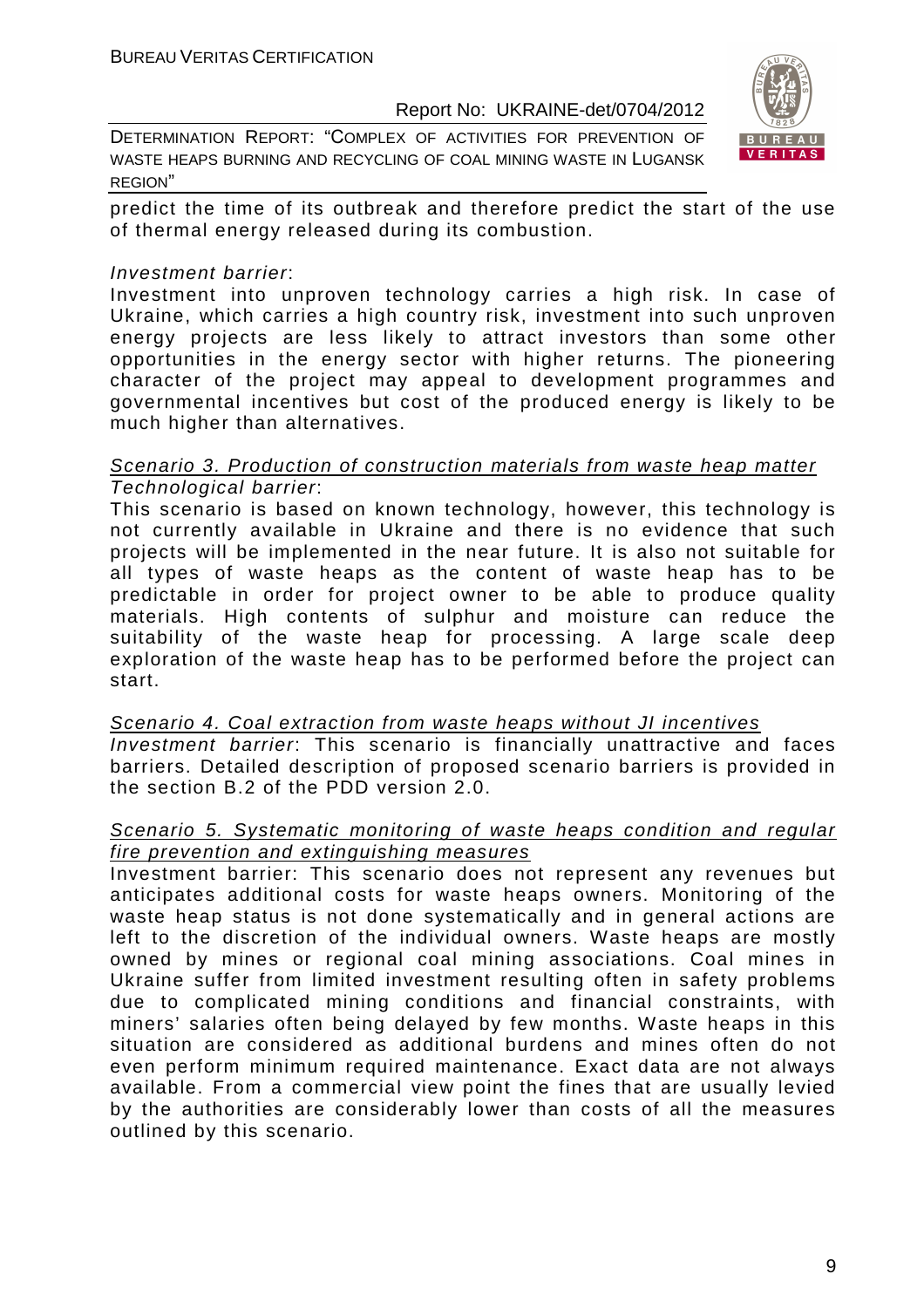

- (b) Taking into account relevant national and/or sectoral policies and circumstances, such as sectoral reform initiatives, local fuel availability, power sector expansion plans, and the economic situation in the project sector. In this context, the following key factors that affect a baseline are taken into account:
- (c) Taking into account relevant national and/or sectoral policies and circumstances, such as sectoral reform initiatives, local fuel availability, power sector expansion plans, and the economic situation in the project sector. In this context, the following key factors that affect a baseline are taken into account:
	- A comprehensive analysis and an in-depth description of the reform policies and legislation concerning the development and reforming of the Ukrainian coal industry. At this time effective united complex state program for prevention of waste heaps burning and reclamation with extraction of coal is absent. Fines paid by pollution costs much less than money spent on measures to prevent ignition or burning For this time 78 % of Luhansk Region waste heaps burned or burning.
	- Describing economic situation. Inner coal market in Ukraine is significantly controlled by Ukrainian government, which is owner of number of mines and significantly influencing on coal costs. Level of coal content in waste heap is difficultly predicted, and "TC Skhid Region" LLC is a small company which cannot supply coal in big quantities in long range time.
	- As far as availability of capital there is a summary of key indicators of business practices in Ukraine as well as a comparison country risk premiums for Ukraine, and Russia are provided by the PP's vividly demonstrating that Ukraine has been always considered a high-risk country for investments and doing business, which extremely limits the opportunities of the project as for its access to financial resources at the international level.
	- It is stated by the project participants that modern technologies and best practices existing in the developed countries are unavailable due to their high cost and necessity of the knowledgeable personnel able to introduce and operate the equipment.
	- As far as the fuel prices and its availability, the PDD states that electricity and diesel fuel are widely used in Ukrainian industry. Prices for diesel fuel that is mostly imported from the Russian Federation are regulated by Ukrainian Government. Electric energy in Ukraine is produced at the thermal and nuclear power stations mainly by use of fossil fuel. Wholesale Electricity Market of Ukraine is managed by the state enterprise "Energorynok"; the level of prices for electric energy ranges greatly for different types of consumers.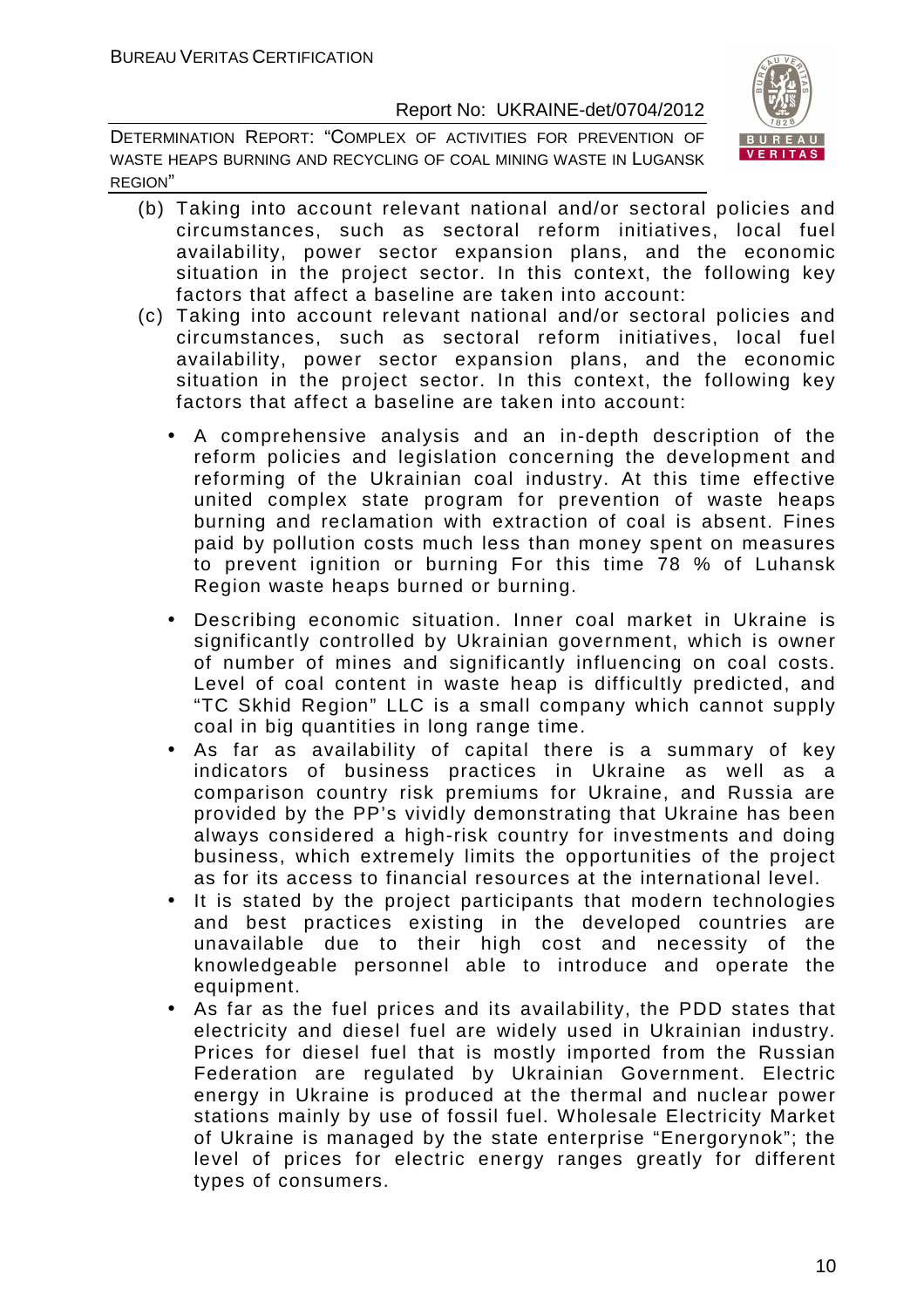DETERMINATION REPORT: "СOMPLEX OF ACTIVITIES FOR PREVENTION OF WASTE HEAPS BURNING AND RECYCLING OF COAL MINING WASTE IN LUGANSK REGION"



 (c) In such a way that emission reduction units (ERUs) cannot be earned for decreases in activity levels outside the project activity or due to force majeure. According to the proposed approach emission reductions will be earned only when project activity will generate coal concentrate, so no emission reductions can be earned due to any changes outside the project activity.

(d) Taking into account uncertainties and using conservative assumptions such as the following:

- Lower range of parameters is used for calculation of baseline emissions and higher range of parameters is used for calculation of project activity emissions;
- Default values were used to the extent possible in order to reduce uncertainty and provide conservative data for emission calculations.
- The emissions of nitrous oxide have not taken into consideration for conservatism

For more details, please, refer to Section B.1. of the PDD.

Emissions in the baseline scenario are calculated as follows:

 $BE_v = BE_{WHB,v}$ , (1)

Where:

 $BE<sub>WHB,V</sub>$  - baseline emissions due to burning of the waste heap in the year y (tCO2 equivalent ),

Baseline emissions due to burning dumps in year y calculated by the formula:

 $BE_{WHB,y} = FC_{BE,Coal,y}/1000 \cdot \rho_{WHB} \cdot NCV_{Coal} \cdot OXID_{Coal} \cdot K_{Coal}^c \cdot 44/12$  (2) where:

 $FC_{BE, coal,v}$  - amount of coal that has been mined in the baseline scenario and combusted for energy use, equivalent to the amount of coal extracted from the waste heap because of the project activity in the year y, t;

 $\rho$  <sub>WHB</sub> - probability of waste heap burning, d/l;

 $NCV_{Coal}$  - net Calorific Value of coal, TJ/kt;

OXID  $_{Coal}$  - carbon Oxidation factor of coal, d/l:

 $K_{\text{Coal}}^c$  - carbon content of coal, tC/TJ;

1/1000 - conversion factor from tons in kilotonnes, d / l

44/12 - stoichiometric relationship between the molecular weight of carbon dioxide and carbon.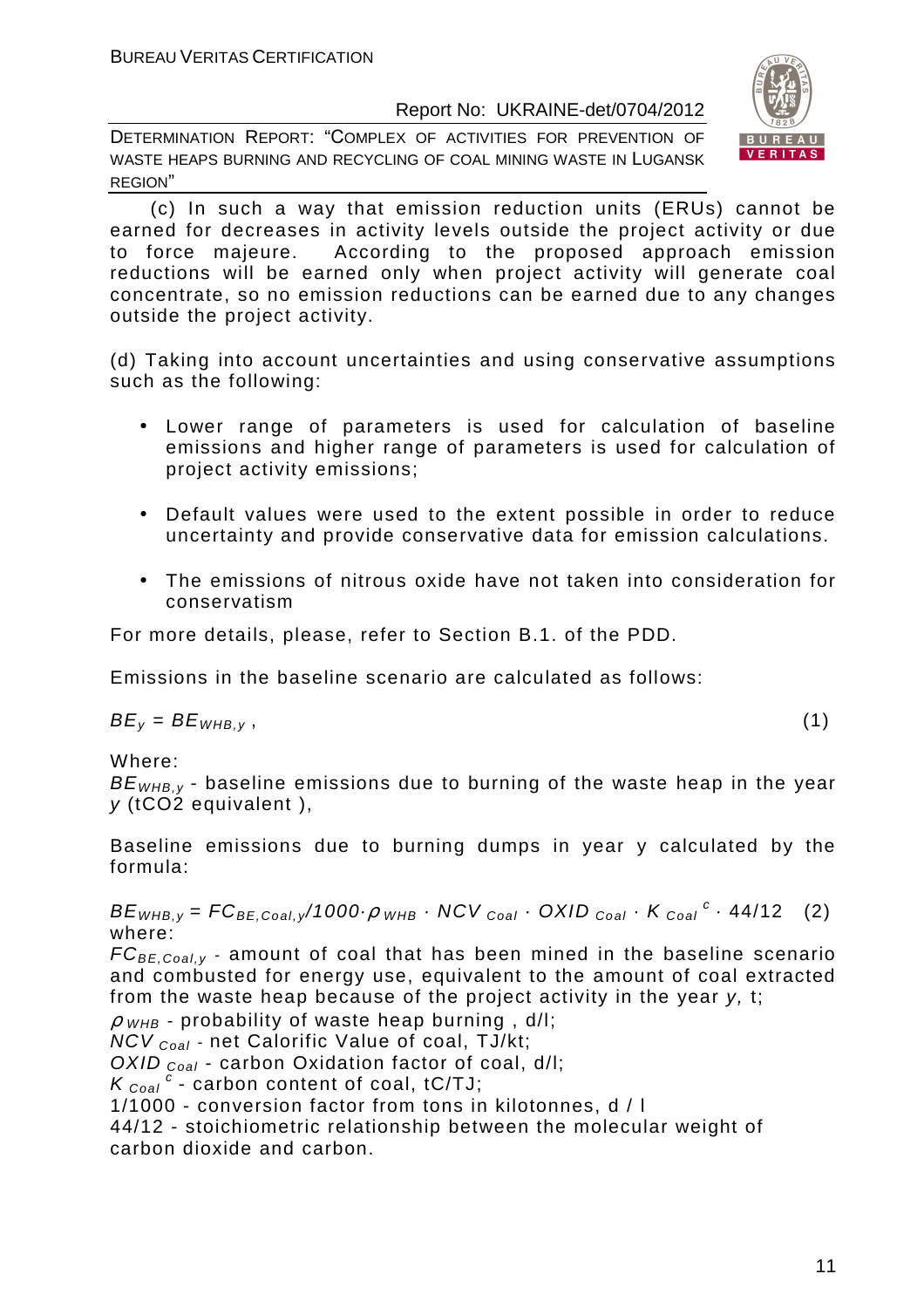DETERMINATION REPORT: "СOMPLEX OF ACTIVITIES FOR PREVENTION OF WASTE HEAPS BURNING AND RECYCLING OF COAL MINING WASTE IN LUGANSK REGION"



The amount of coal produced in mines in the baseline scenario is calculated by the formula:

 $FC_{BE,Coal,v} = FR_{Coal,v} (1-A_{rock,v}/100-W_{rock,v}/100) (1-A_{Coal}/100-W_{Coal}/100)$  (3)

where:

 $FR_{\text{Coal,v}}$  - amount of sorted fraction (0-30mm), which is extracted from the dumps because of the project in a year y, that came to blending with further combustion in thermal power plants, t;

 $A_{rock, v}$  - the average ash content of sorted fractions (0-30mm), which is extracted from dump in year y,%

 $W_{rock, v}$  - the average humidity of sorted fractions (0-30mm), which is extracted from dump in year y, %;

 $A_{Coal}$  - the average ash content of coal, mined in Donetsk region of Ukraine, %;

 $W_{Coal}$  - the average humidity of coal, mined in Donetsk region of Ukraine,  $%$ :

100 - conversion factor from percent to fraction, d/l.

Identified problem areas for baseline for baseline setting, project participants' responses and conclusions of Bureau Veritas Certification are described in Annex A (CAR04-CAR06)

### **4.4 Additionality (27-31)**

The project "Dismantling of Waste Heap #2 at mine #22 "Lisova"" project ITL UA1000329 is selected as the comparable JI project. Accredited independent entity has already positively determined that it would result in a reduction of anthropogenic emissions by sources or an enhancement of net anthropogenic removals by sinks that is additional to any that would otherwise occur. This determination has already been deemed final by the JISC. Appropriate documentation such as PDD and Determination Report regarding this project is available traceably and transparently on the UNFCCC JI Website.

http://ji.unfccc.int/JIITLProject/DB/YOG1RHBX2UD6R5ZG9QTB84MT26WI TY/details

Additionality of the project was demonstrated adequately by demonstrating that the indicated project is implemented under comparable circumstances:

a) Both projects propose **same GHG mitigation measure:** The proposed GHG mitigation measure under both projects is coal extraction from the mine's waste heaps. This will prevent greenhouse gas emissions into the atmosphere during combustion of the heaps and will contribute an additional amount of coal, without the need for mining. Criteria is satisfied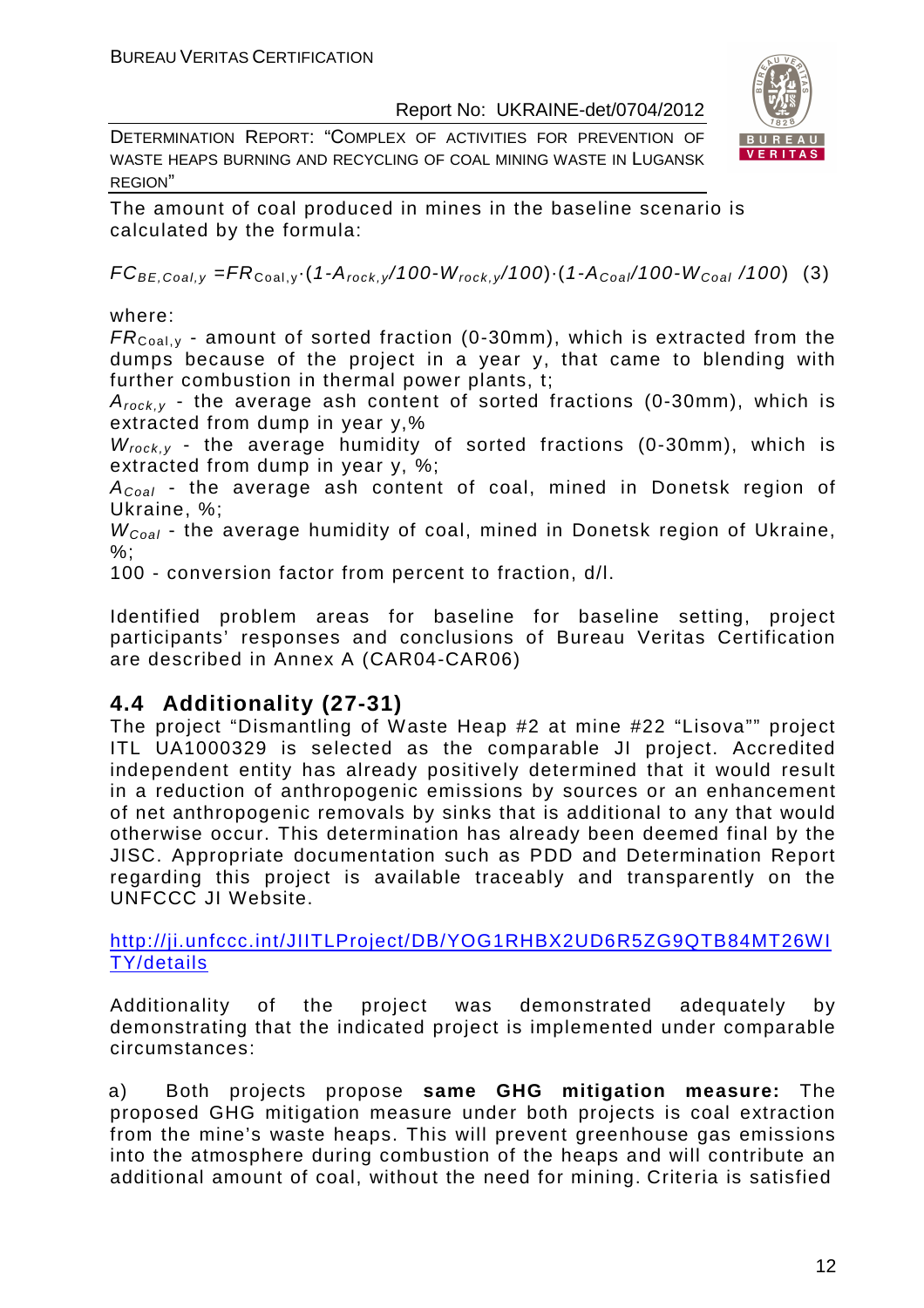DETERMINATION REPORT: "СOMPLEX OF ACTIVITIES FOR PREVENTION OF WASTE HEAPS BURNING AND RECYCLING OF COAL MINING WASTE IN LUGANSK REGION"



b) Both projects are implemented within the **same country and the same time**: The proposed project and identified comparable project are both located in Ukraine, project crediting periods are divided by 23 months. Criteria is satisfied

c) **Scale.** The difference between the proposed project and the other project(s) is less than 50 per cent in terms of the projects output (i.e. power output, capacity increase, etc.) or service provided.

The projects envisage production of the same product (coal concentrate). Both projects use similar technological equipment (vibrating sieves GIL-52, heavy media separators STK and hydrocyclones GTsM). Capacity of both projects are limited by coal contains in the waste heap and waste heaps size and is less than 50% for both comparing projects with work in two-shift regime. Criteria is satisfied

d) There were no significant changes in **regulatory framework** between the starting dates of two projects. Criteria is satisfied.

The desk review of provided information and follow-up interviews enabled Bureau Veritas Certification Holding SAS to assess that all explanations, descriptions and analyses in the demonstration of additionality were made in accordance with criteria of "Guidance on criteria for baseline setting and monitoring" version 03 and this projects is indeed comparable project, implemented under comparable circumstances. The proposed JI activity provides the reductions in emissions by sources that are additional to any that would otherwise occur.

Identified problem areas for project additionality, project participants' responses and conclusions of Bureau Veritas Certification are described in Annex A (CAR06-CAR08).

### **4.5 Project boundary (32-33)**

The details on the project boundary were provided in section B.3 of the PDD. The desk review of submitted documentation enabled Bureau Veritas Certification to assess that the project boundary defined in the PDD encompasses all anthropogenic emissions by sources of GHGs that are:

- Under the control of the project participants;
- Reasonably attributable to the project; and
- Significant.

The baseline emission sources of GHGs that are included in the project boundaries are listed below. Emissions of carbon dioxide due to: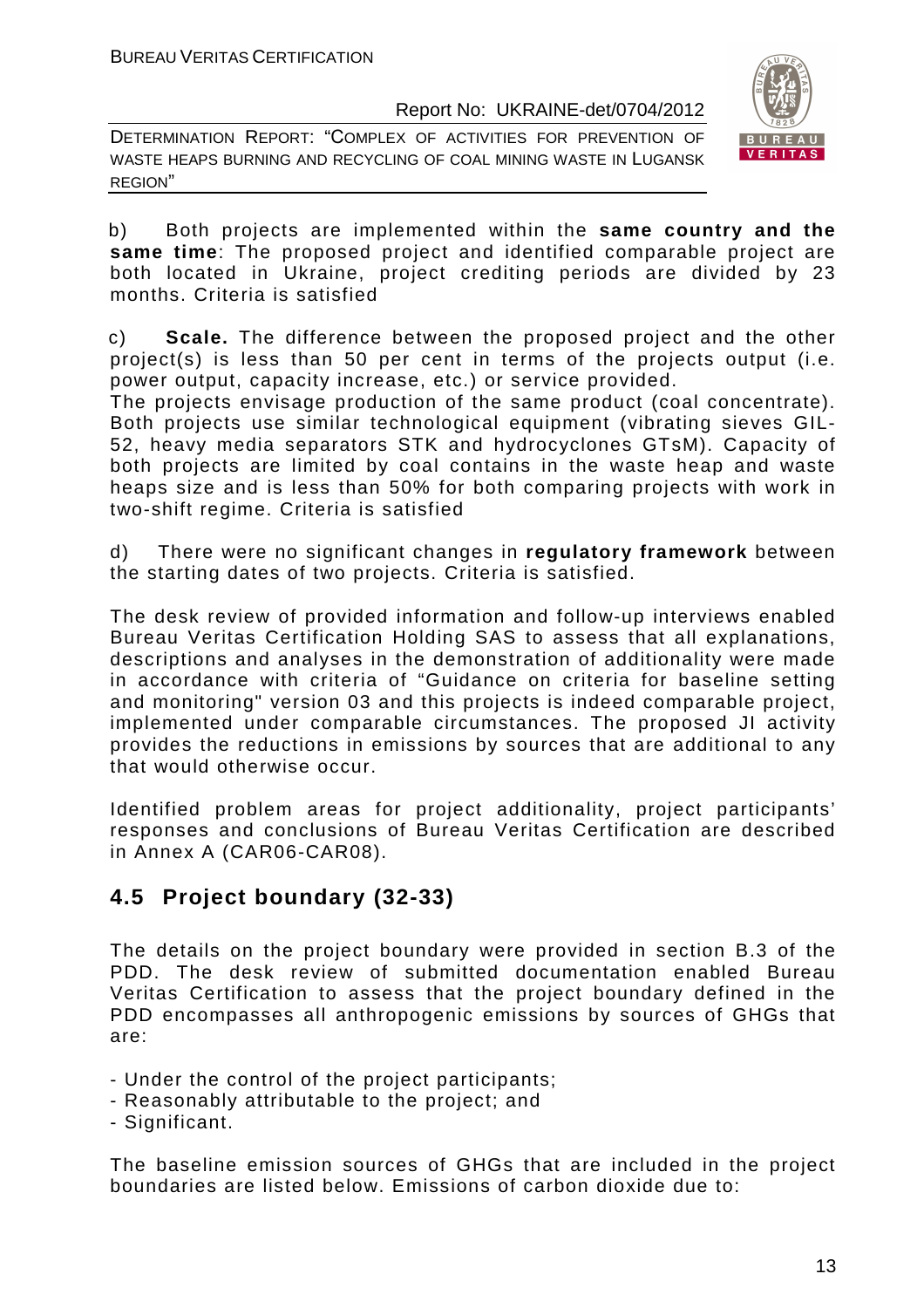DETERMINATION REPORT: "СOMPLEX OF ACTIVITIES FOR PREVENTION OF WASTE HEAPS BURNING AND RECYCLING OF COAL MINING WASTE IN LUGANSK REGION"



- Waste heap burning;

- Consumption of coal for energy production (excluded, does not take into the consideration in calculation).

The project emission sources of GHGs that were included in the project boundaries are listed below. Emissions of carbon dioxide due to:

- Consumption of electricity due to extracting coal from dump;

- Consumption of fossil fuel (diesel fuel) due to extracting coal from dump;

- Consumption of coal for energy production (excluded, does not take into the consideration in calculation).

Leakages:

- Fugitive emissions of methane in the mining activities;
- Consumption of electricity from a grid at coal mine.
- Use of other types of energy sources due to mining (excluded).

All gases and sources included in the project boundary were explicitly stated, and the exclusions of any sources related to the baseline or the project are appropriately justified and provided in Table 15 of the PDD.

The delineation of the project boundary and the gases and sources included are appropriately described and justified in the PDD by using Figures 6-7 in section B.3 of the PDD.

Identified problem areas for project boundaries, project participants' responses and conclusions of Bureau Veritas Certification are described in Annex A (refer to CAR10, CL06)

#### **4.6 Crediting period (34)**

The PDD states the starting date of the project as the date on which the implementation or construction or real action of the project will begin or began, and the starting date is 04/01/2008, which is after the beginning of 2000.

The PDD states the expected operational lifetime of the project in years and months, which is 10 years or 120 months.

The PDD states the length of the crediting period in years and months, which is 10 years or 120 months, and its starting date as 04/01/2008, which is on the date the first emission reductions or enhancements of net removals are generated by the project.

The PDD states that the crediting period for the issuance of ERUs starts only after the beginning of 2008 and does not extend beyond the operational lifetime of the project.

The PDD states that the extension of its crediting period beyond 2012 is subject to the host Party approval, and the estimates of emission reductions or enhancements of net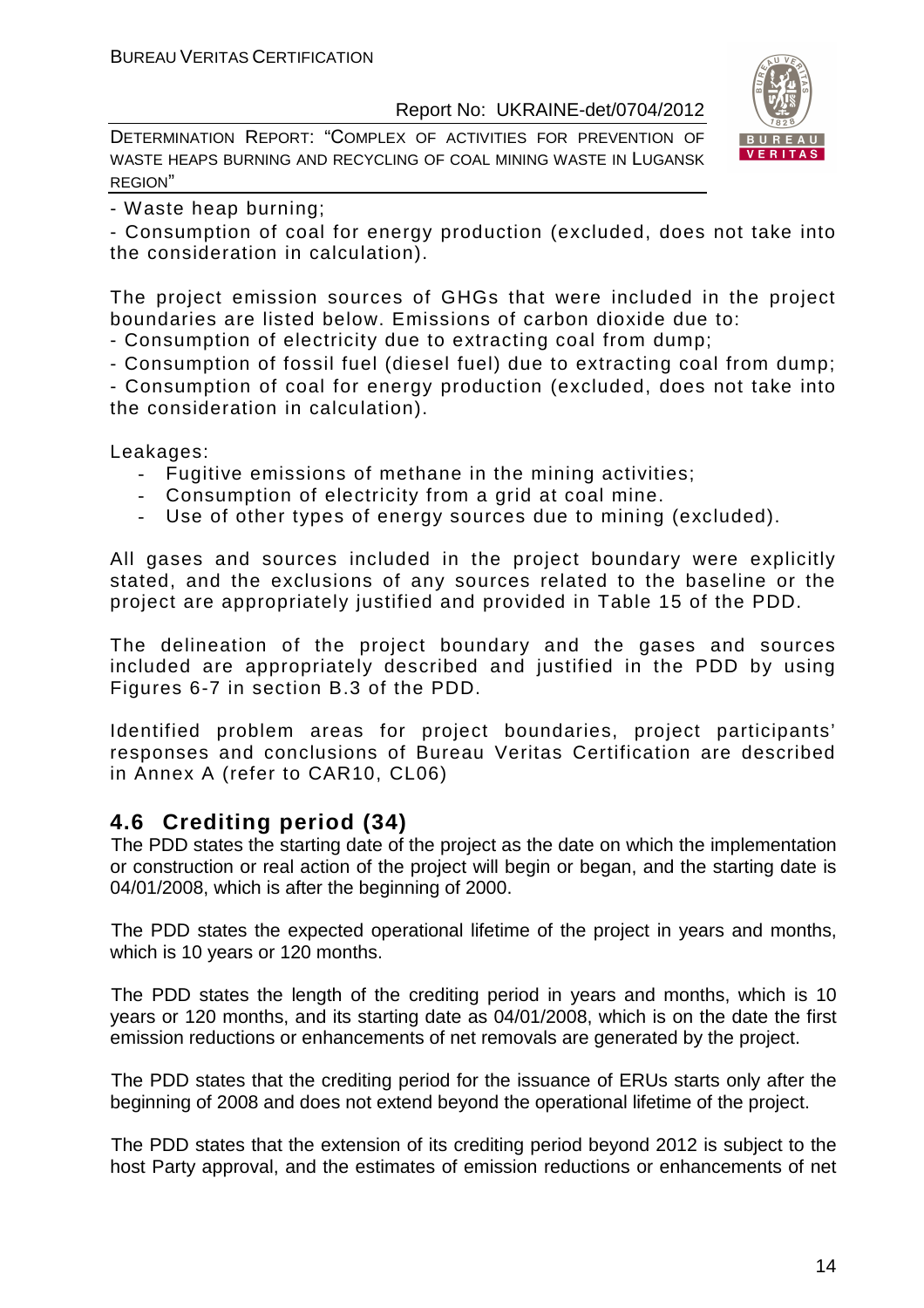DETERMINATION REPORT: "СOMPLEX OF ACTIVITIES FOR PREVENTION OF WASTE HEAPS BURNING AND RECYCLING OF COAL MINING WASTE IN LUGANSK REGION"



removals are presented separately for those until 2012 and those after 2012 in all relevant sections of the PDD.

Identified problem areas for project crediting period, project participants' responses and conclusions of Bureau Veritas Certification are described in Annex A (CAR11, CAR12, CL07)

#### **4.7 Monitoring plan (35-39)**

The PDD, in its monitoring plan section, explicitly indicates that JI specific approach was the selected.

The monitoring plan describes all relevant factors and key characteristics that will be monitored, and the period in which they will be monitored, in particular also all decisive factors for the control and reporting of project performance, such as value of extracted coal, values of consumed electricity, diesel fuel.

The monitoring plan specifies the indicators, constants and variables that are reliable (i.e. provide consistent and accurate values), valid (i.e. are clearly connected with the effect to be measured), and that provide a transparent picture of the emission reductions or enhancements of net removals to be monitored such as Net Calorific Value of Coal, Net calorific value of Diesel fuel, Carbon Oxidation Factor of Coal, Carbon Oxidation Factor of Diesel Fuel, Carbon content of coal, Carbon content of diesel fuel, Emission factor for fugitive methane emissions from coal mining, Specific carbon dioxide emissions due to production of electricity at TPP and by its consumptions, The average ash content of coal produced in Donetsk region, the average moisture of coal produced in Donetsk Region, probability of waste heap burning, average electricity consumption per tonne of coal, produced in Ukraine.

The monitoring plan draws on the list of standard variables indicated in appendix B of "Guidance on criteria for baseline setting and monitoring" developed by the JISC.

The monitoring plan explicitly and clearly distinguishes:

(i) Data and parameters that are not monitored throughout the crediting period, but are determined only once (and thus remain fixed throughout the crediting period), and that are available already at the stage of determination, such as Global Warming potential of the Methane, Methane Density, Net Calorific Value of Coal, Net calorific value of Diesel fuel, Carbon Oxidation Factor of Coal, Carbon Oxidation Factor of Diesel Fuel, Carbon content of coal, Carbon content of diesel fuel, Emission factor for fugitive methane emissions from coal mining, Specific carbon dioxide emissions due to production of electricity at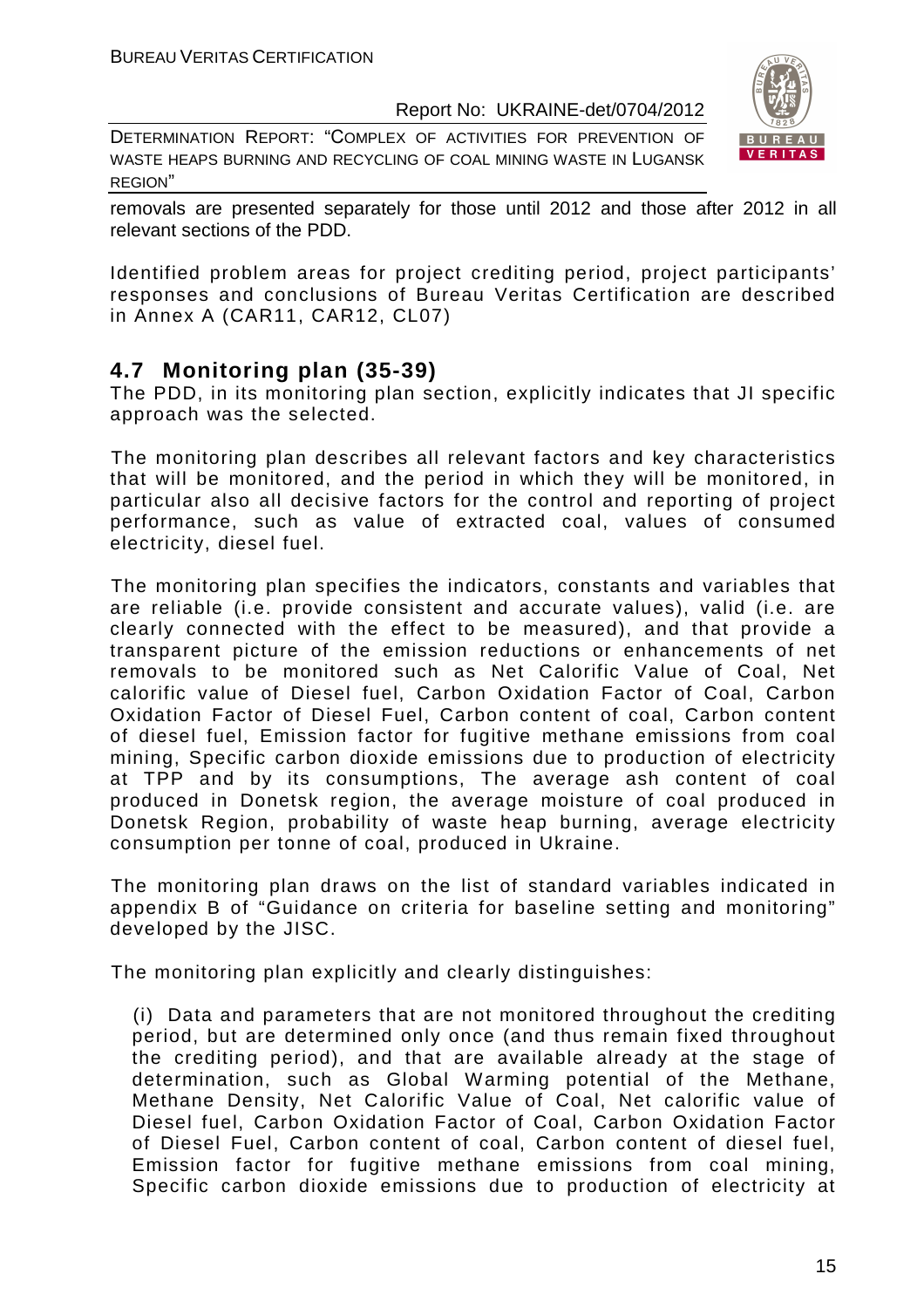DETERMINATION REPORT: "СOMPLEX OF ACTIVITIES FOR PREVENTION OF WASTE HEAPS BURNING AND RECYCLING OF COAL MINING WASTE IN LUGANSK REGION"



TPP and by its consumptions, The average ash content of coal produced in Donetsk region, the average moisture of coal produced in Donetsk Region, probability of waste heap burning, average electricity consumption per tonne of coal, produced in Ukraine

(ii) Data and parameters that are not monitored throughout the crediting period, but are determined only once (and thus remain fixed throughout the crediting period), but that are not already available at the stage of determination, such as absent.

(iii) Data and parameters that are monitored throughout the crediting period, such as Additional amount of electricity consumed for coal mass beneficiation, amount of diesel fuel consumed for coal containing rock mass transportation, value of produced coal concentrate.

The monitoring plan describes the methods employed for data monitoring (including its frequency) and recording, such as direct monitoring of electricity consumption by meters, sampling of produced coal, etc. Description of employed methods is provided in the section D.1 of the PDD.

The monitoring plan elaborates all algorithms and formulae used for the estimation/calculation of baseline emissions/removals and project emissions/removals or direct monitoring of emission reductions from the project, leakage, as appropriate, such as described below

The annual emission reductions are calculated as follows:

$$
ER_y = BE_y - PE_y - LE_y, \tag{4}
$$

where:

 $ER<sub>v</sub>$  - emissions reductions of the JI project in year y (tCO2 equivalent);

 $BE_v$  - baseline emission in year y (tCO2 equivalent);  $PE<sub>y</sub>$  - project emission in year y (tCO2 equivalent);

 $LE_v$  - leakages in year y, (tCO2 equivalent).

Emissions in the baseline scenario are calculated as follows:

$$
BE_y = BE_{WHB,y}, \t\t(5)
$$

Where:

 $BE<sub>WHRV</sub>$  - baseline emissions due to burning of the waste heap in the year y (tCO2 equivalent ),

Baseline emissions due to burning dumps in year y calculated by the formula: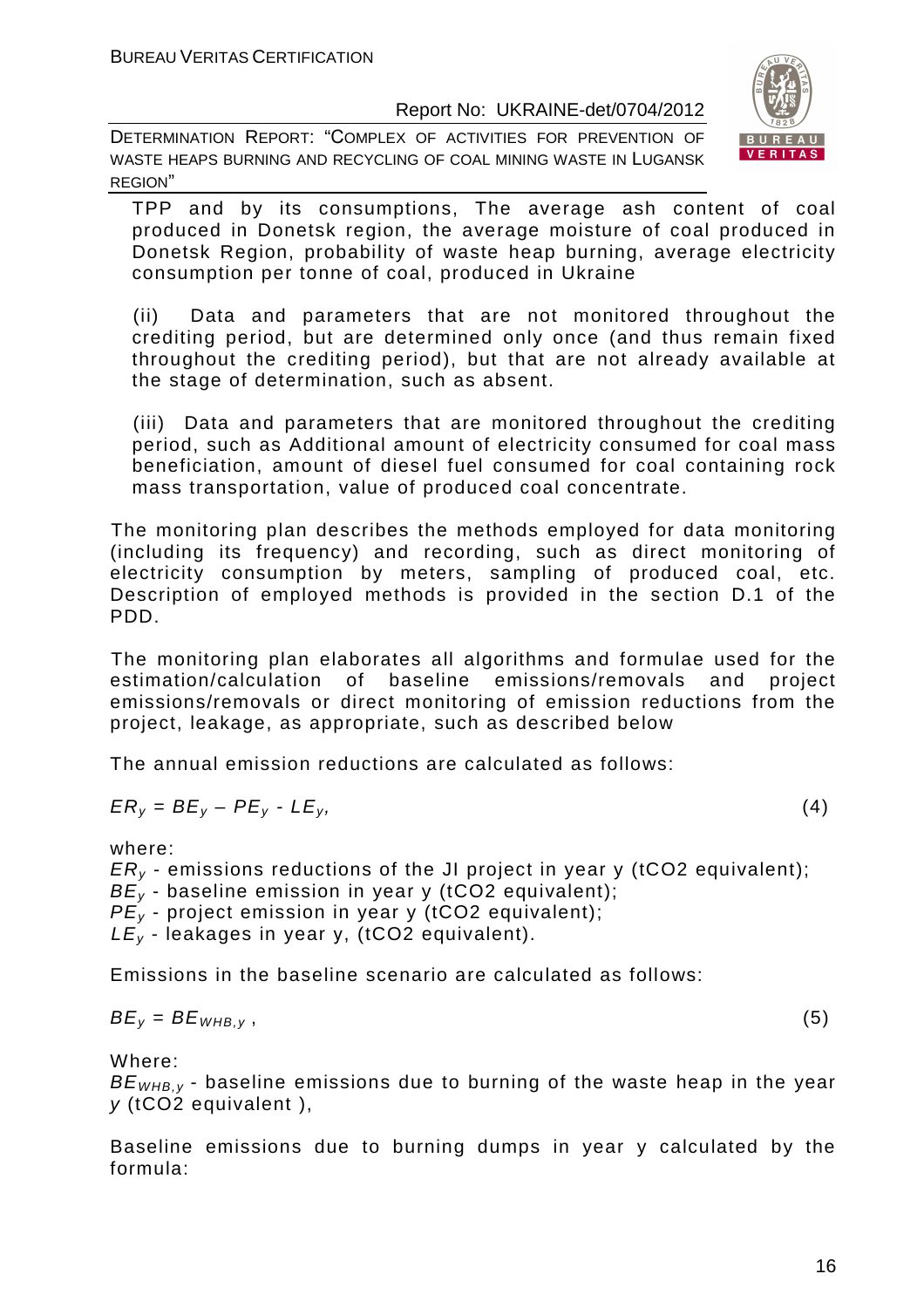DETERMINATION REPORT: "СOMPLEX OF ACTIVITIES FOR PREVENTION OF WASTE HEAPS BURNING AND RECYCLING OF COAL MINING WASTE IN LUGANSK REGION"



 $BE_{WHB,y} = FC_{BE,Coal,y}$ /1000 $\rho_{WHB}$  · NCV  $_{Coal}$  · OXID  $_{Coal}$  · K  $_{Coal}$  <sup>c</sup> · 44/12 (6) where:

 $FC_{BE, coal,v}$  - amount of coal that has been mined in the baseline scenario and combusted for energy use, equivalent to the amount of coal extracted from the waste heap because of the project activity in the year y, t;

 $\rho$  <sub>WHB</sub> - probability of waste heap burning , d/l;

 $NCV_{Coal}$  - net Calorific Value of coal, TJ/kt;

OXID  $_{Coal}$  - carbon Oxidation factor of coal, d/l:

 $K_{\text{Coal}}^c$  - carbon content of coal, tC/TJ;

1/1000 - conversion factor from tons in kilotonnes, d / l

44/12 - stoichiometric relationship between the molecular weight of carbon dioxide and carbon.

The amount of coal produced in mines in the baseline scenario is calculated by the formula:

 $FC_{BE,Coal,v} = FR_{Coal,v} (1-A_{rock,v}/100-W_{rock,v}/100) (1-A_{Coal}/100-W_{Coal}/100)$  (7)

where:

 $FR_{\text{Coal,v}}$  - amount of coal concentrate, which is extracted from the dumps because of the project in a year y, that came to blending with further combustion in thermal power plants, t;

 $A_{rock, v}$  - the average ash content of coal concentrate, which is extracted from dump in year y,%

 $W_{rock,y}$  - the average humidity of coal concentrate, which is extracted from dump in year y, %;

 $A_{Coal}$  - the average ash content of coal, mined in Donetsk region of Ukraine, %;

 $W_{Coal}$  - the average humidity of coal, mined in Donetsk region of Ukraine. %;

100 - conversion factor from percent to fraction, d/l.

Emissions from the project activity are calculated as follows:

$$
PE_{y} = PE_{EL,y} + PE_{Diesel,y}
$$
 (8)

where:

 $PE<sub>v</sub>$  - project emissions due to project activity in the year y (tCO2 equivalent),

PE<sub>FL, y</sub> - project emissions due to consumption of electricity from the grid by the project activity in the year y (tCO2 equivalent),

 $PE_{\text{Diesel.}v}$  - project emissions due to consumption of diesel fuel by the project activity in the year y (tCO2 equivalent).

The Project emissions due to consumption of electricity from a grid in a year y are calculated as follows: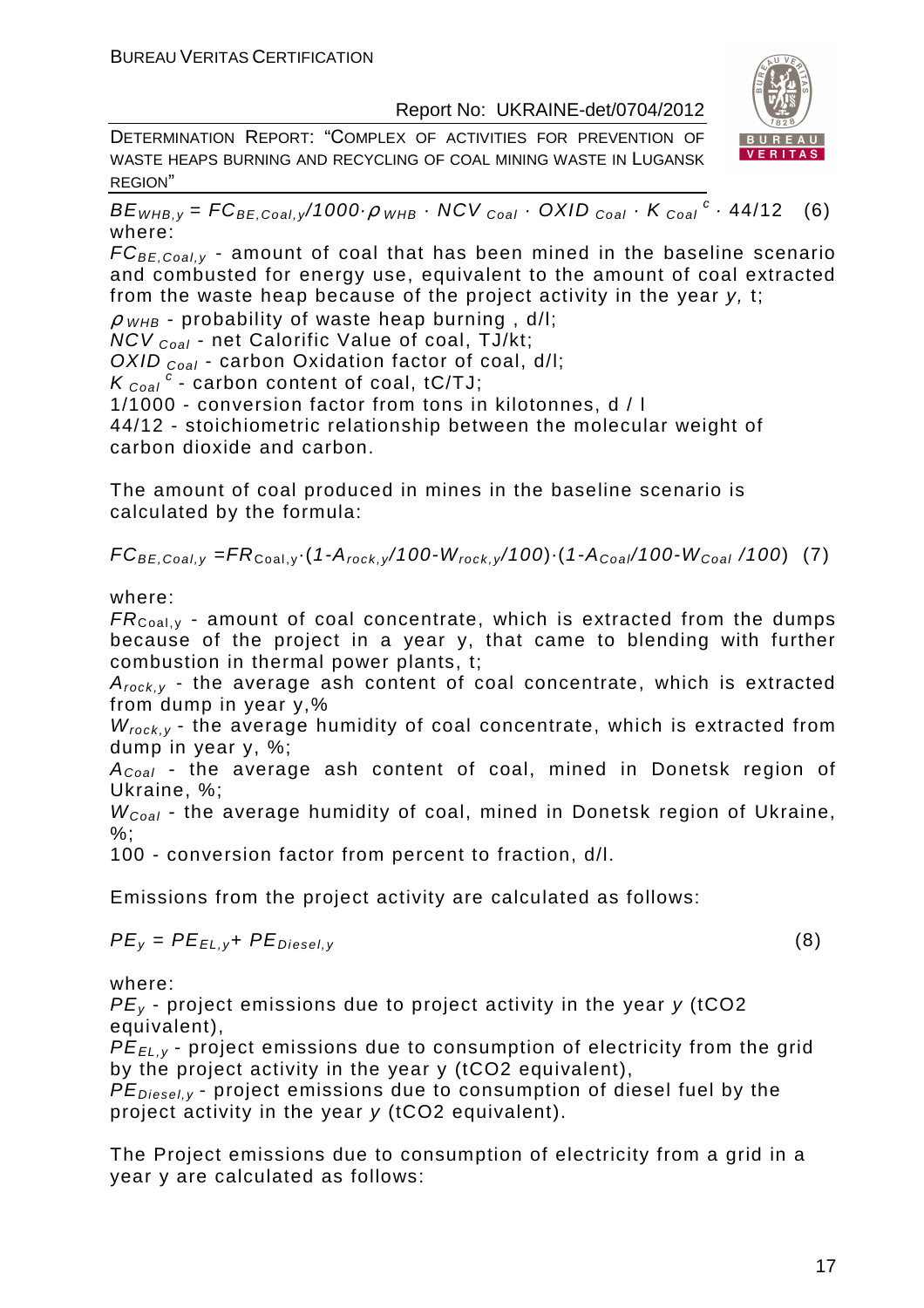DETERMINATION REPORT: "СOMPLEX OF ACTIVITIES FOR PREVENTION OF WASTE HEAPS BURNING AND RECYCLING OF COAL MINING WASTE IN LUGANSK REGION"

 $PE_{EL,y} = EC_{PE,y} \cdot EF_{CO2,EL}$  (9)

#### where:

 $EC_{PE,v}$  - additional amount of electricity, consumed in project in year y, MWh;

EF<sup>C</sup>*О*2,EL - Specific carbon dioxide emissions due to production of electricity at TPP and by its consumption, tCO2/MWh;

Project emissions due to consumption of diesel fuel by the project activity in the year y are calculated as follows:

 $PE_{\text{Diesel},y} = FC_{BE,\text{Diesel},y}/1000 \cdot NCV_{\text{Diesel}} \cdot OXID_{\text{Diesel}} \cdot K_{\text{Diesel}}^c \cdot 44/12$  (10)

where:

 $FC_{BE, Diesel, v}$  - amount of diesel fuel, consumed in project in year v, t; NCV<sub>Diesel</sub> - Net Calorific Value of diesel fuel, TJ/kt;  $OXID<sub>Diesel</sub>$  - carbon Oxidation factor of diesel fuel, d/l;

 $K_{\text{Diesel}}^c$  - carbon content of diesel, tC/TJ;

44/12 - stoichiometric relationship between the molecular weight of carbon dioxide and carbon.

1/1000 - conversion factor from tons in kilotonnes, d / l

Leakages in year y are calculated as follows:

$$
LE_y = LE_{CH4,y} + LE_{EL,y}
$$
 (11)

where::

 $LE<sub>v</sub>$  - leakages in year y, (t CO2e);

 $LE<sub>CH4,V</sub>$  - leakages due to fugitive emissions of methane in the mining activities in the year y, (t СО2е);

 $LE_{EL, y}$  - leakages due to consumption of electricity from a grid at coal mine in a year y,(t СО2е);

Leakages due to fugitive emissions of methane in the mining activities in the year y are calculated as follows:

 $LE<sub>CH4,V</sub> = - FC<sub>BE,Coal,V</sub> · EF<sub>CH4</sub> ·  $\rho_{CH4}$  · GWP<sub>CH4</sub> , (12)$ 

 $FC_{BE,Coal,v}$  - amount of coal that has been mined in the baseline scenario and combusted for energy use, equivalent to the amount of coal extracted from the waste heaps because of the project activity in the year y, t, calculated as (4);

 $EF<sub>CH4</sub>$  - emission factor for fugitive methane emissions from coal mining, m3/t;

 $ρ<sub>CH4</sub>$  - methane density at standard conditions t/m3;

GWPCH4 - Global Warming Potential of Methane, tСО2/ tСН4.



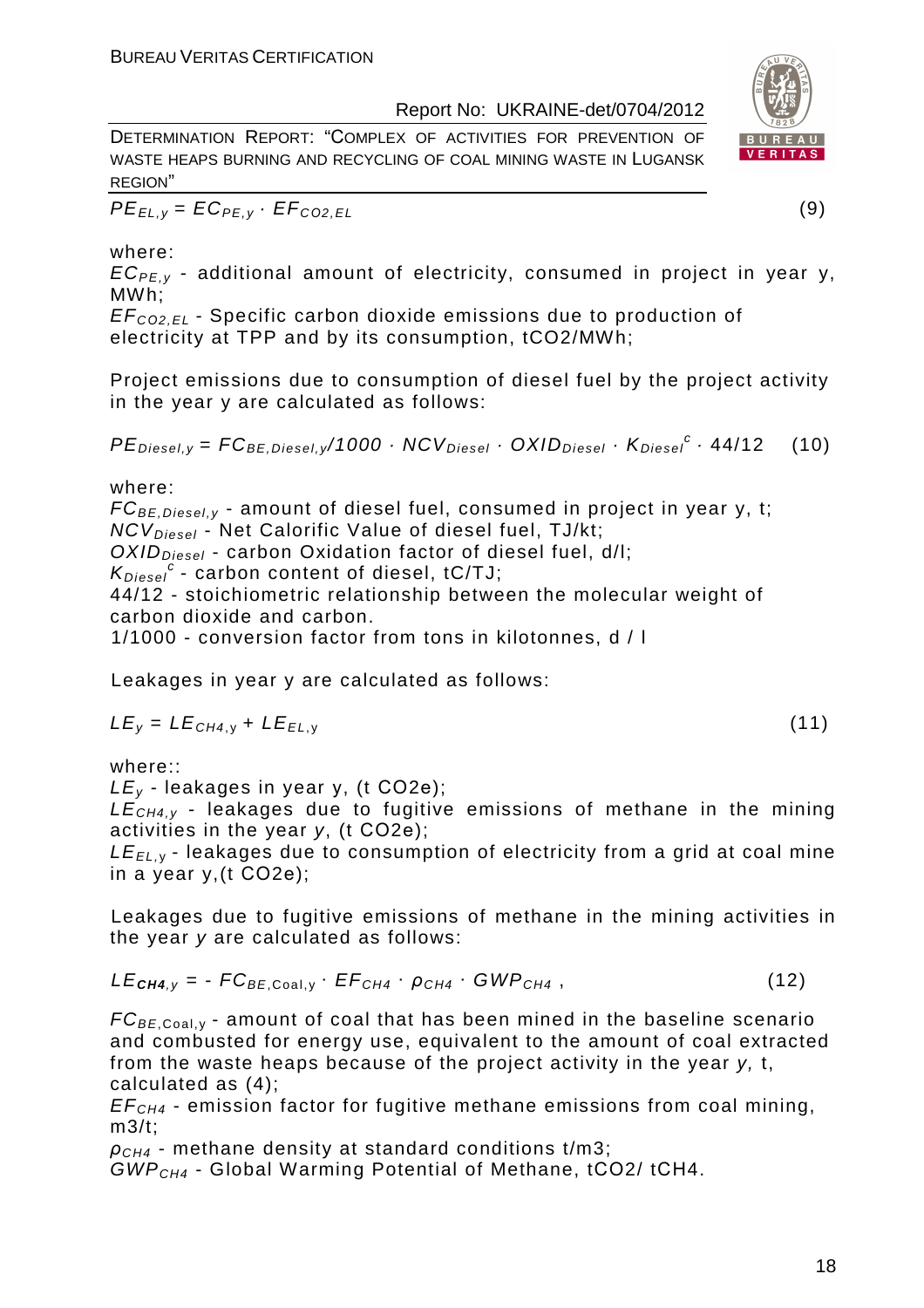DETERMINATION REPORT: "СOMPLEX OF ACTIVITIES FOR PREVENTION OF WASTE HEAPS BURNING AND RECYCLING OF COAL MINING WASTE IN LUGANSK REGION"



Leakages due to consumption of electricity from a grid at coal mine in a year y are calculated as follows:

$$
LE_{EL,y} = -FC_{BE,Coal,y} \cdot N_{Coal,y}^{E} \cdot EF_{CO2,EL,y}
$$
 (13)

Where

 $FC_{BE, coal,v}$  - amount of coal that has been mined in the baseline scenario and combusted for energy use, equivalent to the amount of coal extracted from the waste heaps because of the project activity in the year y, t, calculated as (2);

N<sub>Coal,y</sub><sup>E</sup> - Average electricity consumption per tonne of coal, produced in Ukraine in the year y, MWh/t;

EF<sup>C</sup>*О*2,EL, <sup>у</sup> - Specific carbon dioxide emissions due to production of electricity at TPP and by its consumption, tСО2/MWh

The monitoring plan presents the quality assurance and control procedures for the monitoring process described in the section D.2 of the PDD. This includes, as appropriate, information on calibration and on how records on data and/or method validity and accuracy are kept and made available on request.

The monitoring plan clearly identifies the responsibilities and the authority regarding the monitoring activities. Clear and transparent scheme of monitoring data flow is provided in the section D.3 of the PDD.

On the whole, the monitoring plan reflects good monitoring practices appropriate to the project type.

The monitoring plan provides, in tabular form, a complete compilation of the data that need to be collected for its application, including data that are measured or sampled and data that are collected from other sources (e.g. official statistics, expert judgment, proprietary data, IPCC, commercial and scientific literature etc.) but not including data that are calculated with equations.

The monitoring plan indicates that the data monitored and required for verification are to be kept for two years after the last transfer of ERUs for the project.

Identified problem areas for project monitoring plan, project participants' responses and conclusions of Bureau Veritas Certification are described in Annex A (CAR13, CL08)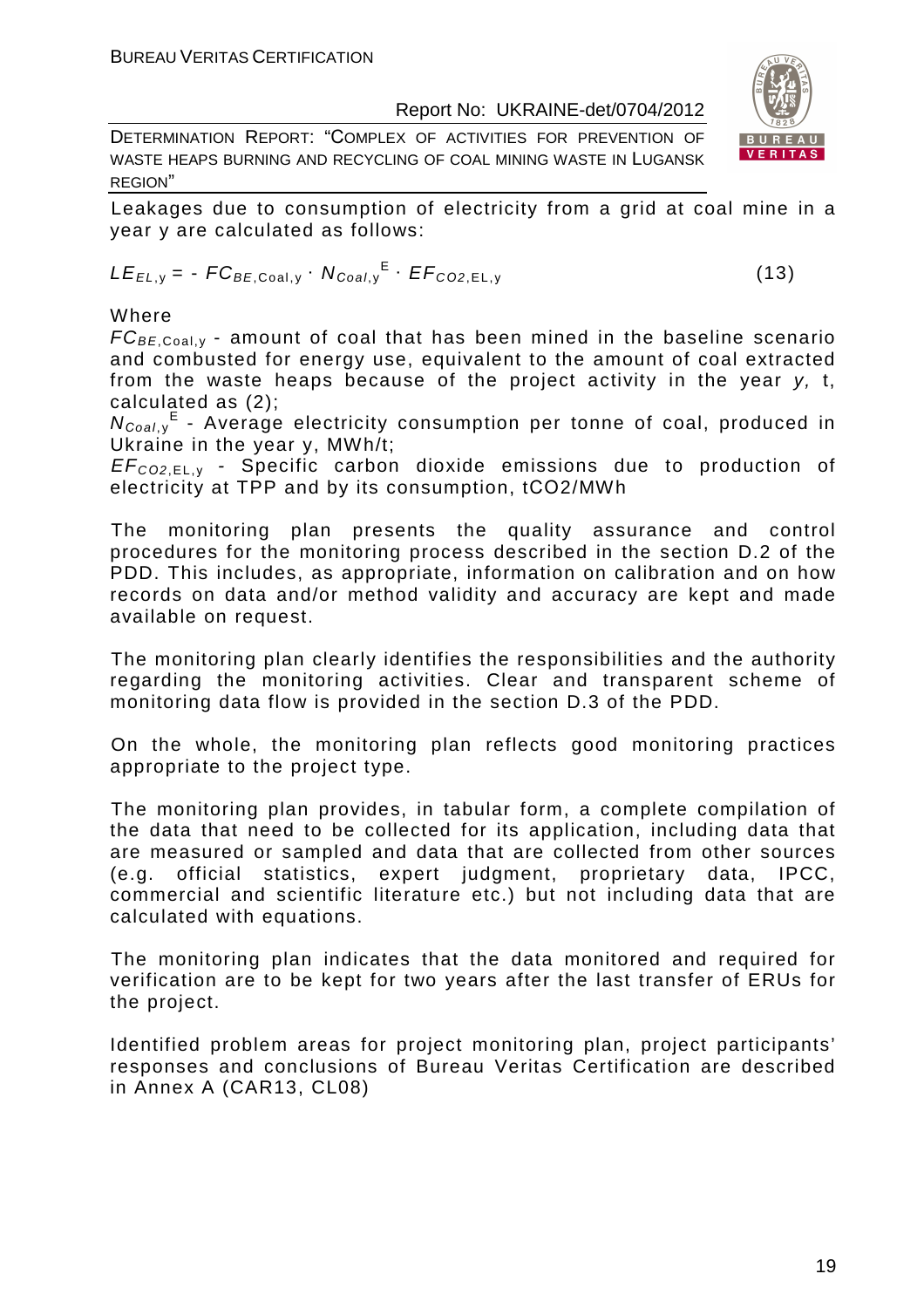DETERMINATION REPORT: "СOMPLEX OF ACTIVITIES FOR PREVENTION OF WASTE HEAPS BURNING AND RECYCLING OF COAL MINING WASTE IN LUGANSK REGION"



#### **4.8 Leakage (40-41)**

This project will result in a net change in fugitive methane emissions due to the mining activities. As coal in the baseline scenario is only coming from mines it causes fugitive emissions of methane. These are calculated as standard country specific emission factor applied to the amount of coal that is extracted from the waste heaps in the project scenario (which is the same as the amount of coal that would have been mined in the baseline scenario. Source of the leakage are the fugitive methane emissions due to coal mining. These emissions are specific to the coal that is being mined. Coal produced by the project activity is not mined but extracted from the waste heap through the advanced beneficiation process. Therefore, coal produced by the project activity substitutes the coal would have been otherwise mined in the baseline. Coal that is mined in the baseline has fugitive methane emissions associated with it and the coal produced by the project activity does not have such emissions associated with it.

As reliable and accurate national data on fugitive CH4 emissions associated with the production of coal are available, project participants used this data to calculate the amount of fugitive CH4 emission as described below.

This leakage is measurable: through the same procedure as used in 2006 IPCC Guidelines (See Volume 2, Chapter 4, Page 4-11) and also used in CDM approved methodology ACM009, Version 03.2 (Page 8). Activity data (in our case amount of coal extracted from the waste heap which is monitored directly) is multiplied by the emission factor (which is sourced from the relevant national study – National Inventory Report of Ukraine under the Kyoto Protocol) and any conversion coefficients.

Electricity consumption and related greenhouse gas emissions due to dismantling of waste heap to be taken into account in calculating the project emissions. Carbon dioxide emissions due to electricity consumption in the coal mine way in an amount, equivalent to the design of coal - a leakage that can be taken into account at base of the State Statistics Committee data, concerning unit costs of electricity at coal mines in Ukraine in the relevant year.

This leakage is directly attributable to the JI project activity according to the following assumption: the coal produced by the project activity from the waste heap will substitute the coal produced by underground mines of the region in the baseline scenario. This assumption is explained by the following logic: Energy coal market is demand driven as it is not feasible to produce coal without demand for it. Coal is a commodity that can be freely transported to the source of demand and coal of identical quality can substitute some other coal easily. The project activity cannot influence demand for coal on the market and supplies coal extracted from the waste heaps. In the baseline scenario demand for coal will stay the same and will be met by the traditional source – underground mines of the region. Therefore, the coal supplied by the project in the project scenario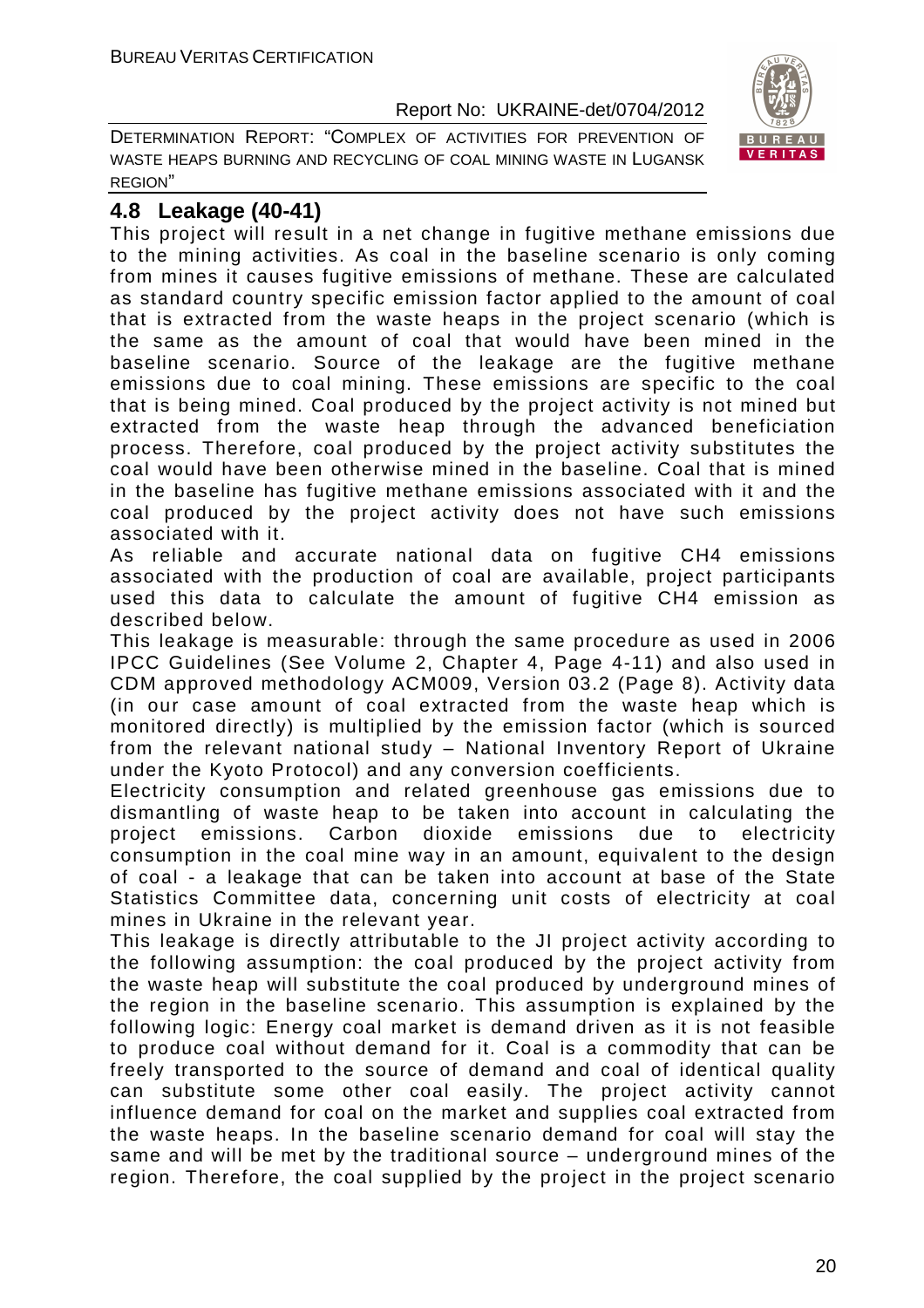DETERMINATION REPORT: "СOMPLEX OF ACTIVITIES FOR PREVENTION OF WASTE HEAPS BURNING AND RECYCLING OF COAL MINING WASTE IN LUGANSK REGION"



will have to substitute the coal mined in the baseline scenario. According to this approach equivalent product supplied by the project activity (with lower associated specific green-house gas emissions) will substitute the baseline product (with higher associated specific green-house gas emissions). This methodological approach is very common and is applied in all renewable energy projects (substitution of grid electricity with renewable-source electricity), projects in cement sector (e.g. JI0144 Slag usage and switch from wet to semi-dry process at JSC "Volyn-Cement", Ukraine), projects in metallurgy sector (e.g. UA1000181 Implementation of Arc Furnace Steelmaking Plant "Electrostal" at Kurakhovo, Donetsk Region) and others.

#### **4.9 Estimation of emission reductions or enhancements of net removals (42-47)**

The PDD indicates assessment of emissions or net removals in the baseline scenario and in the project scenario as the approach chosen to estimate the emission reductions or enhancement of net removals generated by the project.

The PDD provides the ex ante estimates of:

(a) Emissions or net removals for the project scenario (within the project boundary), which are 39 074 tonnes of CO2eq for period 04/01/2008-31/12/2012 and 42 465 tonnes of CO2eq for period 01/01/2013-31/12/2017;

(b) Leakage, as applicable, which are -938 360 tonnes of CO2eq for period 04/01/2008-31/12/2012 and -1 035 005 tonnes of CO2eq for period 01/01/2012- 31/12/2017;

(c) Emissions or net removals for the baseline scenario (within the project boundary), which are 3 094 290 tonnes of CO2eq for period 04/01/2008-31/12/2012 and 3 441 645 tonnes of CO2eq for period 01/01/2013-31/12/2017;

(d) Emission reductions or enhancements of net removals adjusted by leakage (based on (a)-(c) above), which are 3 993 576 tonnes of CO2eq for period 04/01/2008- 31/12/2012 and 4 434 183 tonnes of CO2eq for period 01/01/2013-31/12/2017.

The PDD provides the ex ante estimates of:

The estimates referred to above are given:

- (a) On a yearly basis;
- (b) From 04/01/2008 to 31/12/2017, covering the whole crediting period;
- (c) On a source-by-source/sink-by-sink basis;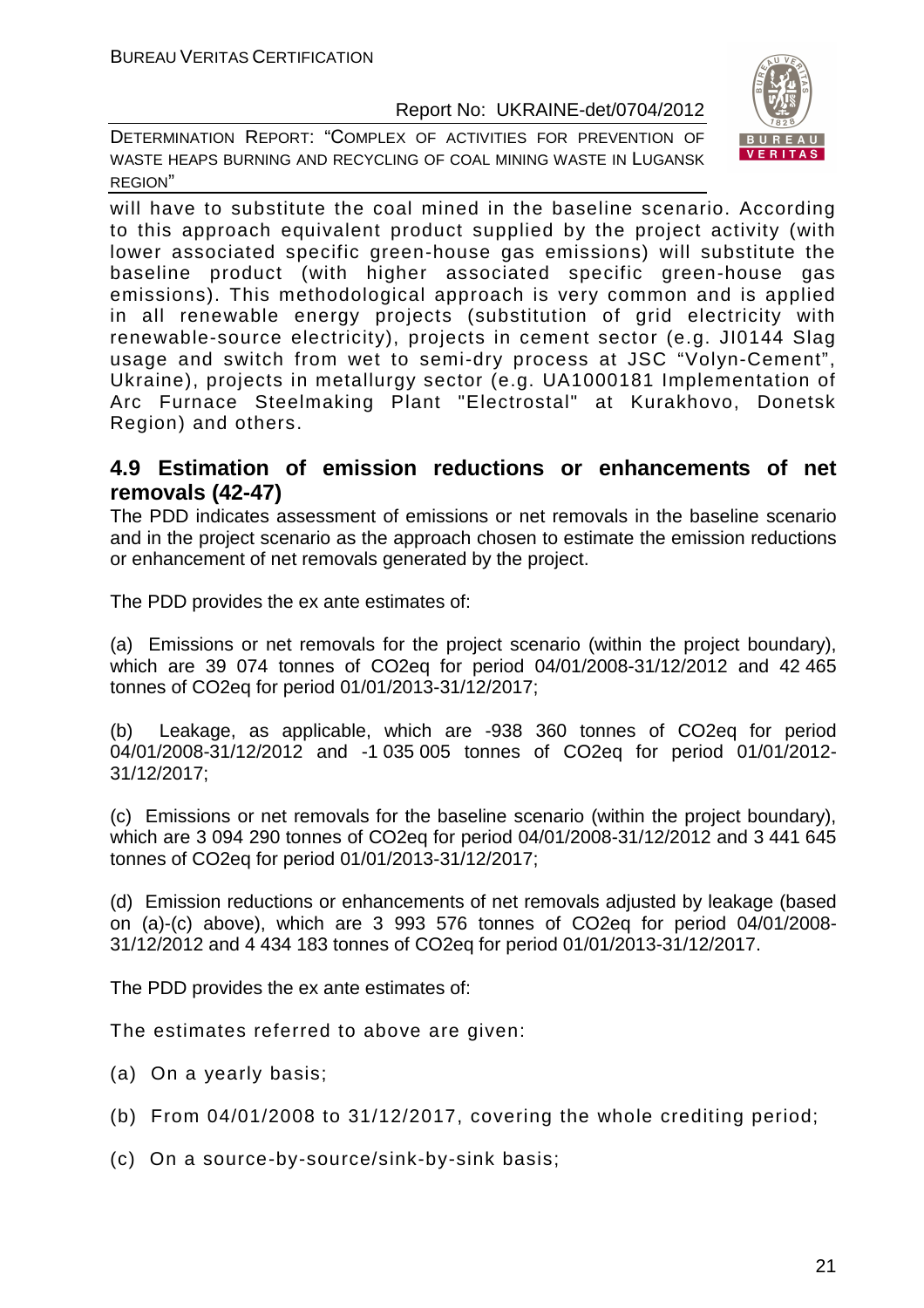DETERMINATION REPORT: "СOMPLEX OF ACTIVITIES FOR PREVENTION OF WASTE HEAPS BURNING AND RECYCLING OF COAL MINING WASTE IN LUGANSK REGION"



(d) For each GHG gas, which is CO2, СН4

(e) In tonnes of CO2 equivalent, using global warming potentials defined by decision 2/CP.3 or as subsequently revised in accordance with Article 5 of the Kyoto Protocol;

The formula used for calculating the estimates referred above, which are described in the section 4.7 of this Determination Report, are consistent throughout the PDD.

For calculating the estimates referred to above, key factors, e.g. local prices for electricity, coal and diesel fuel, available production resources, influencing the baseline emissions or removals and the activity level of the project and the emissions or net removals as well as risks associated with the project were taken into account, as appropriate.

Data sources used for calculating the estimates referred to above, such as work and laboratory logbooks, work and laboratory monthly and yearly reports, production sailing invoices are clearly identified, reliable and transparent.

Emission factors, such as emission factor for electricity consumption, Carbon Oxidation Factor of Coal, Carbon Oxidation Factor of Diesel Fuel, etc, were selected by carefully balancing accuracy and reasonableness, and appropriately justified of the choice.

The estimation referred to above is based on conservative assumptions and the most plausible scenarios in a transparent manner.

The estimates referred to above are consistent throughout the PDD.

The annual average of estimated emission reductions or enhancements of net removals over the crediting period is calculated by dividing the total estimated emission reductions or enhancements of net removals over the crediting period by the total months of the crediting period, and multiplying by twelve.

#### **4.10 Environmental impacts (48)**

The PDD lists and attaches documentation on the analysis of the environmental impacts of the project, including transboundary impacts, in accordance with procedures as determined by the host Party, such as permit on pollutant by stationary sources, analysis of the environmental impacts, a part of separation fabric work project which is mentioned in the PDD.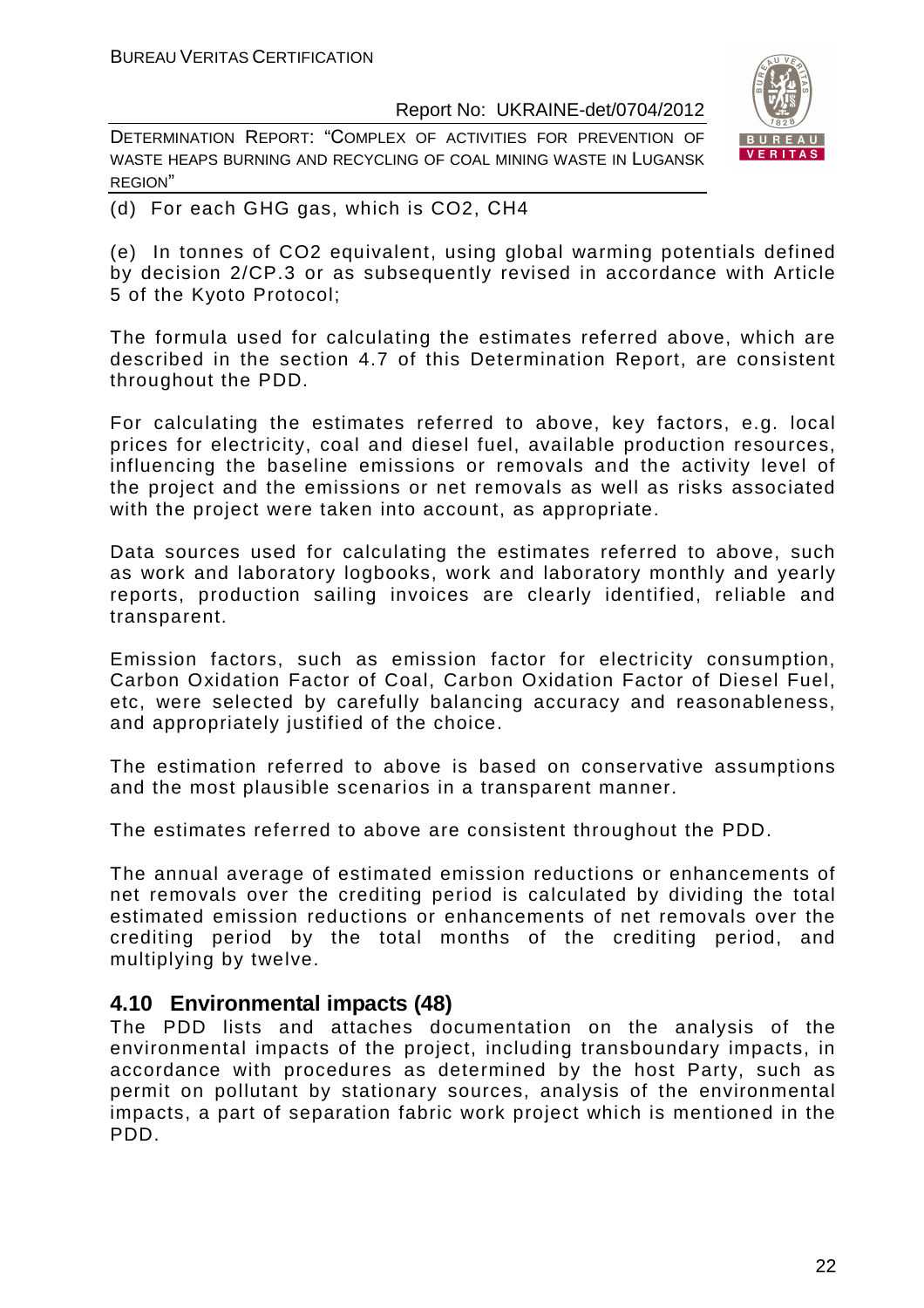DETERMINATION REPORT: "СOMPLEX OF ACTIVITIES FOR PREVENTION OF WASTE HEAPS BURNING AND RECYCLING OF COAL MINING WASTE IN LUGANSK REGION"



The PDD provides conclusion and all references to supporting documentation of an environmental impact assessment undertaken in accordance with the procedures as required by the host Party, if the analysis referred to above indicates that the environmental impacts are considered significant by the project participants or the host Party.

The problem areas for environmental impacts of the project were not identified

#### **4.11 Stakeholder consultation (49)**

The host Party for the project is Ukraine. The project meets the applicable standards and requirements, set forth in Ukraine. The Host Party does not put forward the requirement to consult with stakeholders to JI projects. The project was presented to the local authorities, and was approved (approval on building, etc).

Any comments from local authorities or stakeholders were not obtained.

#### **4.12 Determination regarding small scale projects (50-57)**  "Not applicable"

#### **4.13 Determination regarding land use, land-use change and forestry (LULUCF) projects (58-64)**

"Not applicable"

**4.14 Determination regarding programmes of activities (65-73)**  "Not applicable"

#### **5 SUMMARY AND REPORT OF HOW DUE ACCOUNT WAS TAKEN OF COMMENTS RECEIVED PURSUANT TO PARAGRAPH 32 OF THE JI GUIDELINES**

No comments, pursuant to paragraph 32 of the JI Guidelines, were received

### **6 DETERMINATION OPINION**

Bureau Veritas Certification has performed a determination of the "Сomplex of activities for prevention of waste heaps burning and recycling of coal mining waste in Lugansk region" Project in Rovenky town, Luhask Region, Ukraine. The determination was performed on the basis of UNFCCC criteria and host country criteria and also on the criteria given to provide for consistent project operations, monitoring and reporting.

The determination consisted of the following three phases: i) a desk review of the project design and the baseline and monitoring plan; ii) follow-up interviews with project stakeholders; iii) the resolution of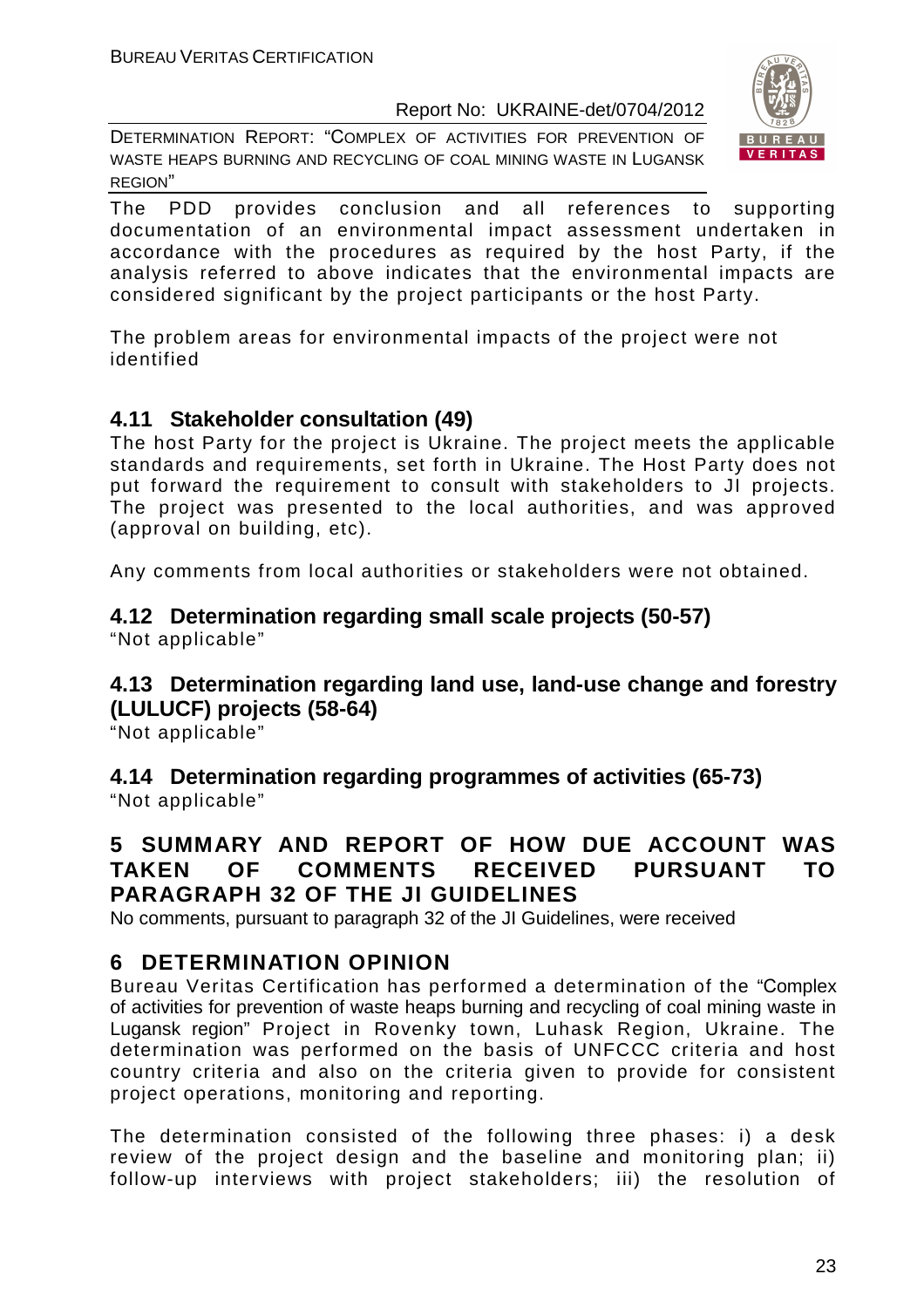DETERMINATION REPORT: "СOMPLEX OF ACTIVITIES FOR PREVENTION OF WASTE HEAPS BURNING AND RECYCLING OF COAL MINING WASTE IN LUGANSK REGION"



outstanding issues and the issuance of the final determination report and opinion.

Project participant/s used the latest tool for demonstration of the additionality. In line with this tool, the PDD provides barrier analysis and common practice analysis, to determine that the project activity itself is not the baseline scenario.

Emission reductions attributable to the project are hence additional to any that would occur in the absence of the project activity. Given that the project is implemented and maintained as designed, the project is likely to achieve the estimated amount of emission reductions.

The determination revealed two pending issues related to the current determination stage of the project: the issue of the written approval of the project and the authorization of the project participant by the host Party. If the written approval and the authorization by the host Party are awarded, it is our opinion that the project as described in the Project Design Document, Version 2.0 meets all the relevant UNFCCC requirements for the determination stage and the relevant host Party criteria.

The review of the project design documentation (version 2.0) and the subsequent follow-up interviews have provided Bureau Veritas Certification with sufficient evidence to determine the fulfillment of stated criteria. In our opinion, the project correctly applies and meets the relevant UNFCCC requirements for the JI and the relevant host country criteria.

The determination is based on the information made available to us and the engagement conditions detailed in this report.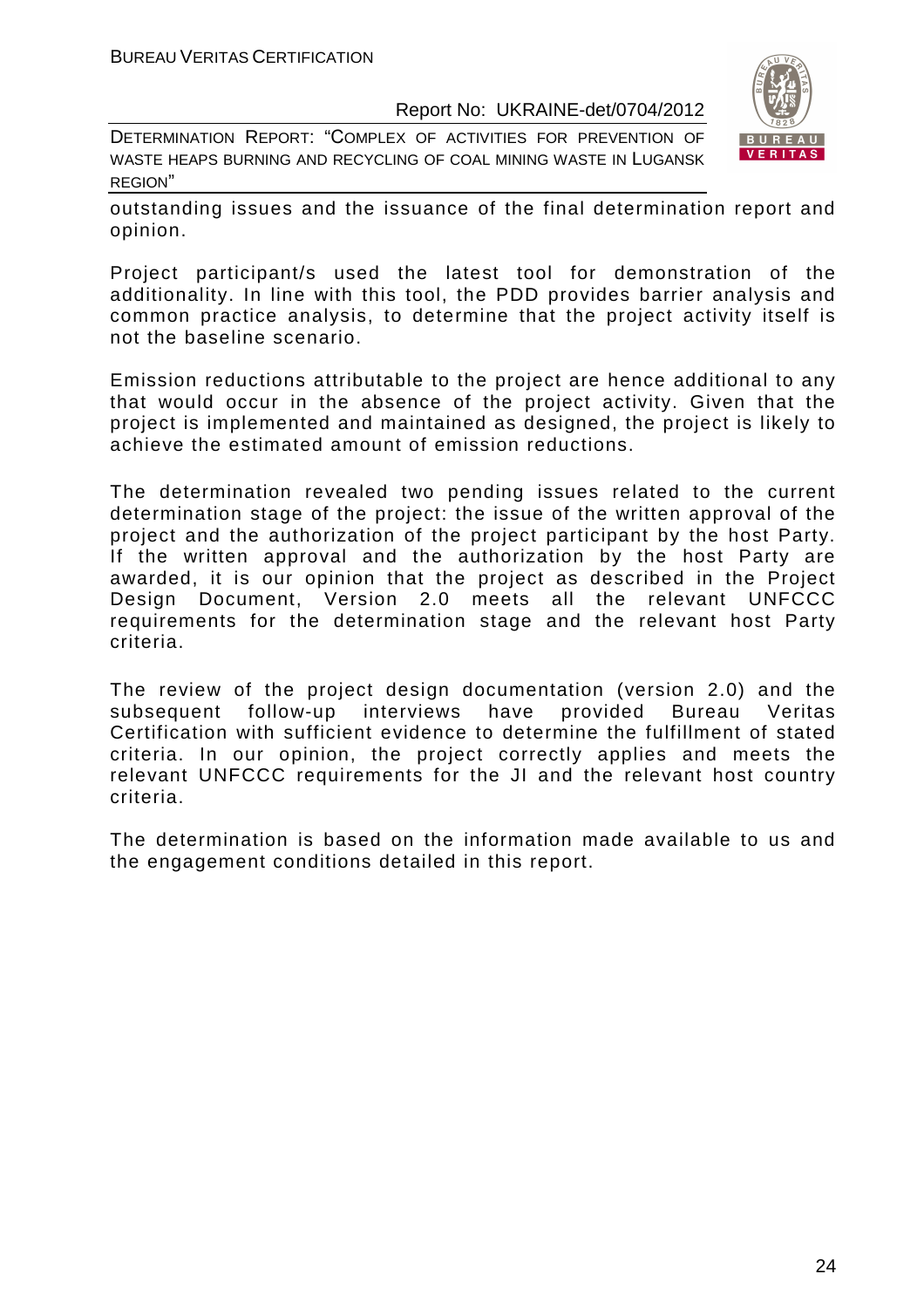DETERMINATION REPORT: "СOMPLEX OF ACTIVITIES FOR PREVENTION OF WASTE HEAPS BURNING AND RECYCLING OF COAL MINING WASTE IN LUGANSK REGION"



#### **7 REFERENCES**

#### **Category 1 Documents:**

Documents provided by SIA "Vidzeme Eko" that relate directly to the GHG components of the project.

- /1/ Project Design Document "Сomplex of activities for prevention of waste heaps burning and recycling of coal mining waste in Lugansk region" version 1.0 dated 07/09/2012
- /2/ Project Design Document "Сomplex of activities for prevention of waste heaps burning and recycling of coal mining waste in Lugansk region" version 2.0 dated 25/09/2012
- /3/ ERUs calculation Excel-file "CalculationPDD\_NCV\_Shid-RegionК111.xls"
- /4/ Letter of Endorsement #2563/23/7 dated 12/09/2012 issued bv State Environment Investment Agency of Ukraine

#### **Category 2 Documents:**

Background documents related to the design and/or methodologies employed in the design or other reference documents.

- /1/ Passport: waste heap #1 of mine #3 Dzerzhynskogo
- /2/ Passport: waste heap #1 of mine #81 Kyivska
- /3/ Passport: waste heap #6 of mine #3 Frunze
- /4/ Purchase and Sell Agreement of carbonaceous rock # 10k/01-2008 from 01/01/2008 between "Torgivelna firma "Yuvant I K" and "TC EAST REGION" Ltd
- /5/ Purchase and Sell Agreement of carbonaceous rock # 5k/01-2009 from 01/01/2009 between "Torgivelna firma "Yuvant I K" and "TC EAST REGION" Ltd
- /6/ Purchase and Sell Agreement of carbonaceous rock # 11k/01-2010 from 01/01/2010 between "Torgivelna firma "Yuvant I K" and "TC EAST REGION" Ltd
- /7/ Purchase and Sell Agreement of carbonaceous rock # 9k/01-2011 from 01/01/2011 between "Torgivelna firma "Yuvant I K" and "TC EAST REGION" Ltd
- /8/ Purchase and Sell Agreement of carbonaceous rock # 7k/01-2012 from 01/01/2012 between "Torgivelna firma "Yuvant I K" and "TC EAST REGION" Ltd
- /9/ Delivery and acceptance certificate of carbonaceous rock (for January 2008) from 02/02/2008 between "Torgivelna firma "Yuvant I K" and "TC EAST REGION" Ltd
- /10/ Delivery and acceptance certificate of carbonaceous rock (for March 2009) from 03/04/2009 between "Torgivelna firma "Yuvant I K" and "TC EAST REGION" Ltd
- /11/ Delivery and acceptance certificate of carbonaceous rock (for September 2010) from 04/10/2010 between "Torgivelna firma "Yuvant I K" and "TC EAST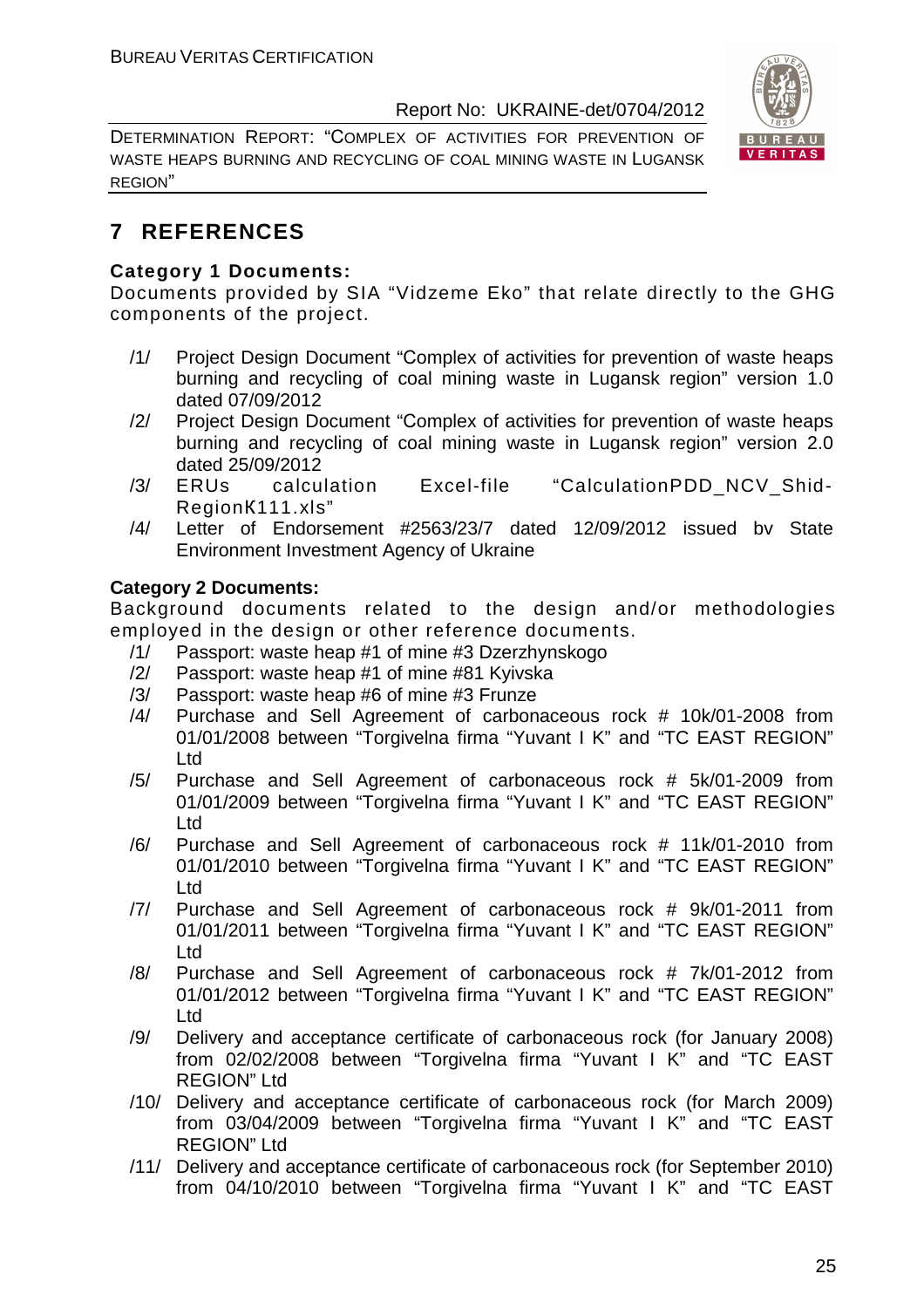DETERMINATION REPORT: "СOMPLEX OF ACTIVITIES FOR PREVENTION OF WASTE HEAPS BURNING AND RECYCLING OF COAL MINING WASTE IN LUGANSK REGION"



REGION" Ltd

- /12/ Delivery and acceptance certificate of carbonaceous rock (for March 2011) from 04/04/2011 between "Torgivelna firma "Yuvant I K" and "TC EAST REGION" Ltd
- /13/ Delivery and acceptance certificate of carbonaceous rock (for April 2011) from 04/05/2012 between "Torgivelna firma "Yuvant I K" and "TC EAST REGION" Ltd
- /14/ Lease agreement of non-residential premises (enrichment plant) #03/18a-2008 from 01/01/2008 between PE "Continent" and "TC EAST REGION" Ltd
- /15/ Delivery and acceptance certificate of non-residential premises (enrichment plant) from 04/01/2008 between PE "Continent" and "TC EAST REGION" Ltd
- /16/ EIA: conclusion of the state ecological expertise #04-12-4335-144 from 19/12/2005
- /17/ EIA: conclusion of the state ecological expertise #1918from 20/12/2005
- /18/ Order of "TC EAST REGION" Ltd director from 15/12/2007 about consideration of Kyoto Protocol involvement
- /19/ Attestation certificate of the chemical Laboratory #R064/2006 from 09/06/2006, #RO71/2009 from 05/06/2009 and #RO73/2012 from 06/06/2012
- /20/ Agreement of waste heap exploitation and freight traffic #01pg/01-2008 from 01/01/2008 between OJSC "Profesional Alchevsk" and "TC EAST REGION" Ltd
- /21/ Agreement of waste heap exploitation and freight traffic #18pg/01-2010 from 01/01/2010 between OJSC "Profesional Alchevsk" and "TC EAST REGION" Ltd
- /22/ Agreement of waste heap exploitation and freight traffic #45pg/01-2012 from 01/01/2012 between OJSC "Profesional Alchevsk" and "TC EAST REGION" Ltd
- /23/ Delivery and acceptance certificate of freight traffic completion according to the Agreement of waste heap exploitation and freight traffic activity services #01pg/01-2008 from 01/01/2008 between OJSC "Profesional Alchevsk" and "TC EAST REGION" Ltd from 01/02/2008 (for January 2008) and from 02/06/2008 (for May 2008)
- /24/ Delivery and acceptance certificate of freight traffic completion according to the Agreement of waste heap exploitation and freight traffic activity services #18pg/01-2010 from 01/01/2010 between OJSC "Profesional Alchevsk" and "TC EAST REGION" Ltd from 05/04/2010 (for March 2010) and from 04/10/2010 (for September 2010)
- /25/ Delivery and acceptance certificate of freight traffic completion according to the Agreement of waste heap exploitation and freight traffic activity services #45pg/01-2012 from 01/01/2012 between OJSC "Profesional Alchevsk" and "TC EAST REGION" Ltd from 01/03/2012 (for Fabruary 2012) and from 02/08/2012 (for July 2012)
- /26/ Delivery and acceptance certificate of diesel fuel according to the Agreement of waste heap dismantling and freight traffic activity services #01pg/01-2008 from 01/01/2008 between OJSC "Profesional Alchevsk" and "TC EAST REGION" Ltd from 01/02/2008 (for January 2008) and from 02/06/2008 (for May 2008)
- /27/ Delivery and acceptance certificate of diesel fuel according to the Agreement of waste heap dismantling and freight traffic activity services #18pg/01-2010 from 01/01/2010 between OJSC "Profesional Alchevsk" and "TC EAST REGION" Ltd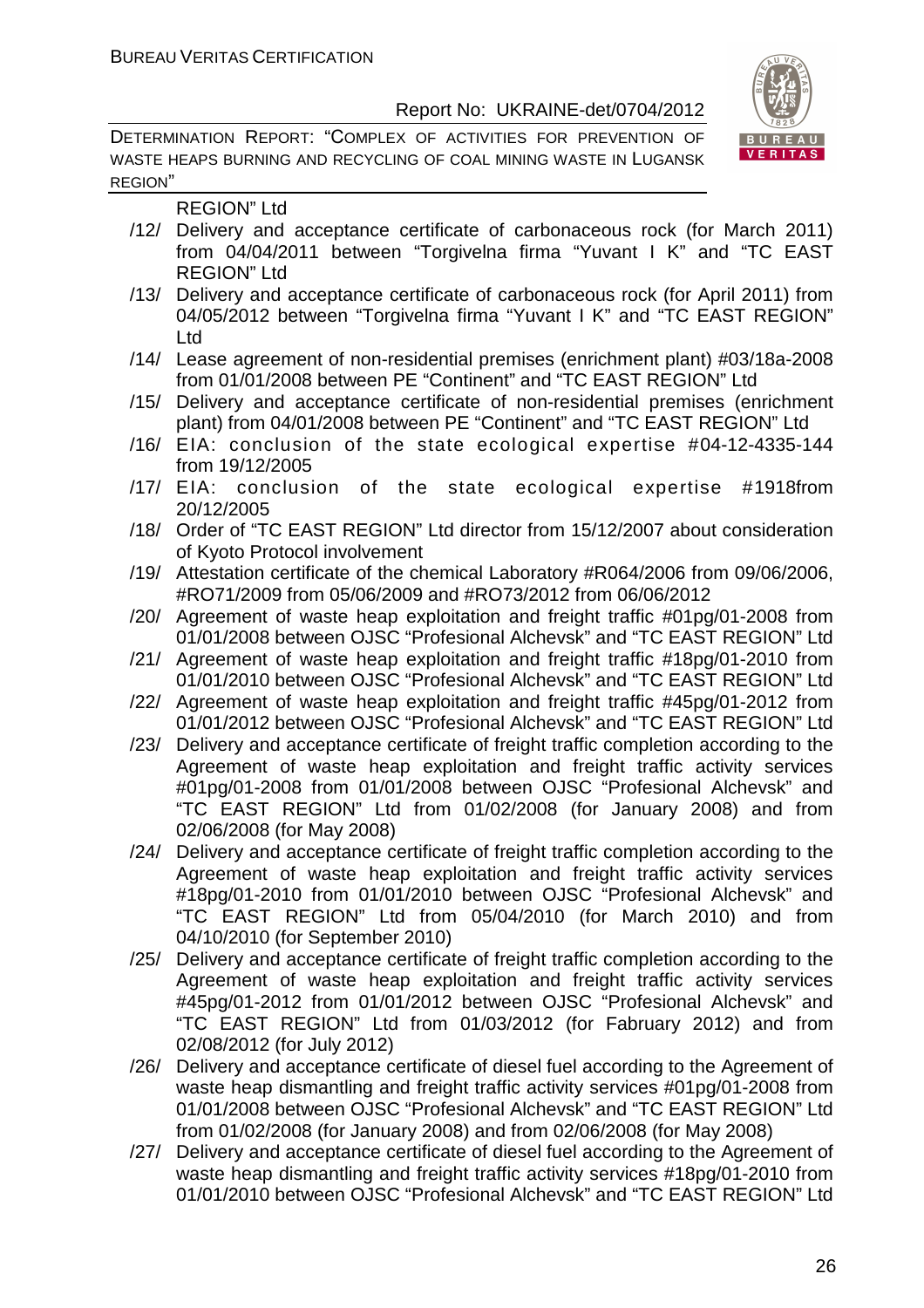DETERMINATION REPORT: "СOMPLEX OF ACTIVITIES FOR PREVENTION OF WASTE HEAPS BURNING AND RECYCLING OF COAL MINING WASTE IN LUGANSK REGION"



from 05/04/2010 (for March 2010) and from 04/10/2010 (for September 2010) /28/ Delivery and acceptance certificate of diesel fuel according to the Agreement of

- waste heap dismantling and freight traffic activity services #45pg/01-2012 from 01/01/2012 between OJSC "Profesional Alchevsk" and "TC EAST REGION" Ltd from 01/02/2012 (for January 2012) and from 02/08/2012 (for July 2012)
- /29/ Delivery and acceptance certificate of coal products according to the Purchase and Sell Agreement #11p/01-2011 from 01/01/2011 between "Optovyk" Ltd and "TC EAST REGION" Ltd from 02/10/2011 (for September 2011)
- /30/ Delivery and acceptance certificate of coal products according to the Purchase and Sell Agreement #01/01-2011 from 01/01/2011 between "Elit-Petrolium" Ltd and "TC EAST REGION" Ltd from 02/10/2011 (for September 2011)
- /31/ Delivery and acceptance certificate of coal products according to the Purchase and Sell Agreement #3u-2011/1 from 01/01/2011 between PE "Vuglepostavka" and "TC EAST REGION" Ltd from 02/10/2011 (for September 2011)
- /32/ Passport . Automobile electronic scales tensometric VA-60E-1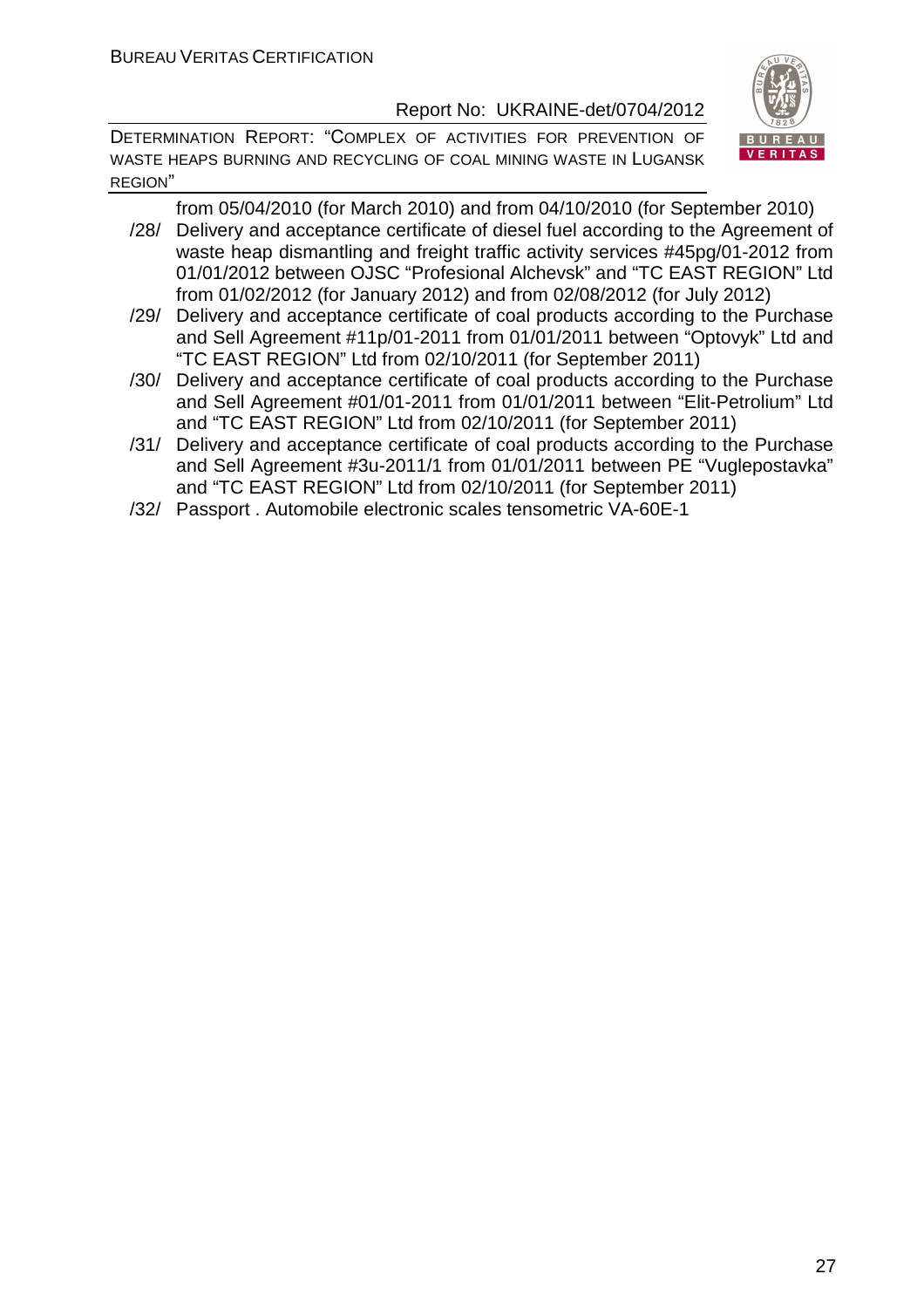DETERMINATION REPORT: "СOMPLEX OF ACTIVITIES FOR PREVENTION OF WASTE HEAPS BURNING AND RECYCLING OF COAL MINING WASTE IN LUGANSK REGION"



#### **Persons interviewed:**

List persons interviewed during the determination or persons that contributed with other information that are not included in the documents listed above.

- /1/ Gints KIavinsh SIA "Vidzeme Eko" JI Project Manager
- /2/ Tymofeev Sergiy Petrovych SIA "Vidzeme Eko" JI Consultant
- /3/ Stah Yuri Mykhailovych SIA "Vidzeme Eko" JI Consultant
- /4/ Pilyaev Yuriy Viktorovych Director of "TC East Region" Ltd
- /5/ Ignatenko Sergiy Leonidovych Shiftman of "TC East Region" Ltd
- /6/ Sytko Evgen Viktorovych power engineering specialist of "TC East Region" Ltd

1. o0o -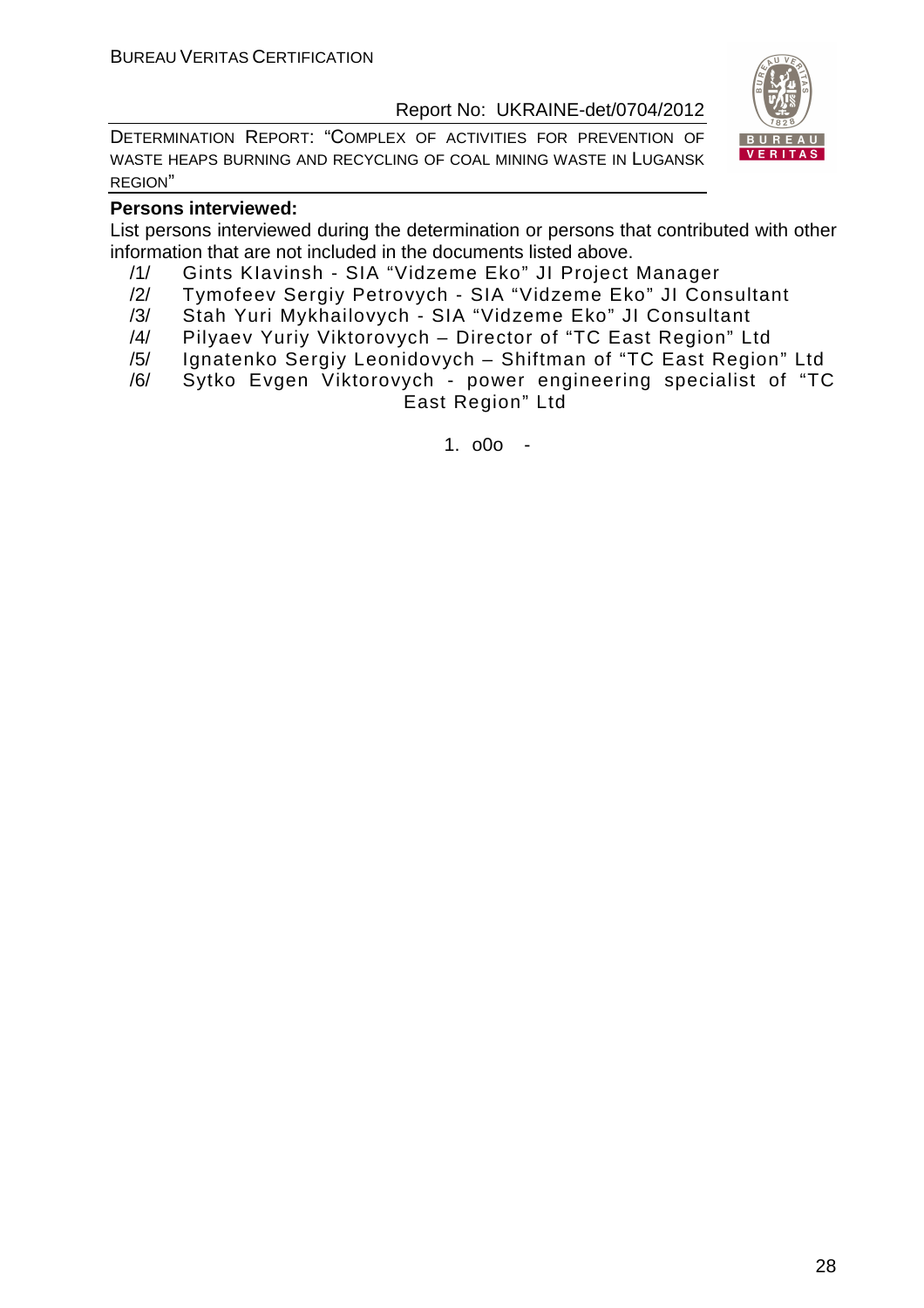



#### APPENDIX A: DETERMINATION PROTOCOL

#### **Check list for determination, according JOINT IMPLEMENTATION DETERMINATION AND VERIFICATION MANUAL (Version 01)**

| <b>DVM</b><br><b>Paragrap</b><br>h | <b>Check Item</b>                                                                                                                                                                                                                                                                                  | <b>Initial finding</b>                                                                                                                                                                                                                                                                                                                                                                                                                                                                                                | <b>Draft</b><br><b>Conclusion</b>             | <b>Final</b><br><b>Conclusion</b> |
|------------------------------------|----------------------------------------------------------------------------------------------------------------------------------------------------------------------------------------------------------------------------------------------------------------------------------------------------|-----------------------------------------------------------------------------------------------------------------------------------------------------------------------------------------------------------------------------------------------------------------------------------------------------------------------------------------------------------------------------------------------------------------------------------------------------------------------------------------------------------------------|-----------------------------------------------|-----------------------------------|
|                                    | <b>General description of the project</b>                                                                                                                                                                                                                                                          |                                                                                                                                                                                                                                                                                                                                                                                                                                                                                                                       |                                               |                                   |
| Title of the project               |                                                                                                                                                                                                                                                                                                    |                                                                                                                                                                                                                                                                                                                                                                                                                                                                                                                       |                                               |                                   |
|                                    | Is the title of the project presented?                                                                                                                                                                                                                                                             | The title of project is "Complex of activities for<br>prevention of waste heaps burning and recycling of<br>coal mining waste in Lugansk region"                                                                                                                                                                                                                                                                                                                                                                      | OK                                            | OK                                |
|                                    | Is the sectoral scope to which the project<br>pertains presented?                                                                                                                                                                                                                                  | The sectoral scope is 8. Mining/mineral production                                                                                                                                                                                                                                                                                                                                                                                                                                                                    | <b>OK</b>                                     | <b>OK</b>                         |
|                                    | Is the current version number of the<br>document presented?                                                                                                                                                                                                                                        | The current version number is 1.0                                                                                                                                                                                                                                                                                                                                                                                                                                                                                     | <b>OK</b>                                     | <b>OK</b>                         |
|                                    | Is the date when the document was<br>completed presented?                                                                                                                                                                                                                                          | The date when the document is<br>completed is<br>07/09/2012                                                                                                                                                                                                                                                                                                                                                                                                                                                           | <b>OK</b>                                     | <b>OK</b>                         |
|                                    | Description of the project                                                                                                                                                                                                                                                                         |                                                                                                                                                                                                                                                                                                                                                                                                                                                                                                                       |                                               |                                   |
|                                    | Is the purpose of the project included with<br>a concise, summarizing explanation (max.<br>1-2 pages) of the:<br>a) Situation existing prior to the starting<br>date of the project;<br>b) Baseline scenario; and<br>c) Project scenario (expected outcome,<br>including a technical description)? | The situation existing prior to the starting date of the<br><i>project</i><br>Very often it was not economically feasible to extract all<br>100% of coal from the rock mass. Therefore, waste<br>heaps of Luhansk region contains a large amount of<br>coal, which is self-ignited later on. All the waste heaps<br>that were self-ignited or the ones that are close to self-<br>ignition are the centre of uncontrolled pollutants and<br>greenhouse gas emissions<br>The baseline scenario assumed that the common | CAR01<br>CL <sub>01</sub><br>CL <sub>02</sub> | OK<br><b>OK</b>                   |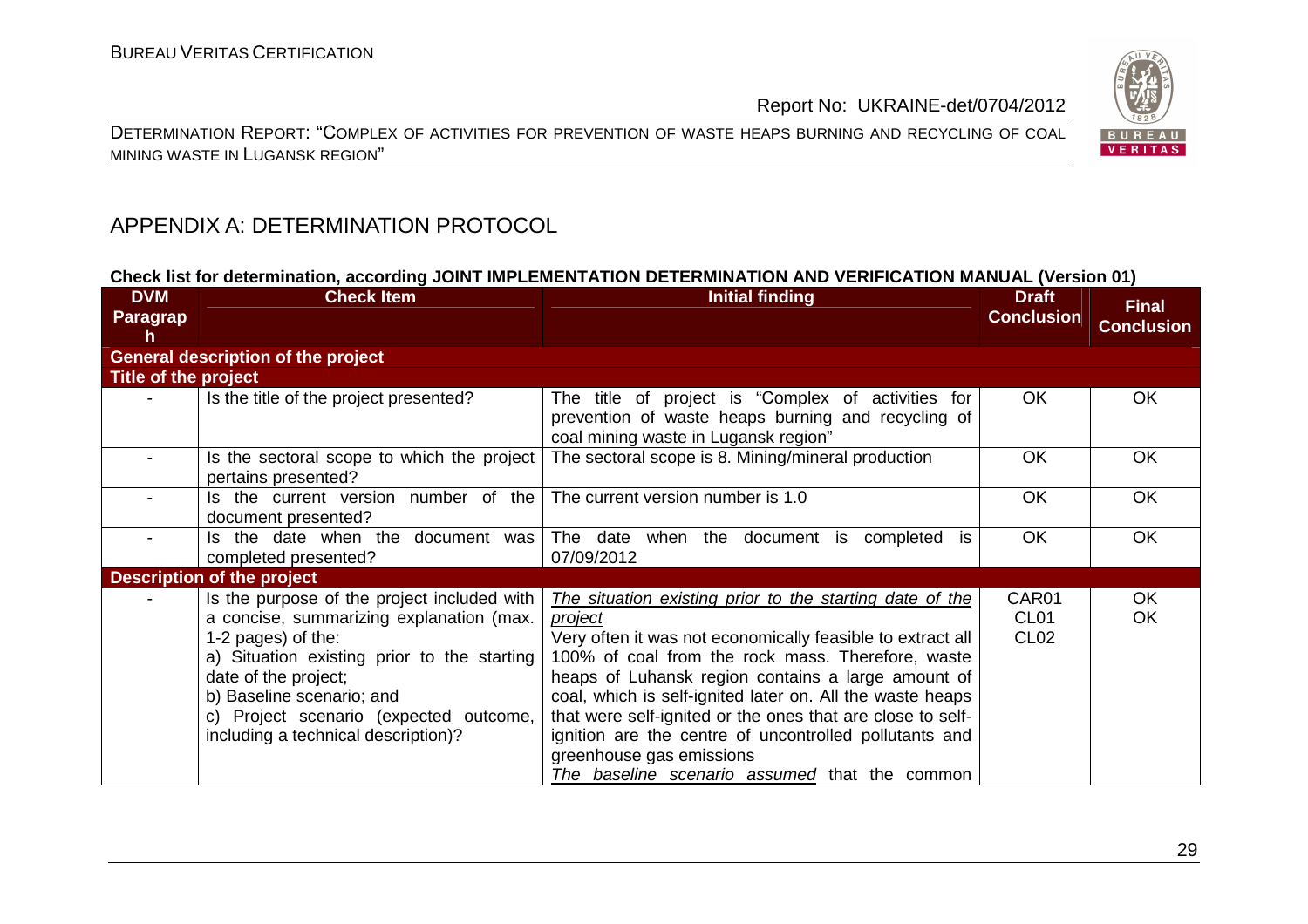

| <b>DVM</b><br>Paragrap<br>h | <b>Check Item</b>                                                             | <b>Initial finding</b>                                                                                                                                                                                                                                                                                                                                                                                                                                                                                                                                                                                                                                                                                                                                                                                                                                                                                                                                                                                                                                                                                                                                                                                                                                                          | <b>Draft</b><br><b>Conclusion</b> | <b>Final</b><br><b>Conclusion</b> |
|-----------------------------|-------------------------------------------------------------------------------|---------------------------------------------------------------------------------------------------------------------------------------------------------------------------------------------------------------------------------------------------------------------------------------------------------------------------------------------------------------------------------------------------------------------------------------------------------------------------------------------------------------------------------------------------------------------------------------------------------------------------------------------------------------------------------------------------------------------------------------------------------------------------------------------------------------------------------------------------------------------------------------------------------------------------------------------------------------------------------------------------------------------------------------------------------------------------------------------------------------------------------------------------------------------------------------------------------------------------------------------------------------------------------|-----------------------------------|-----------------------------------|
|                             |                                                                               | practice will be continued – heap can be spontaneously<br>ignited with a certain probability, and the process of<br>burning will continue till all coal, contained there, will be<br>burned. The process of combustion is accompanied by<br>release the carbon dioxide into atmosphere.<br>Project scenario-provides completes dismantling of the<br>dump. During dismantling of the dump, the rocks will be<br>divided into fractions, which will be used for blending<br>with steam coal and subsequently supplied to heat<br>power plants and boiler houses for burning as fuel. As<br>the result, rock mass of the dump will be fully utilized,<br>and the received coal will replace coal, which otherwise<br>would have had to be mined. As the result of the<br>project, the opportunity of self-ignition of heap will be<br>eliminated.<br>CAR01<br>Please add relevant order or another legal document<br>that confirm JI component from the project beginning<br>CL <sub>01</sub><br>Please provide information that highlight status of<br>waste heap by years<br>CL <sub>02</sub><br>Please highlight work relations between "TC Skhid<br>Region" Ltd and "Continent" Ltd. Also please note if<br>enrichment plant "Continent" is included in project<br>boundaries |                                   |                                   |
|                             | Is the history of the project (incl. its JI<br>component) briefly summarized? | The history of project JI component is briefly<br>summarized                                                                                                                                                                                                                                                                                                                                                                                                                                                                                                                                                                                                                                                                                                                                                                                                                                                                                                                                                                                                                                                                                                                                                                                                                    | OK                                | OK                                |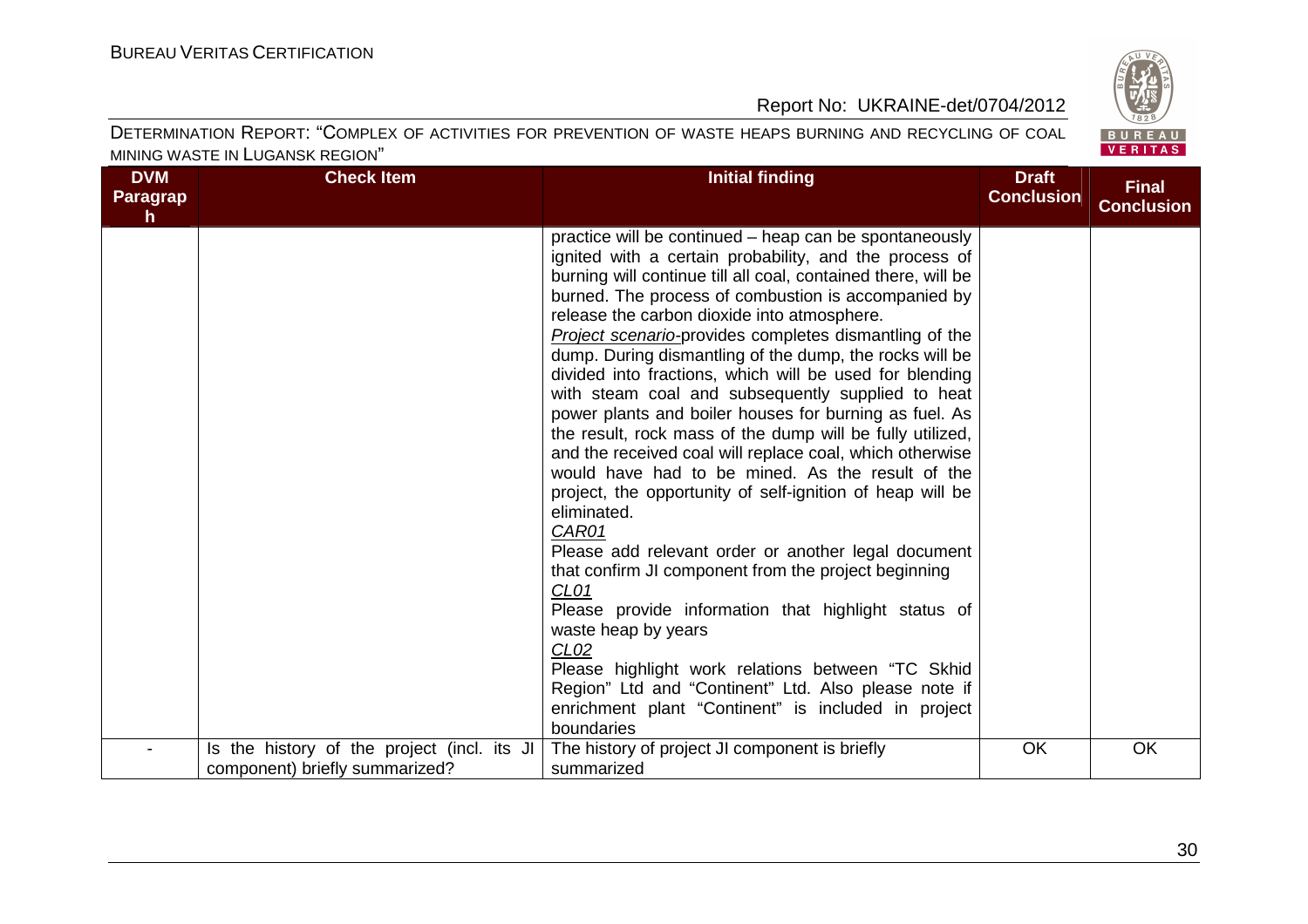

| <b>DVM</b><br><b>Paragrap</b><br>h. | <b>Check Item</b>                                                                                                                                                     | <b>Initial finding</b>                                                                                                                                                                                                                                                                                                                 | <b>Draft</b><br><b>Conclusion</b> | <b>Final</b><br><b>Conclusion</b> |
|-------------------------------------|-----------------------------------------------------------------------------------------------------------------------------------------------------------------------|----------------------------------------------------------------------------------------------------------------------------------------------------------------------------------------------------------------------------------------------------------------------------------------------------------------------------------------|-----------------------------------|-----------------------------------|
| <b>Project participants</b>         |                                                                                                                                                                       |                                                                                                                                                                                                                                                                                                                                        |                                   |                                   |
|                                     | Are project participants and Party(ies)<br>involved in the project listed?                                                                                            | "TC East Region" from Ukraine and SIA "Vidzeme Eko"<br>from Latvia Republic are listed in the PDD                                                                                                                                                                                                                                      | <b>OK</b>                         | <b>OK</b>                         |
| $\blacksquare$                      | Is the data of the project participants<br>presented in tabular format?                                                                                               | The data of the project participants is presented in<br>tabular format                                                                                                                                                                                                                                                                 | <b>OK</b>                         | <b>OK</b>                         |
| $\blacksquare$                      | Is contact information provided in Annex 1<br>of the PDD?                                                                                                             | The contact information on project participants is added<br>in the Annex 1                                                                                                                                                                                                                                                             | CAR01                             | <b>OK</b>                         |
| $\blacksquare$                      | Is it indicated, if it is the case, if the Party  <br>involved is a host Party?                                                                                       | Ukraine is indicated as the Host Party                                                                                                                                                                                                                                                                                                 | OK                                | <b>OK</b>                         |
|                                     | <b>Technical description of the project</b>                                                                                                                           |                                                                                                                                                                                                                                                                                                                                        |                                   |                                   |
|                                     | <b>Location of the project</b>                                                                                                                                        |                                                                                                                                                                                                                                                                                                                                        |                                   |                                   |
|                                     | Host Party(ies)                                                                                                                                                       | Ukraine                                                                                                                                                                                                                                                                                                                                | OK                                | <b>OK</b>                         |
| $\blacksquare$                      | Region/State/Province etc.                                                                                                                                            | Luhansk Region, Rovenky town council                                                                                                                                                                                                                                                                                                   | OK                                | <b>OK</b>                         |
| $\mathbf{r}$                        | City/Town/Community etc.                                                                                                                                              | Rowenky town                                                                                                                                                                                                                                                                                                                           | <b>OK</b>                         | OK                                |
| $\blacksquare$                      | Detail of the physical location, including<br>information<br>allowing<br>the<br>unique<br>identification of the project. (This section<br>should not exceed one page) | The project geographical coordinates are provided in<br>the table 2 of the PDD<br><b>CAR02</b><br>Please indicate geographical coordinates of the<br>enrichment plant<br>CAR03<br>Please provide satellite photos of dismantled waste<br>heaps<br>CL <sub>03</sub><br>Please clarify the source of project geographical<br>coordinates | CAR02<br>CAR03<br><b>CL03</b>     | <b>OK</b><br>OK                   |
|                                     |                                                                                                                                                                       | Technologies to be employed, or measures, operations or actions to be implemented by the project                                                                                                                                                                                                                                       |                                   |                                   |
|                                     | measures, operations or actions to be                                                                                                                                 | Are the technology(ies) to be employed, or $\vert$ Technology used in this project may be described as<br>follow.                                                                                                                                                                                                                      | CL <sub>04</sub><br><b>CL05</b>   | OK                                |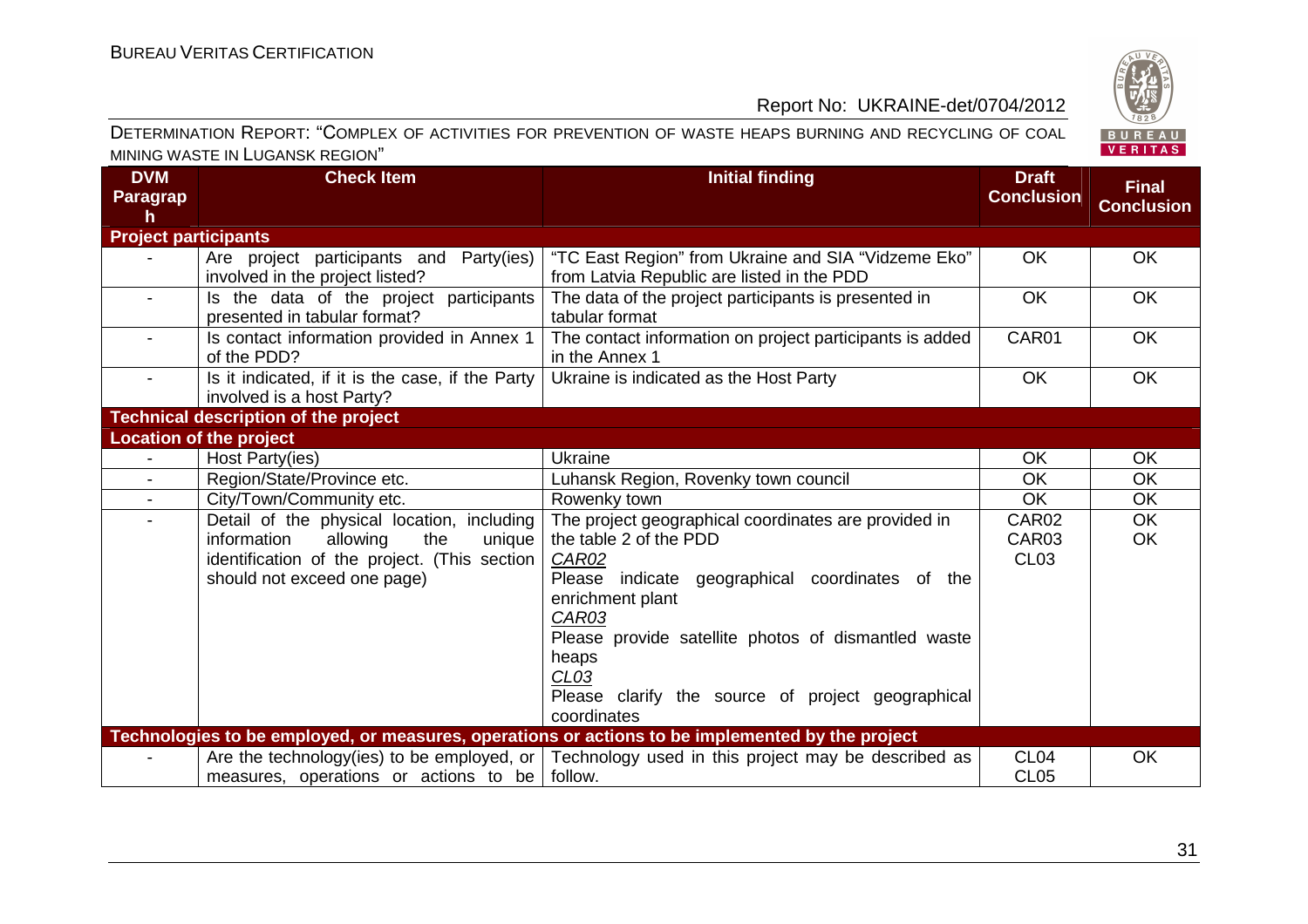

| <b>DVM</b><br><b>Paragrap</b><br>$\mathsf{h}$ | <b>Check Item</b>                                                                                                              | <b>Initial finding</b>                                                                                                                                                                                                                                                                                                                                                                                                                                                                                                                                                                                                                                                                                                                                                                                                                                                                                                                                                                                                                                                                                                                                                                                                                                                                                                                                          | <b>Draft</b><br><b>Conclusion</b> | <b>Final</b><br><b>Conclusion</b> |
|-----------------------------------------------|--------------------------------------------------------------------------------------------------------------------------------|-----------------------------------------------------------------------------------------------------------------------------------------------------------------------------------------------------------------------------------------------------------------------------------------------------------------------------------------------------------------------------------------------------------------------------------------------------------------------------------------------------------------------------------------------------------------------------------------------------------------------------------------------------------------------------------------------------------------------------------------------------------------------------------------------------------------------------------------------------------------------------------------------------------------------------------------------------------------------------------------------------------------------------------------------------------------------------------------------------------------------------------------------------------------------------------------------------------------------------------------------------------------------------------------------------------------------------------------------------------------|-----------------------------------|-----------------------------------|
|                                               | implemented by the project, including all<br>relevant<br>technical<br>data<br>and<br>the<br>implementation schedule described? | Bulldozers T-170 to the horizontal layers dismantle waste<br>heap. Further dismantling is made by excavator Caterpillar<br>M322D with direct loading into the dump tracks KAMAZ<br>53111. At the second stage rock mass supplied to the<br>beneficiation plant "Tandem 2006". Rock mass is supplied to<br>the inertial screening sifter for the pre-classification by class<br>of 100 mm. After the pre-classification, the coal mass<br>delivered to the preparatory screening to sifter GIL-52a by<br>dry or wet mode. Beneficiation of large class 13 mm is made<br>on heavy media separator STK 32-550, and beneficiation of<br>small class 3-13 mm - at hydrocyclone GTSM-630. Next take<br>place washing of the suspension of beneficiation products<br>and dehydrating products by dressing screens and<br>centrifuge, regeneration suspension at electromagnetic<br>separator. Thus the water in this process is used in closed<br>loop. Beneficiation products (coal concentrate) are<br>transported by conveyor belt into bins for further shipment to<br>the consumer. Waste is transported to the flat dump<br>CL <sub>04</sub><br>Please add information on separation principle of heavy<br>media separator STK 32-550 (wet or dry)<br>CL <sub>05</sub><br>Please clarify wet or dry conditions of coal containing rock<br>mass at sifter GIL-52. |                                   |                                   |
|                                               | sectoral policies and circumstances                                                                                            | Brief explanation of how the anthropogenic emissions of greenhouse gases by sources are to be reduced by the proposed JI project,<br>including why the emission reductions would not occur in the absence of the proposed project, taking into account national and/or                                                                                                                                                                                                                                                                                                                                                                                                                                                                                                                                                                                                                                                                                                                                                                                                                                                                                                                                                                                                                                                                                          |                                   |                                   |
|                                               | Is it stated how anthropogenic GHG<br>emission reductions are to be achieved?<br>(This section should not exceed one page)     | The<br>is aimed<br>proposed<br>project<br>at<br>reducing<br>anthropogenic emissions. Emission reductions created<br>by:                                                                                                                                                                                                                                                                                                                                                                                                                                                                                                                                                                                                                                                                                                                                                                                                                                                                                                                                                                                                                                                                                                                                                                                                                                         | <b>OK</b>                         | OK                                |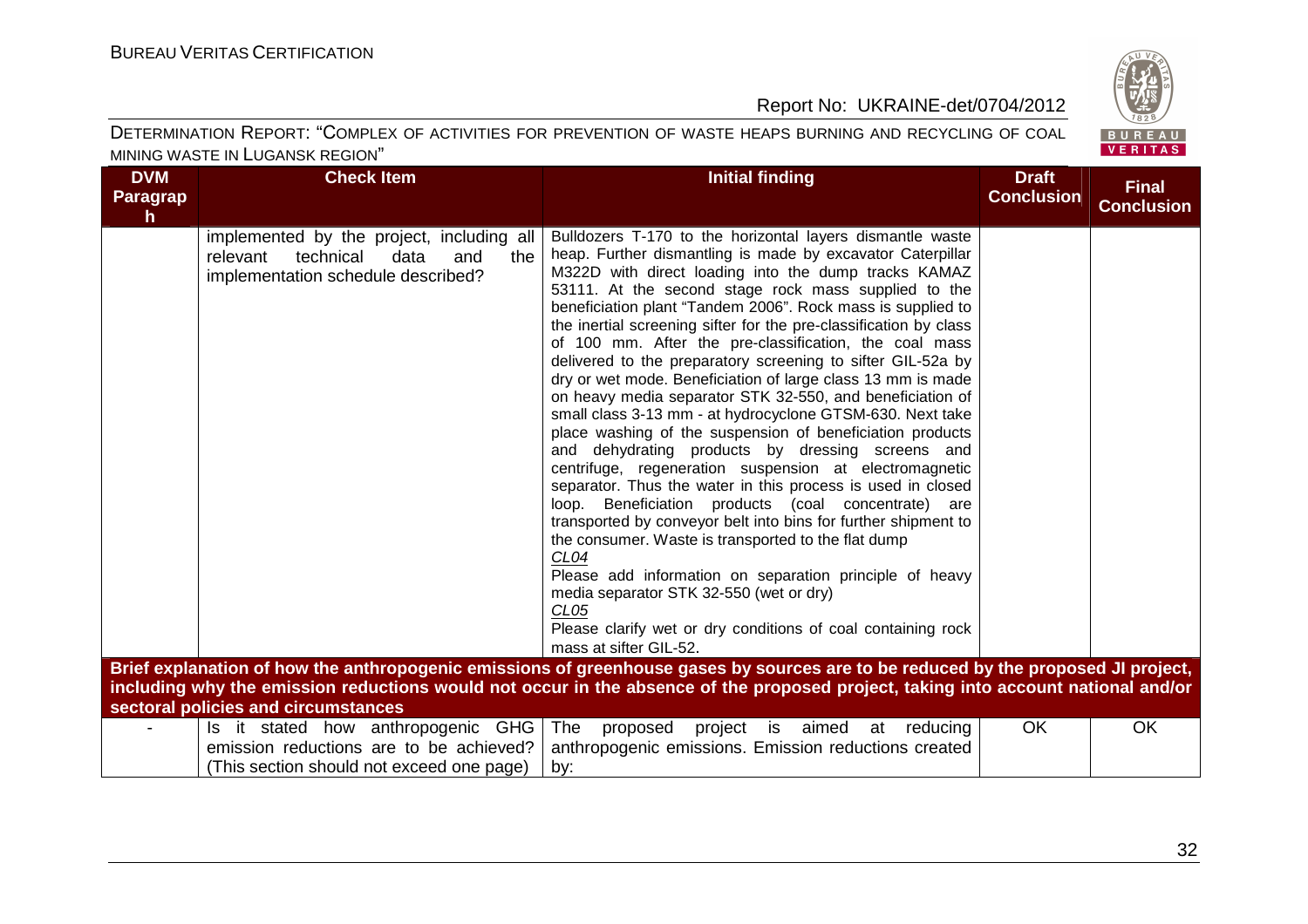

| <b>DVM</b><br><b>Paragrap</b><br>$\mathsf{h}$ | <b>Check Item</b>                                                                                                           | <b>Initial finding</b>                                                                                                                                                                                                                                                                                                                                                                         | <b>Draft</b><br><b>Conclusion</b> | <b>Final</b><br><b>Conclusion</b> |
|-----------------------------------------------|-----------------------------------------------------------------------------------------------------------------------------|------------------------------------------------------------------------------------------------------------------------------------------------------------------------------------------------------------------------------------------------------------------------------------------------------------------------------------------------------------------------------------------------|-----------------------------------|-----------------------------------|
|                                               |                                                                                                                             | - Elimination of greenhouse gases sources associated<br>with burning waste heaps, by extracting coal from the<br>rock dumps;<br>- Reduction of uncontrolled methane emissions due to<br>replacement of coal that would have been extracted<br>through mining;<br>- Reduction of electricity consumption at waste heap<br>dismantling in comparison to electricity consumption at<br>coal mine. |                                   |                                   |
|                                               | Is it provided the estimation of emission<br>reductions over the crediting period?                                          | The estimation of emission reductions over period<br>01/01/2008-31/12/2012 is 3 993 576 tCO2e and for<br>period 01/01/2013-31/12/2017 is 4 434 183 tCO2e                                                                                                                                                                                                                                       | <b>OK</b>                         | <b>OK</b>                         |
|                                               | Is it provided the estimated annual<br>reduction for the chosen credit period in<br>tCO <sub>2e</sub> ?                     | The estimated annual reduction for period 01/01/2008-<br>31/12/2012 is 798 715 tCO2e and 886 837 tCO2e for<br>01/01/2013-31/12/2017                                                                                                                                                                                                                                                            | <b>OK</b>                         | <b>OK</b>                         |
| $\blacksquare$                                | Are the data from questions above<br>presented in tabular format?                                                           | The data from questions above is presented in tabular<br>format                                                                                                                                                                                                                                                                                                                                | OK                                | <b>OK</b>                         |
|                                               | Estimated amount of emission reductions over the crediting period                                                           |                                                                                                                                                                                                                                                                                                                                                                                                |                                   |                                   |
|                                               | Is the length of the crediting period<br>Indicated?                                                                         | The length of crediting period 5 years or 60 months                                                                                                                                                                                                                                                                                                                                            | <b>OK</b>                         | <b>OK</b>                         |
|                                               | Are estimates of total as well as annual<br>and average annual emission reductions in<br>tonnes of CO2 equivalent provided? | All estimates are provided in tCO2e                                                                                                                                                                                                                                                                                                                                                            | OK                                | <b>OK</b>                         |
|                                               | <b>Project approvals by Parties</b>                                                                                         |                                                                                                                                                                                                                                                                                                                                                                                                |                                   |                                   |
| 19                                            | Have the DFPs of all Parties listed as<br>"Parties involved" in the PDD provided<br>written project approvals?              | Letter of Endorsement #2563/23/7 from State<br>Environment Investment Agency of Ukraine has been<br>issued 12/09/2012<br>CAR04                                                                                                                                                                                                                                                                 | CAR04                             | pending                           |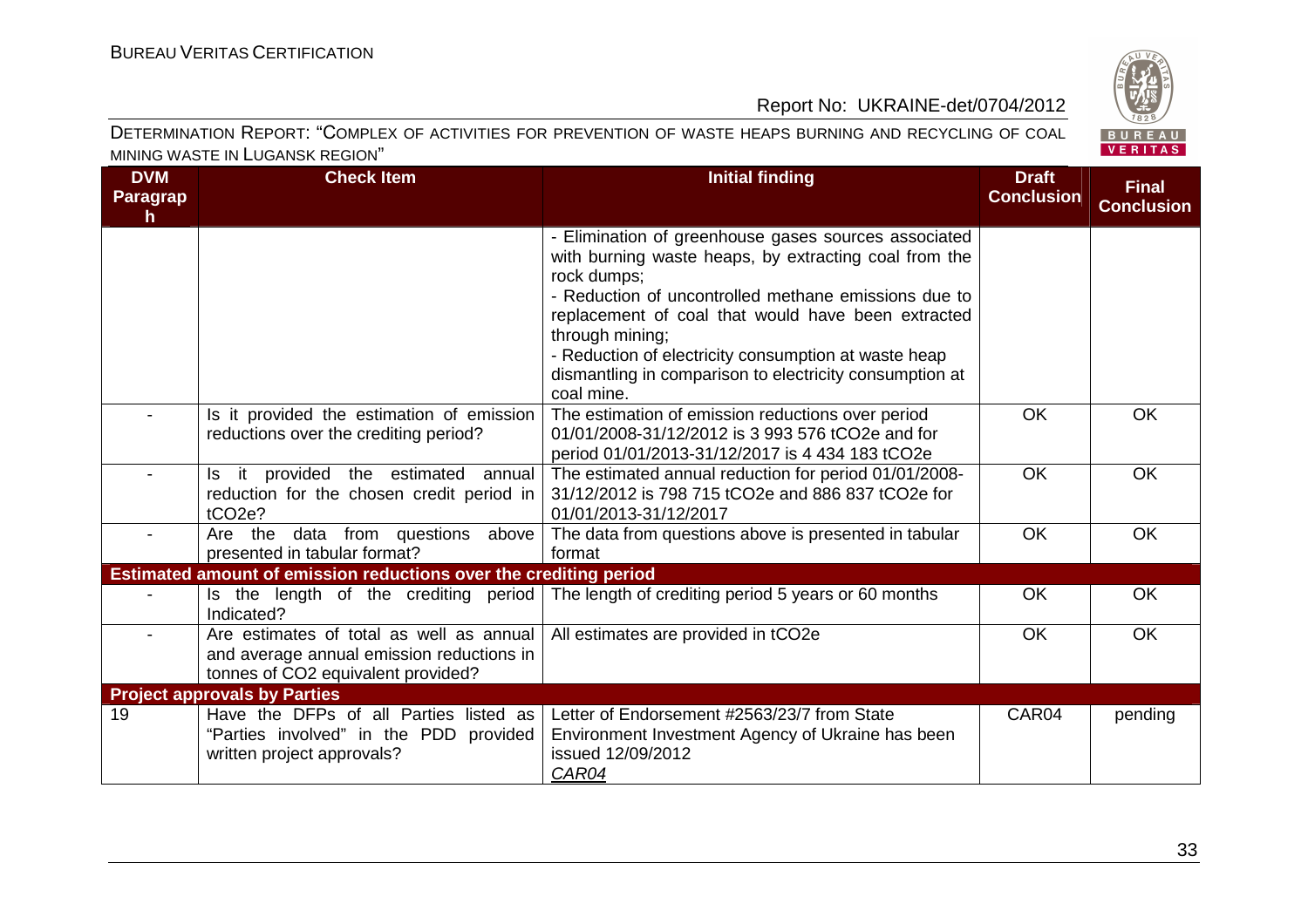

| <b>DVM</b><br><b>Paragrap</b><br>$\mathsf{h}$ | <b>Check Item</b>                                                                                                                                                                                                                                                                                                                                                                                              | <b>Initial finding</b>                                                                                                                                  | <b>Draft</b><br><b>Conclusion</b> | <b>Final</b><br><b>Conclusion</b> |
|-----------------------------------------------|----------------------------------------------------------------------------------------------------------------------------------------------------------------------------------------------------------------------------------------------------------------------------------------------------------------------------------------------------------------------------------------------------------------|---------------------------------------------------------------------------------------------------------------------------------------------------------|-----------------------------------|-----------------------------------|
|                                               |                                                                                                                                                                                                                                                                                                                                                                                                                | Please provide written approvals from both parties<br>involved                                                                                          |                                   |                                   |
| 19                                            | Does the PDD identify at least the host<br>Party as a "Party involved"?                                                                                                                                                                                                                                                                                                                                        | The Host Party Ukraine is identified as Party Involved                                                                                                  | OK                                | OK                                |
| 19                                            | Has the DFP of the host Party issued a<br>written project approval?                                                                                                                                                                                                                                                                                                                                            | See section 19 of this protocol                                                                                                                         | Pending                           | pending                           |
| 20                                            | Are all the written project approvals by<br>Parties involved unconditional?                                                                                                                                                                                                                                                                                                                                    | See section 19 of this protocol                                                                                                                         | Pending                           | pending                           |
|                                               | Authorization of project participants by Parties involved                                                                                                                                                                                                                                                                                                                                                      |                                                                                                                                                         |                                   |                                   |
| 21                                            | Is each of the legal entities listed as project<br>participants in the PDD authorized by a<br>Party<br>involved, which is also listed in the PDD,<br>through:<br>- A written project approval by a Party<br>involved, explicitly indicating the name of<br>the legal entity? or<br>- Any other form of project participant<br>authorization in writing, explicitly indicating<br>the name of the legal entity? | Authorization of "TC Skhid Region" and SIA "Vidzeme<br>Eko" will be provided through written approvals,<br>explicitly indicating the name of the entity | pending                           | pending                           |
| <b>Baseline setting</b>                       |                                                                                                                                                                                                                                                                                                                                                                                                                |                                                                                                                                                         |                                   |                                   |
| 22                                            | Does the PDD explicitly indicate which of<br>the following approaches is used for<br>identifying the baseline?<br>- JI specific approach<br>- Approved CDM methodology approach                                                                                                                                                                                                                                | The PDD explicitly indicates that JI specific approach is<br>used for baseline establishing                                                             | OK                                | OK                                |
|                                               | <b>JI specific approach only</b>                                                                                                                                                                                                                                                                                                                                                                               |                                                                                                                                                         |                                   |                                   |
| 23                                            | <b>PDD</b><br>detailed<br><b>Does</b><br>the<br>provide<br>a                                                                                                                                                                                                                                                                                                                                                   | CAR05                                                                                                                                                   | CAR05                             | OK                                |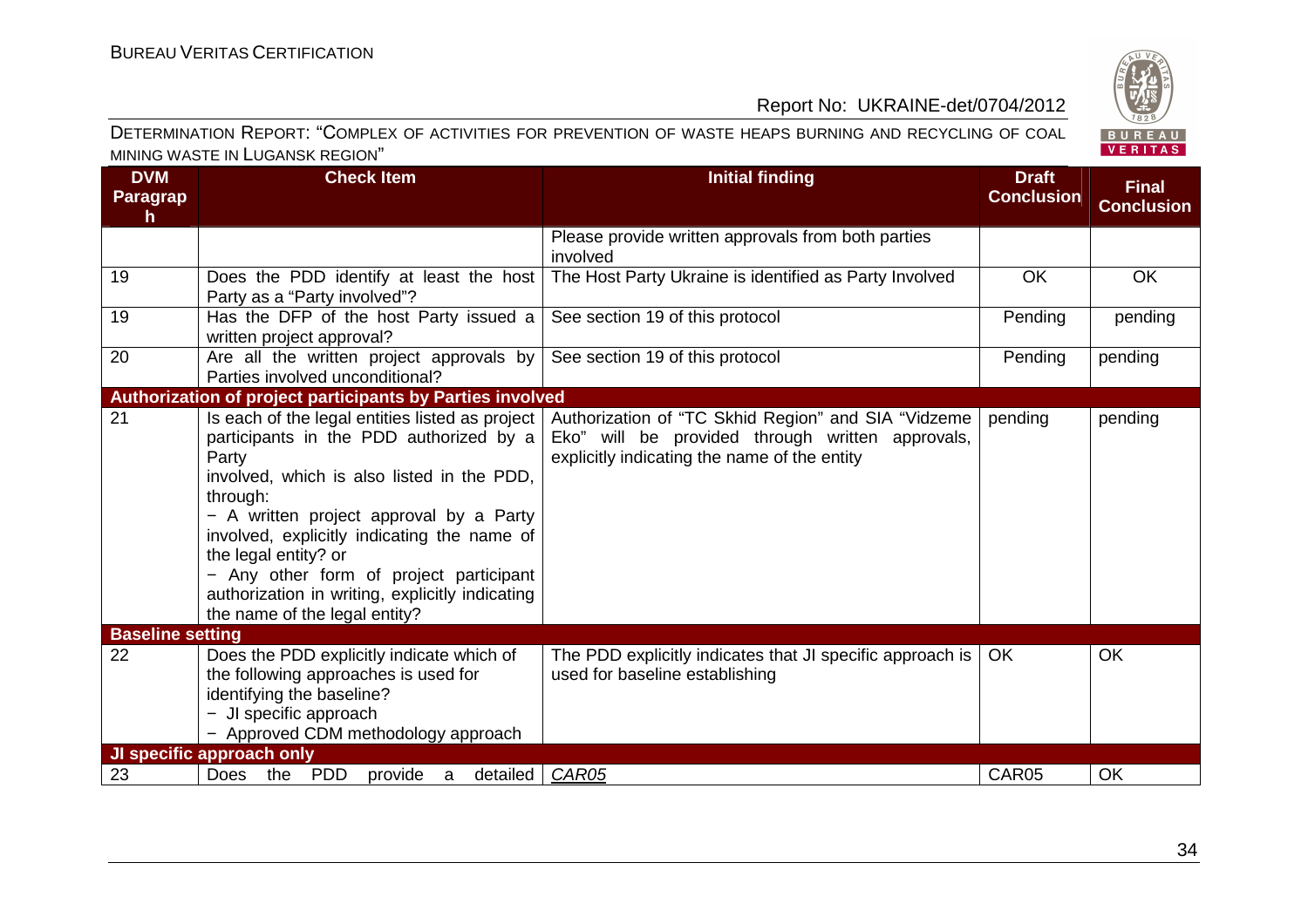

| <b>DVM</b><br>Paragrap<br>h. | <b>Check Item</b>                                                                                                                                                                                                                                                                                                                                                                                                                                                                                                                                                                                                                                                                                                                                                           | <b>Initial finding</b>                                                                                                                                                                                                                                                                                                                                                                                                                                                                                                                                                                                                                                                                                                                                                                                            | <b>Draft</b><br><b>Conclusion</b> | <b>Final</b><br><b>Conclusion</b> |
|------------------------------|-----------------------------------------------------------------------------------------------------------------------------------------------------------------------------------------------------------------------------------------------------------------------------------------------------------------------------------------------------------------------------------------------------------------------------------------------------------------------------------------------------------------------------------------------------------------------------------------------------------------------------------------------------------------------------------------------------------------------------------------------------------------------------|-------------------------------------------------------------------------------------------------------------------------------------------------------------------------------------------------------------------------------------------------------------------------------------------------------------------------------------------------------------------------------------------------------------------------------------------------------------------------------------------------------------------------------------------------------------------------------------------------------------------------------------------------------------------------------------------------------------------------------------------------------------------------------------------------------------------|-----------------------------------|-----------------------------------|
|                              | theoretical description in a complete and<br>transparent manner?                                                                                                                                                                                                                                                                                                                                                                                                                                                                                                                                                                                                                                                                                                            | Please provide evidences that coal containing rock   CAR06<br>mass is produced by necessity and doesn't keep in<br>warehouses, so methane emissions from beneficiated<br>rock mass are negligible.<br>CAR06<br>Please add information on size of fraction after<br>beneficiation plant, and provide evidences that this<br>fraction is not self-ignited                                                                                                                                                                                                                                                                                                                                                                                                                                                           |                                   | <b>OK</b>                         |
| 23                           | Does the PDD provide justification that the<br>baseline is established:<br>(a) By listing and describing plausible<br>future scenarios on the<br>basis of<br>conservative assumptions and selecting<br>the most plausible one?<br>(b) Taking into account relevant national<br>and/or sectoral policies and circumstance?<br>Are key factors that affect a baseline<br>taken into account?<br>(c) In a transparent manner with regard to<br>the choice of approaches, assumptions,<br>methodologies, parameters, date sources<br>and key factors?<br>(d) Taking into account of uncertainties and<br>using conservative assumptions?<br>(e) In such a way that ERUs cannot be<br>earned for decreases in activity levels<br>outside the project or due to force<br>majeure? | The PDD provides justification of baseline establishing<br>(a) By listing and describing five plausible future<br>scenarious<br>(b) Taking into account national and sectoral<br>policies. Ukrainian policies doesn't require or<br>encourage waste heaps dismantling<br>(c) In transparent manner, with regard to the<br>approaches, methodologies, parameters, data<br>sources and key factors<br>(d) Uncertaintites and conservative assumptions<br>are taken into account<br>(e) ERUs cannot be earned for decreasing in<br>activity levels outside the project, because in<br>case of projects stop, generation of emission<br>reduction will be stopped also.<br>(f) Variables used for baseline calculations in line<br>within appendix B to "Guidance on criteria for<br>baseline setting and monitoring" | <b>OK</b>                         | <b>OK</b>                         |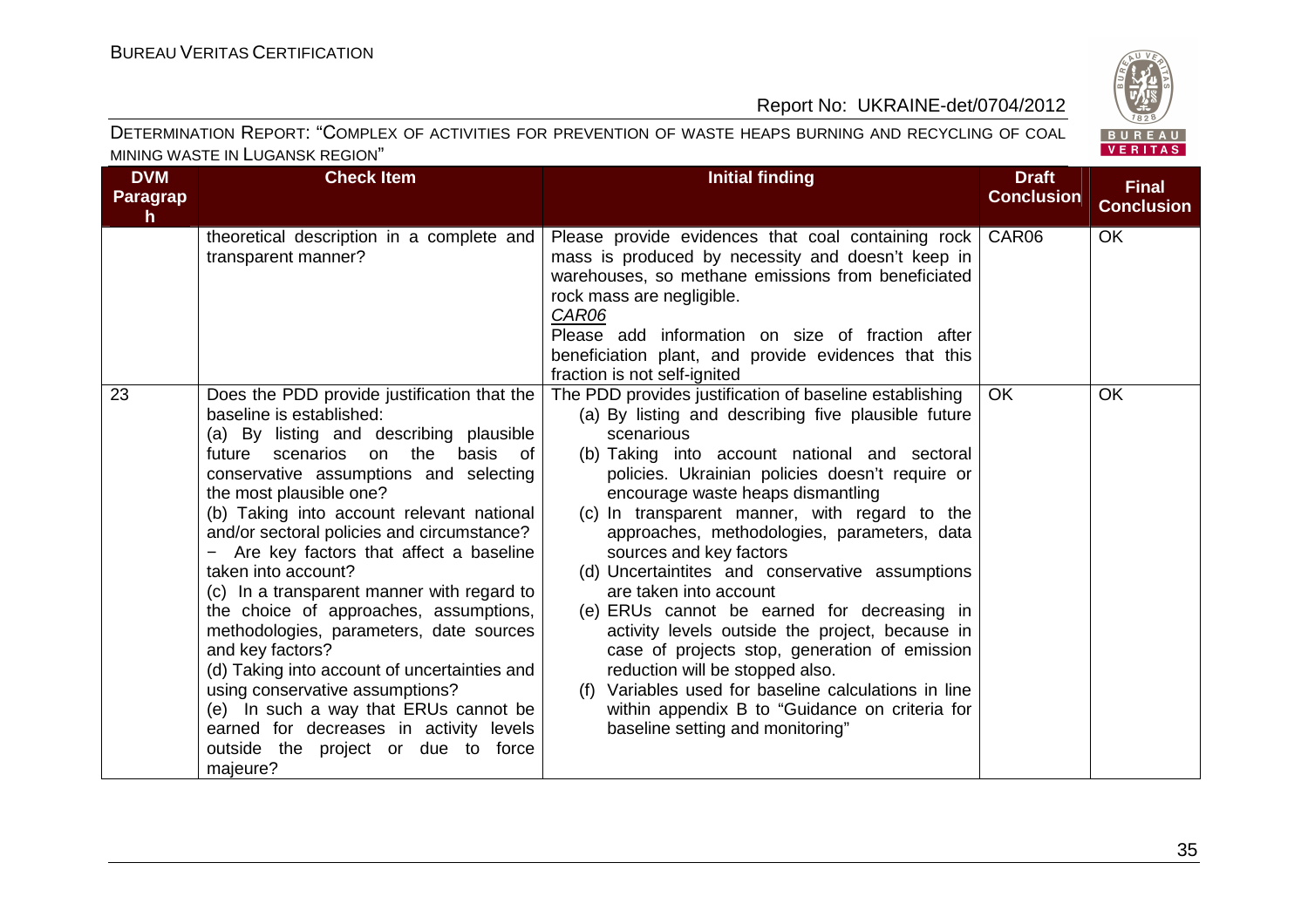

| <b>DVM</b><br><b>Paragrap</b><br>h | <b>Check Item</b>                                                                                                                                                                                                                                                                                 | <b>Initial finding</b>                                                                                                                                                                                                                                                                                                                   | <b>Draft</b><br><b>Conclusion</b> | <b>Final</b><br><b>Conclusion</b> |
|------------------------------------|---------------------------------------------------------------------------------------------------------------------------------------------------------------------------------------------------------------------------------------------------------------------------------------------------|------------------------------------------------------------------------------------------------------------------------------------------------------------------------------------------------------------------------------------------------------------------------------------------------------------------------------------------|-----------------------------------|-----------------------------------|
|                                    | By drawing on the list of standard<br>(f)<br>variables contained in appendix B to                                                                                                                                                                                                                 |                                                                                                                                                                                                                                                                                                                                          |                                   |                                   |
|                                    | "Guidance on criteria for baseline setting<br>and monitoring", as appropriate?                                                                                                                                                                                                                    |                                                                                                                                                                                                                                                                                                                                          |                                   |                                   |
| 24                                 | If selected elements or combinations of<br>approved CDM<br>methodologies<br>or<br>methodological tools for baseline setting<br>are used, are the selected elements or<br>combinations together with the elements<br>supplementary developed by the project<br>participants in line with 23 above? | Elements of CDM approved methodology ACM009<br>version 03.2 were used for leakages calculations                                                                                                                                                                                                                                          | <b>OK</b>                         | <b>OK</b>                         |
| 25                                 | If a multi-project emission factor is used,<br>does the PDD provide appropriate<br>justification?                                                                                                                                                                                                 | The project use multi-project factors for baseline<br>calculations, such<br>oxidation factor of steam coal<br>carbon content of steam coal<br>emission factor for electricity consumption<br>Proposed factors is in line within the National GHG<br>Inventory report, approved by Ukraine DFP                                            | OK                                | <b>OK</b>                         |
|                                    | Approved CDM methodology approach only_Paragraphs 26(a) - 26(d)_Not applicable                                                                                                                                                                                                                    |                                                                                                                                                                                                                                                                                                                                          |                                   |                                   |
| <b>Additionality</b>               | JI specific approach only                                                                                                                                                                                                                                                                         |                                                                                                                                                                                                                                                                                                                                          |                                   |                                   |
| 28                                 | Does the PDD indicate which of the<br>following approaches for demonstrating<br>additionality is used?<br>(a) Provision of traceable and transparent<br>information showing the baseline was<br>identified on the basis of conservative<br>assumptions, that the project scenario is              | The approach (b) "Provision of traceable and<br>transparent information that an AIE has already<br>positively determined that a comparable project (to be)<br>implemented under comparable circumstances has<br>additionality" was used for demonstration additionality.<br>CAR07<br>Please provide correct reference on "Dismantling of | CAR07                             | Відповідає<br>вимогам             |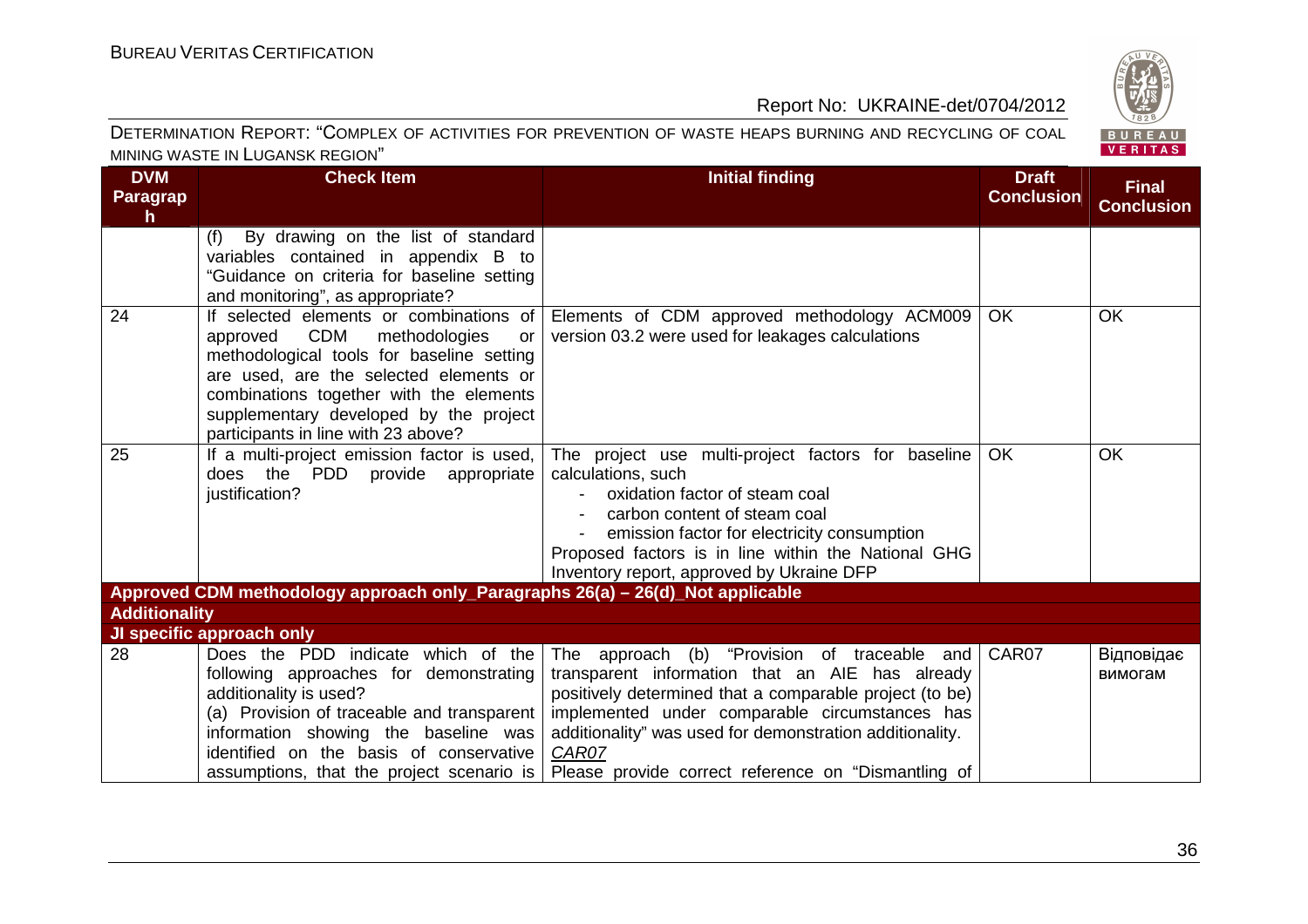

| <b>DVM</b><br>Paragrap<br>h. | <b>Check Item</b>                                                                                                                                                                                                                                                                                                                                                                                                                                                                                                                                                                                                                  | <b>Initial finding</b>                                                                                                                                                                                                                                                                                                                                                                                                                | <b>Draft</b><br><b>Conclusion</b> | <b>Final</b><br><b>Conclusion</b> |
|------------------------------|------------------------------------------------------------------------------------------------------------------------------------------------------------------------------------------------------------------------------------------------------------------------------------------------------------------------------------------------------------------------------------------------------------------------------------------------------------------------------------------------------------------------------------------------------------------------------------------------------------------------------------|---------------------------------------------------------------------------------------------------------------------------------------------------------------------------------------------------------------------------------------------------------------------------------------------------------------------------------------------------------------------------------------------------------------------------------------|-----------------------------------|-----------------------------------|
|                              | not part of the identified baseline scenario<br>and that the project will lead to emission<br>reductions or enhancements of removals;<br>(b) Provision of traceable and transparent<br>information that an AIE has already<br>positively determined that a comparable<br>project (to be) implemented<br>under<br>comparable<br>circumstances<br>has<br>additionality;<br>(c) Application of the most recent version<br>of the "Tool for the demonstration and<br>assessment of additionality. (allowing for a<br>two-month grace period) or any other<br>method for proving additionality approved<br>by the CDM Executive Board". | Waste Heap #2 at Mine #22 "LISOVA"" project at JI<br><b>UNFCCC</b> web-site                                                                                                                                                                                                                                                                                                                                                           |                                   |                                   |
| 29(a)                        | Does the PDD provide a justification of the $ $<br>applicability of the approach with a clear<br>and transparent description?                                                                                                                                                                                                                                                                                                                                                                                                                                                                                                      | The justification of proposed approach applicability is<br>provided                                                                                                                                                                                                                                                                                                                                                                   | <b>OK</b>                         | <b>OK</b>                         |
| 29(b)                        | Are additionality proofs provided?                                                                                                                                                                                                                                                                                                                                                                                                                                                                                                                                                                                                 | GHG mitigation measure. The project boundary<br>a)<br>is virtually identical, the expected annual<br>average GHG emission reduction is differ by<br>48.296% for period 2008-2012. Criteria is<br>satisfied<br>Both<br>b) Geography and time.<br>projects<br>is.<br>implemented in Ukraine, starting date are<br>divided by 23 months. Criteria is satisfied<br>Scale. The projects envisage production of the<br>same product (coal). | CAR08<br>CAR09                    | <b>OK</b><br>OK                   |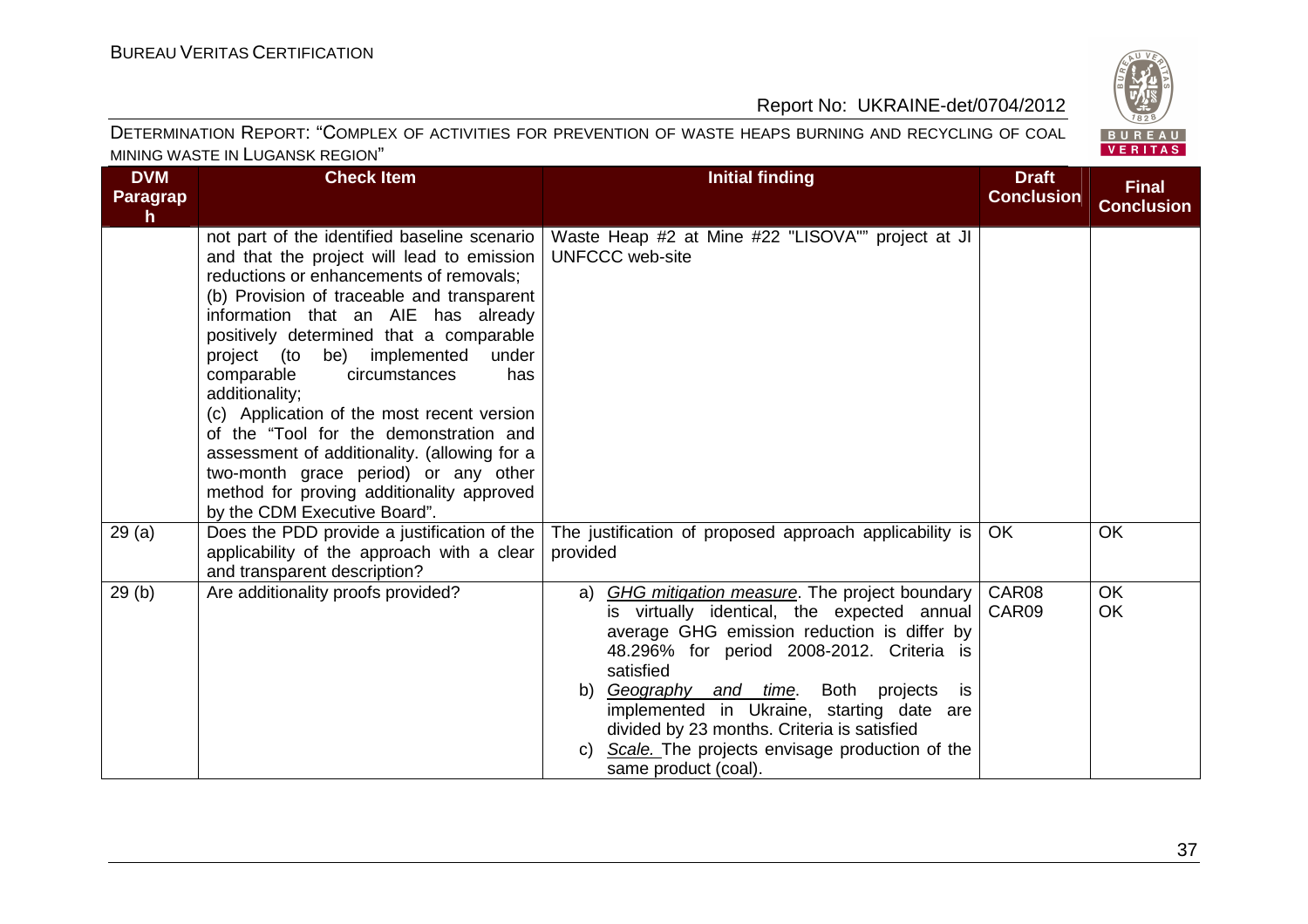

| <b>DVM</b><br><b>Paragrap</b><br>$\mathsf{h}$ | <b>Check Item</b>                                                                                                                                                                   | <b>Initial finding</b>                                                                                                                                                                                                                                                                                                                                                                                                                                                                                                                                          | <b>Draft</b><br><b>Conclusion</b>     | <b>Final</b><br><b>Conclusion</b> |
|-----------------------------------------------|-------------------------------------------------------------------------------------------------------------------------------------------------------------------------------------|-----------------------------------------------------------------------------------------------------------------------------------------------------------------------------------------------------------------------------------------------------------------------------------------------------------------------------------------------------------------------------------------------------------------------------------------------------------------------------------------------------------------------------------------------------------------|---------------------------------------|-----------------------------------|
|                                               |                                                                                                                                                                                     | Regulatory framewok. There were no significant<br>d)<br>changes in regulatory framework between the<br>starting dates of two projects. Criteria is<br>satisfied.<br>CAR08<br>Please provide demonstration of additionality in line<br>with article 12 of "Guidance of criteria for baseline<br>setting and monitoring", version 03 and correctly<br>indicate version of "Guidance"<br>CAR09<br>Please provide more clear data on project output,<br>including information on both project output in tonnes of<br>coal with indication of work cycle intensively |                                       |                                   |
| 29 <sub>(c)</sub>                             | additionality<br>demonstrated<br>ls.<br>the<br>appropriately as a result?                                                                                                           | The additionality is demonstrated adequately as a<br>result                                                                                                                                                                                                                                                                                                                                                                                                                                                                                                     | <b>OK</b>                             | <b>OK</b>                         |
| 30                                            | If the approach 28 (c) is chosen, are all<br>explanations, descriptions and analyses<br>made in accordance with the selected tool<br>or method?                                     | The approach 28(b) was used                                                                                                                                                                                                                                                                                                                                                                                                                                                                                                                                     | OK                                    | OK                                |
|                                               | Approved CDM methodology approach only_ Paragraphs 31(a) - 31(e)_Not applicable                                                                                                     |                                                                                                                                                                                                                                                                                                                                                                                                                                                                                                                                                                 |                                       |                                   |
|                                               | Project boundary (applicable except for JI LULUCF projects                                                                                                                          |                                                                                                                                                                                                                                                                                                                                                                                                                                                                                                                                                                 |                                       |                                   |
|                                               | JI specific approach only                                                                                                                                                           |                                                                                                                                                                                                                                                                                                                                                                                                                                                                                                                                                                 |                                       |                                   |
| 32(a)                                         | Does the project boundary defined in the<br>PDD<br>all anthropogenic<br>encompass<br>emissions<br>by sources of GHGs that are:<br>Under the control of the project<br>participants? | The project boundaries defined in the PDD encompass  <br>all anthropogenic emissions by GHG sources that are<br>Under control of the project participants,<br>(i)<br>such as emissions of electricity and diesel<br>fuel consumption during waste<br>heap<br>dismantling                                                                                                                                                                                                                                                                                        | CAR <sub>10</sub><br>CL <sub>06</sub> | <b>OK</b>                         |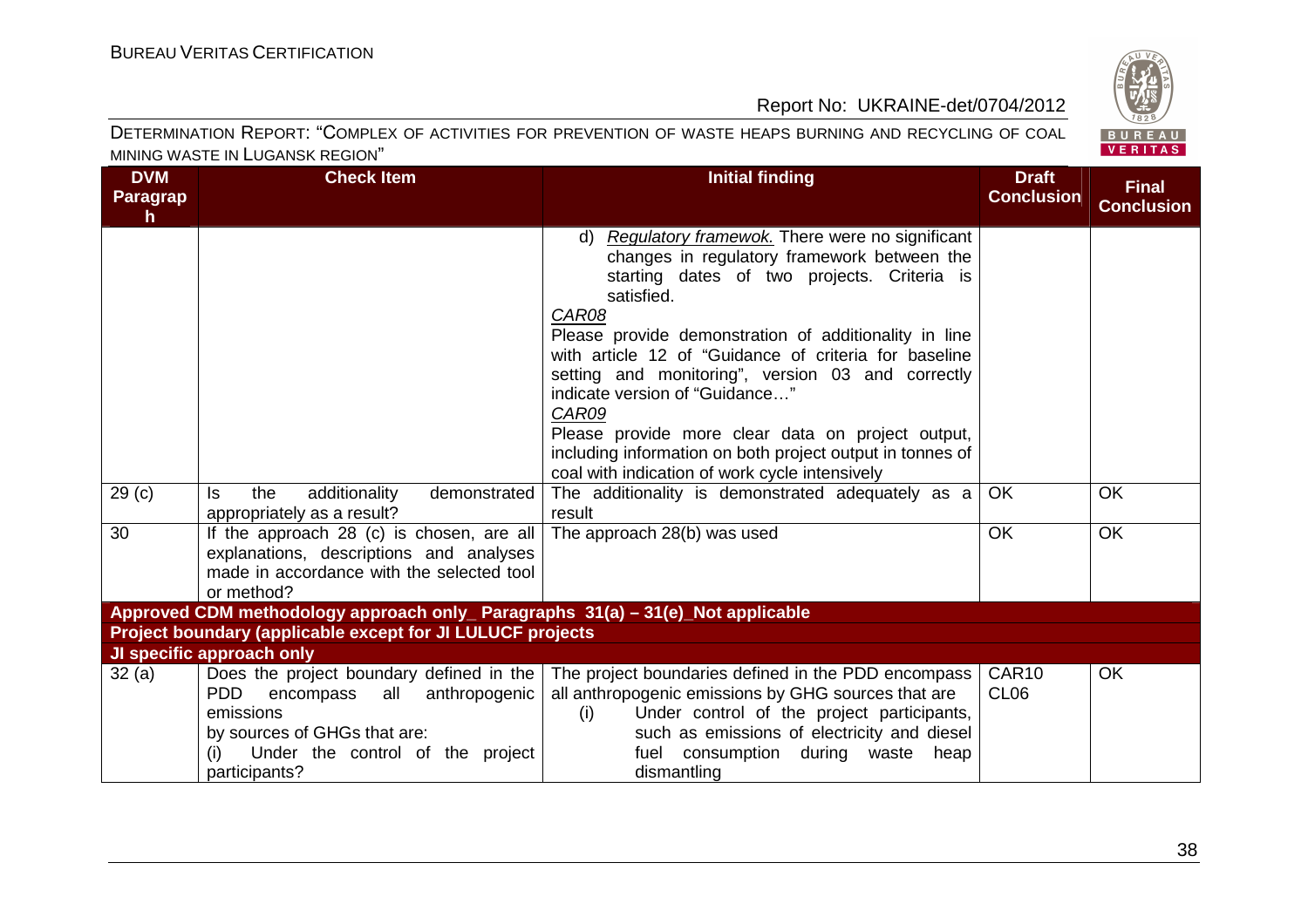

| <b>DVM</b><br><b>Paragrap</b><br>$\mathsf{h}$ | <b>Check Item</b>                                                                                                                                                                           | <b>Initial finding</b>                                                                                                                                                                                                                                                                                                                                                                                                               | <b>Draft</b><br><b>Conclusion</b> | <b>Final</b><br><b>Conclusion</b> |
|-----------------------------------------------|---------------------------------------------------------------------------------------------------------------------------------------------------------------------------------------------|--------------------------------------------------------------------------------------------------------------------------------------------------------------------------------------------------------------------------------------------------------------------------------------------------------------------------------------------------------------------------------------------------------------------------------------|-----------------------------------|-----------------------------------|
|                                               | (ii) Reasonably attributable to the project?<br>(iii) Significant?                                                                                                                          | (ii)<br>Reasonably attributable to the project, such<br>as emissions from waste heap burning or<br>methane emissions as result of coal industry<br>Significant<br>(iii)<br>CAR <sub>10</sub><br>Please provide evidences that coal obtained in project<br>frames will be used in Ukraine<br>CL <sub>06</sub><br>Please add explanations on procedures following if<br>rock mass from another waste heaps uses at<br>enrichment plant |                                   |                                   |
| 32(b)                                         | Is the project boundary defined on the<br>basis of a case-by-case assessment with<br>regard to the criteria referred to in 32 (a)<br>above?                                                 | The project boundary is defined on the basis of a case-<br>by-case assessment with regard to the criteria in 32(a)<br>above                                                                                                                                                                                                                                                                                                          | <b>OK</b>                         | <b>OK</b>                         |
| 32(c)                                         | Are the delineation of the project boundary<br>and the gases and sources included<br>appropriately described and justified in the<br>PDD by using a figure or flow chart as<br>appropriate? | The delineation of project boundaries and gases and<br>sources excluded is clearly described in the PDD,<br>using flow charts.                                                                                                                                                                                                                                                                                                       | OK.                               | OK                                |
| 32 <sub>(d)</sub>                             | Are all gases and sources included<br>explicitly stated, and the exclusions of any<br>sources related to the baseline or the<br>project are appropriately justified?                        | All gases and sources inclusions are explicitly stated in<br>the project and baseline scenarios                                                                                                                                                                                                                                                                                                                                      | <b>OK</b>                         | <b>OK</b>                         |
|                                               | Approved CDM methodology approach only_Paragraph 33_ Not applicable                                                                                                                         |                                                                                                                                                                                                                                                                                                                                                                                                                                      |                                   |                                   |
| <b>Crediting period</b>                       |                                                                                                                                                                                             |                                                                                                                                                                                                                                                                                                                                                                                                                                      |                                   |                                   |
| 34(a)                                         | project as the date on which the                                                                                                                                                            | Does the PDD state the starting date of the $\vert$ The PDD indicates starting date of the project as $\vert$<br>$04/01/2008$ – the date when installation of project                                                                                                                                                                                                                                                                | CAR11                             | OK                                |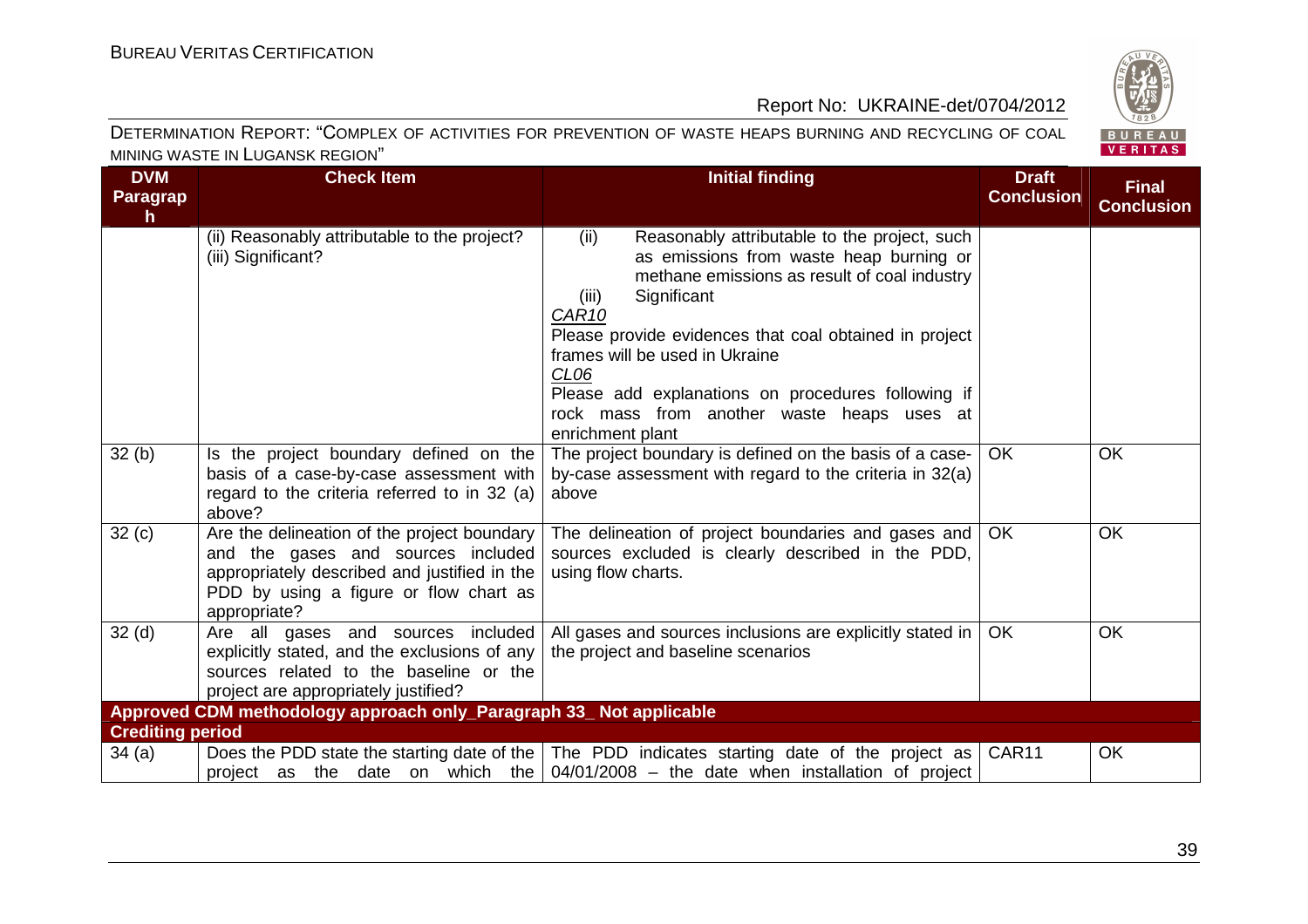

| <b>DVM</b><br><b>Paragrap</b><br>h. | <b>Check Item</b>                                                                                                                                                                         | <b>Initial finding</b>                                                                                                                                                                            | <b>Draft</b><br><b>Conclusion</b> | <b>Final</b><br><b>Conclusion</b> |
|-------------------------------------|-------------------------------------------------------------------------------------------------------------------------------------------------------------------------------------------|---------------------------------------------------------------------------------------------------------------------------------------------------------------------------------------------------|-----------------------------------|-----------------------------------|
|                                     | implementation or construction or real<br>action of the project will begin or began?                                                                                                      | equipment was begun, according to the order #301 on<br>installation work begun.<br>CAR11<br>Please add evidences that waste heap dismantling<br>started 04/01/2008                                |                                   |                                   |
| 34(a)                               | Is the starting date after the beginning of<br>2000?                                                                                                                                      | 04/01/2008 is after the 2000 beginning                                                                                                                                                            | <b>OK</b>                         | OK                                |
| 34(b)                               | PDD<br>Does the<br>state the expected<br>operational lifetime of the project in years<br>and months?                                                                                      | The expected operation lifetime of the project is 5 years<br>or 60 months (04/01/2008-31/12/2012)<br>CL <sub>07</sub><br>Please prove that waste heaps dismantling will be<br>finished 31/12/2017 | CL <sub>07</sub>                  | OK                                |
| 34(c)                               | Does the PDD state the length of the<br>crediting period in years and months?                                                                                                             | The project crediting period is identical with project<br>operational lifetime                                                                                                                    | OK                                | OK                                |
| 34(c)                               | Is the starting date of the crediting period<br>on or after the date of the first emission<br>reductions or enhancements of net<br>removals generated by the project?                     | The starting date of the project is $04/01/2008$ – the date<br>when the waste heap dismantling begun and first<br>emission reductions were generated                                              | <b>OK</b>                         | OK                                |
| 34 <sub>(d)</sub>                   | Does the PDD state that the crediting<br>period for issuance of ERUs starts only<br>after the beginning of 2008 and does not<br>extend beyond the operational lifetime of<br>the project? | The PDD states that 04/01/2008 is after beginning of<br>2008 and crediting period doesn't extends beyond<br>project lifetime<br>CAR <sub>12</sub><br>Please correct duration of project lifetime  | CAR12                             | OK                                |
| 34 <sub>(d)</sub>                   | If the crediting period extends beyond<br>2012, does the PDD state that the<br>extension is subject to the host Party<br>approval?<br>Are the estimates of emission reductions or         | The PDD states that extension of crediting period after<br>2012 may be approve by the Host Party                                                                                                  | OK                                | OK                                |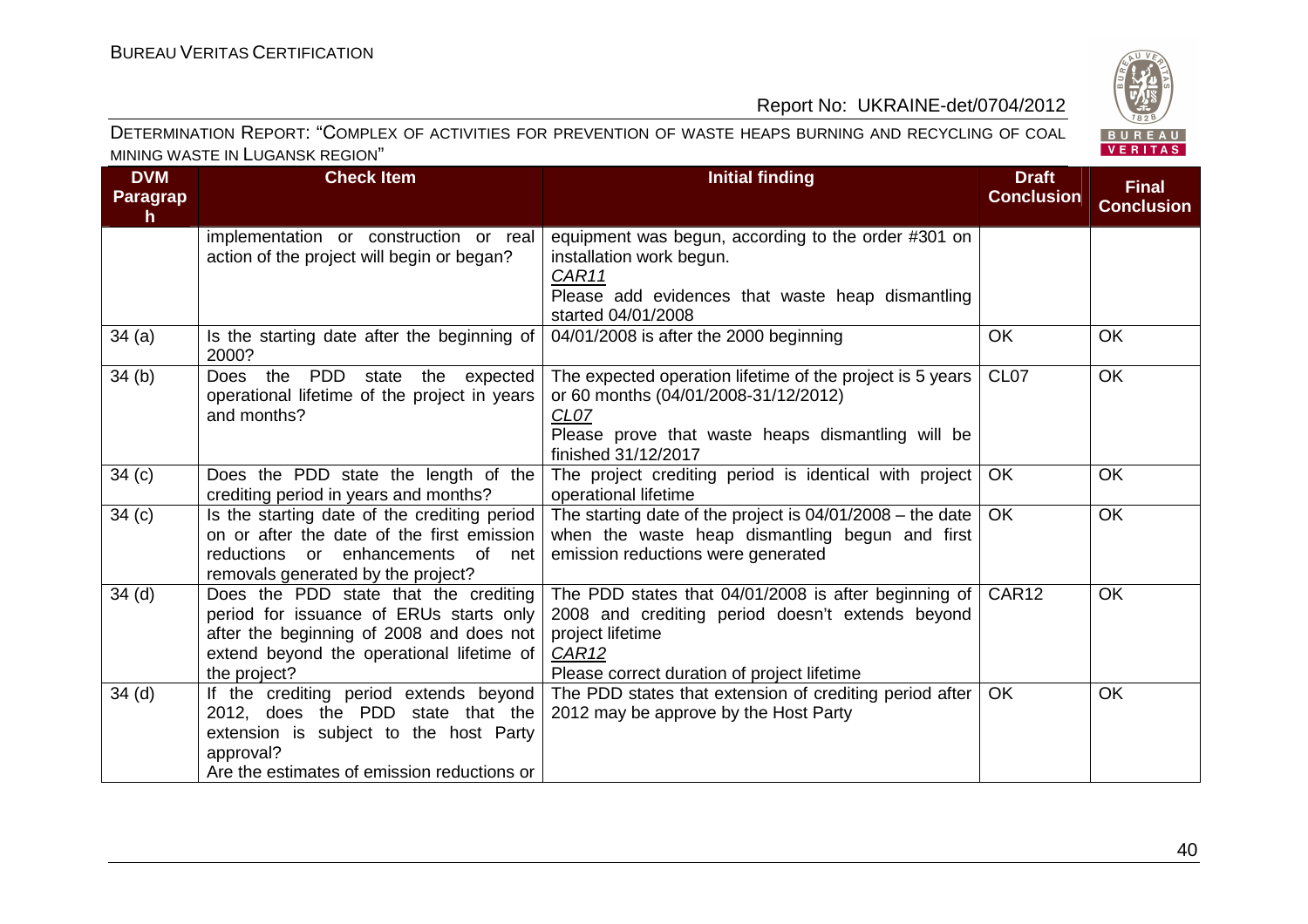

| <b>DVM</b><br><b>Paragrap</b><br>$\mathsf{h}$ | <b>Check Item</b>                                                                                                                                                                                                                                              | <b>Initial finding</b>                                                                                                                                                                                                                                                                                                                                                                                                                                         | <b>Draft</b><br><b>Conclusion</b> | <b>Final</b><br><b>Conclusion</b> |
|-----------------------------------------------|----------------------------------------------------------------------------------------------------------------------------------------------------------------------------------------------------------------------------------------------------------------|----------------------------------------------------------------------------------------------------------------------------------------------------------------------------------------------------------------------------------------------------------------------------------------------------------------------------------------------------------------------------------------------------------------------------------------------------------------|-----------------------------------|-----------------------------------|
|                                               | enhancements of net removals presented<br>separately for those until 2012 and those<br>after 2012?                                                                                                                                                             |                                                                                                                                                                                                                                                                                                                                                                                                                                                                |                                   |                                   |
| <b>Monitoring plan</b>                        |                                                                                                                                                                                                                                                                |                                                                                                                                                                                                                                                                                                                                                                                                                                                                |                                   |                                   |
| 35                                            | Does the PDD explicitly indicate which of<br>the following approaches is used?<br>- JI specific approach<br>- Approved CDM methodology approach                                                                                                                | The PDD explicitly states that JI specific approach was<br>used for monitoring plan establishing                                                                                                                                                                                                                                                                                                                                                               | <b>OK</b>                         | <b>OK</b>                         |
|                                               | JI specific approach only                                                                                                                                                                                                                                      |                                                                                                                                                                                                                                                                                                                                                                                                                                                                |                                   |                                   |
| 36(a)                                         | Does the monitoring plan describe:<br>All<br>relevant<br>factors<br>and<br>key<br>characteristics that will be monitored?<br>The period in which they will be<br>monitored?<br>- All decisive factors for the control and<br>reporting of project performance? | The monitoring plan describes all relevant factors and<br>key characteristics that will be monitored, such as:<br>electricity and fuel consumed in project activity;<br>value of extracted coal concentrate, its ash<br>content and moisture.<br>The period in which they will be monitored are<br>indicated, frequency of measuring procedures is<br>identified<br>All decisive factors for the control and reporting of<br>project performance are described | <b>OK</b>                         | OK                                |
| 36(b)                                         | Does the monitoring plan specify the<br>indicators, constants and variables used<br>that are reliable, valid<br>and provide<br>transparent picture of the<br>emission<br>or enhancements<br>of net<br>reductions<br>removals to be monitored?                  | The monitoring plan specify the indicators, constants<br>and variables used, that are reliable, valid and provide<br>transparent picture of the emission reductions to be<br>monitored                                                                                                                                                                                                                                                                         | <b>OK</b>                         | OK                                |
| 36(b)                                         | If default values are used:<br>Are accuracy and reasonableness<br>carefully balanced in their selection?                                                                                                                                                       | The default values, such as:<br>global warming potential of methane<br>methane density in standard conditions                                                                                                                                                                                                                                                                                                                                                  | CL <sub>08</sub>                  | OK                                |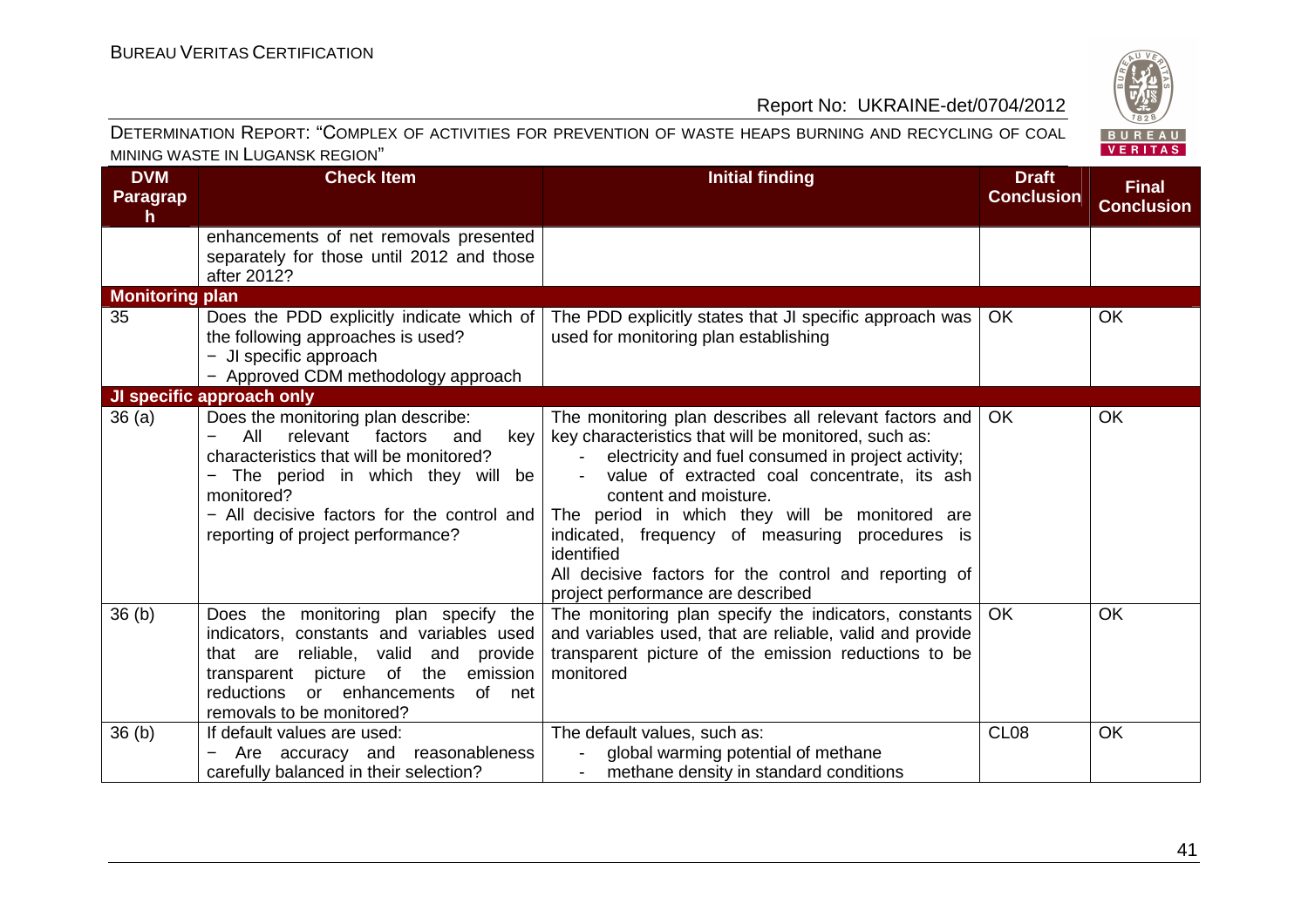

| <b>DVM</b><br>Paragrap<br>$\mathsf{h}$ | <b>Check Item</b>                                                                                                                                                                                                                           | <b>Initial finding</b>                                                                                                                                                                                                                                                                                                                                                                                                                                         | <b>Draft</b><br><b>Conclusion</b> | <b>Final</b><br><b>Conclusion</b> |
|----------------------------------------|---------------------------------------------------------------------------------------------------------------------------------------------------------------------------------------------------------------------------------------------|----------------------------------------------------------------------------------------------------------------------------------------------------------------------------------------------------------------------------------------------------------------------------------------------------------------------------------------------------------------------------------------------------------------------------------------------------------------|-----------------------------------|-----------------------------------|
|                                        | - Do the default values originate from<br>recognized sources?<br>- Are the default values supported by<br>statistical analyses providing reasonable<br>confidence levels?<br>- Are the default values presented in a<br>transparent manner? | emission<br>carbon<br>factors<br>for<br>electricity<br>$\sim 100$<br>consumption<br>carbon oxidation factors for coal and diesel fuel<br>$\sim$<br>carbon content of diesel fuel and coal, etc<br>$\sim 100$<br>these default values is in line within National GHG<br>inventory Report developed and approved by Ukraine<br>DFP(SEIA)<br>CL <sub>08</sub><br>Please note in the PDD that parameters of diesel fuel<br>for outdoor transport from NIR are used |                                   |                                   |
| 36 <sub>(b)</sub> <sub>(i)</sub>       | For those values that are to be provided by<br>project<br>participants, does the<br>the<br>monitoring plan clearly indicate how the<br>values are to be selected and justified?                                                             | For monitored data provided by the project participants<br>monitoring plan identify selection and justification                                                                                                                                                                                                                                                                                                                                                | <b>OK</b>                         | <b>OK</b>                         |
| 36 (b) (ii)                            | For other values,<br>- Does the monitoring plan clearly indicate<br>the precise references from which these<br>values are taken?<br>- Is the conservativeness of the values<br>provided justified?                                          | References on values obtained from sources another<br>from indicated above is provided. Conservativeness of<br>this value is justified                                                                                                                                                                                                                                                                                                                         | <b>OK</b>                         | <b>OK</b>                         |
| 36 (b) (iii)                           | For all data sources, does the monitoring<br>plan specify the procedures to be followed<br>if expected data are unavailable?                                                                                                                | procedures following if expected<br>The<br>data<br>is<br>unavailable are described in the section D.1 of the PDD                                                                                                                                                                                                                                                                                                                                               | OK                                | <b>OK</b>                         |
| $36$ (b) (iv)                          | Are International System Unit (SI units)<br>used?                                                                                                                                                                                           | Some units from International System Unit are used                                                                                                                                                                                                                                                                                                                                                                                                             | OK                                | <b>OK</b>                         |
| 36 <sub>(b)</sub> <sub>(v)</sub>       | Does the<br>monitoring plan note any<br>parameters, coefficients, variables, etc.<br>that are used to calculate baseline                                                                                                                    | The monitoring plan clearly indicate next parameters<br>that obtained through monitoring but used for baseline<br>calculations:                                                                                                                                                                                                                                                                                                                                | <b>OK</b>                         | OK                                |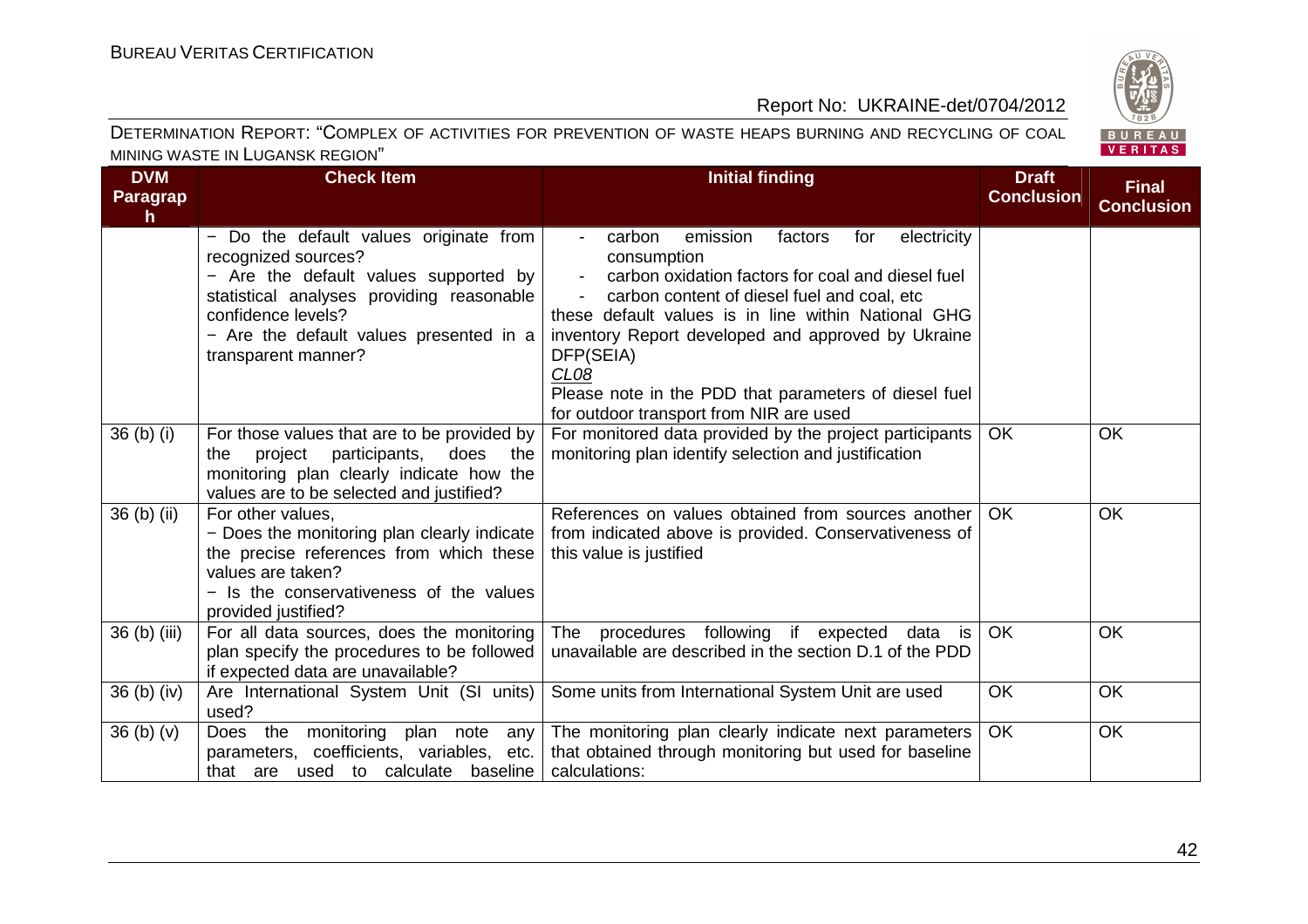

| <b>DVM</b><br><b>Paragrap</b><br>h. | <b>Check Item</b>                                                                                                                                                                                                                                                                         | <b>Initial finding</b>                                                                                                                                                                                                                                                                                                                                                                      | <b>Draft</b><br><b>Conclusion</b> | <b>Final</b><br><b>Conclusion</b> |
|-------------------------------------|-------------------------------------------------------------------------------------------------------------------------------------------------------------------------------------------------------------------------------------------------------------------------------------------|---------------------------------------------------------------------------------------------------------------------------------------------------------------------------------------------------------------------------------------------------------------------------------------------------------------------------------------------------------------------------------------------|-----------------------------------|-----------------------------------|
|                                     | emissions or net removals but are obtained<br>through monitoring?                                                                                                                                                                                                                         | amount of coal that has been mined in the<br>baseline scenario and combusted for energy<br>use, equivalent to the amount of coal extracted<br>from the waste heap because of the project<br>activity<br>net Calorific Value of coal<br>carbon Oxidation factor of coal<br>carbon content of coal<br>the average ash content of sorted fractions<br>the average humidity of sorted fractions |                                   |                                   |
| 36 <sub>(b)</sub> <sub>(v)</sub>    | Is the use of parameters, coefficients,<br>variables, etc. consistent between the<br>baseline and monitoring plan?                                                                                                                                                                        | The use of parameters, coefficients, variables is<br>consistent between the baseline and the monitoring<br>plan                                                                                                                                                                                                                                                                             | <b>OK</b>                         | OK                                |
| 36 <sub>(c)</sub>                   | Does the monitoring plan draw on the list<br>of standard<br>variables<br>contained<br>in<br>appendix B of "Guidance on criteria for<br>baseline setting and monitoring"?                                                                                                                  | The monitoring plan was drawn in accordance with the<br>list of standard variables contained in appendix B of<br>"Guidance on criteria for baseline setting and<br>monitoring"<br>CAR <sub>13</sub><br>Please provide values of parameter L1 in the table<br>D.1.3.1 in accordance with "Guidance on criteria for<br>baseline setting and monitoring"                                       | CAR <sub>13</sub>                 | <b>OK</b>                         |
| 36 <sub>(d)</sub>                   | Does the monitoring plan explicitly and<br>clearly distinguish:<br>Data and parameters that are not<br>(i)<br>monitored throughout the crediting period,<br>but are determined only once (and thus<br>remain fixed throughout the crediting<br>period), and that are available already at | The monitoring plan explicitly and clearly distinguish:<br>Data and parameters that are not monitored<br>(i)<br>throughout the crediting period, but are determined<br>only once (and thus remain fixed throughout the<br>crediting period), and that are available already at the<br>stage of determination?<br>(ii) Data and parameters that are not monitored                            | <b>OK</b>                         | <b>OK</b>                         |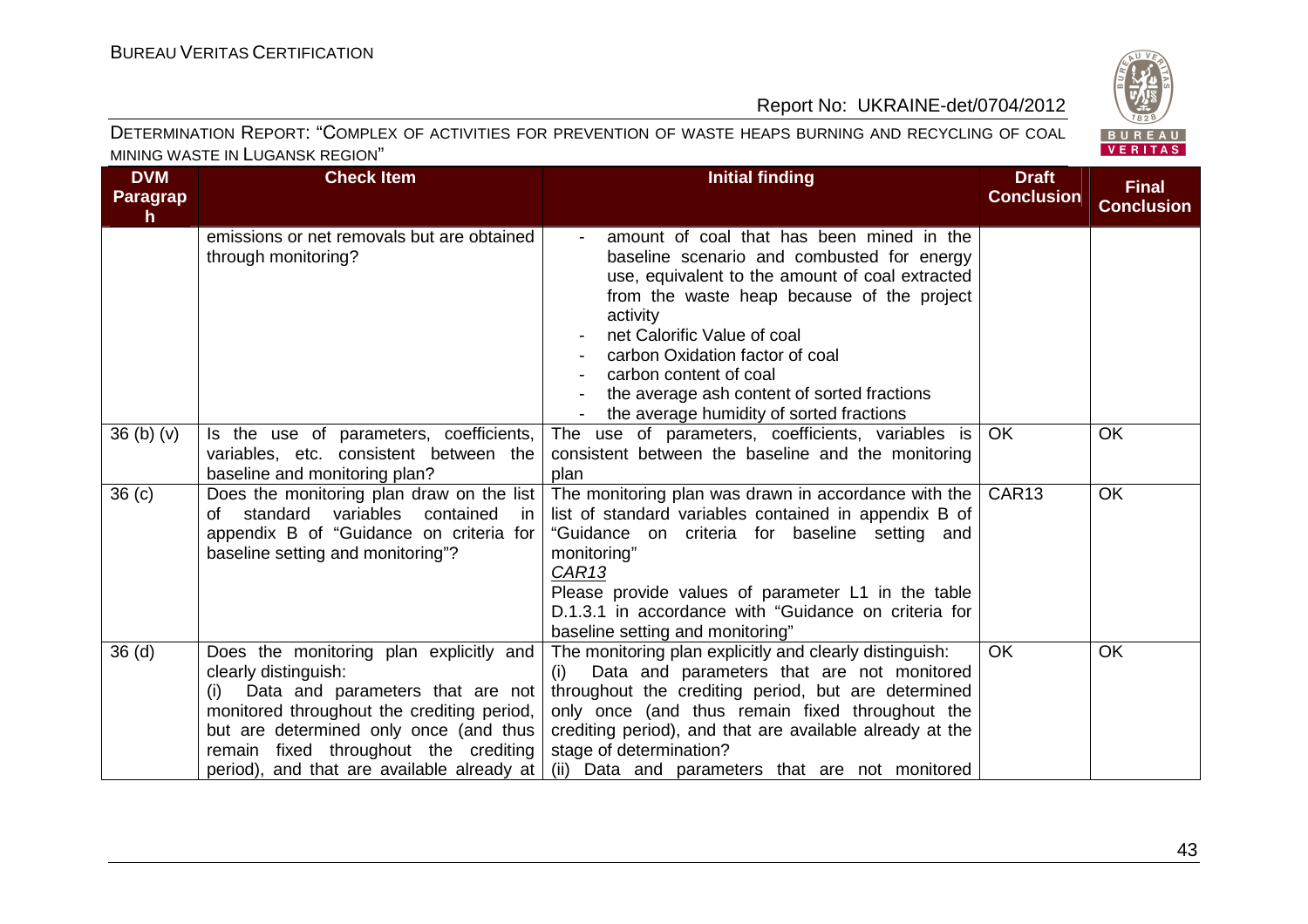

| <b>DVM</b><br><b>Paragrap</b><br>$\mathsf{h}$ | <b>Check Item</b>                                                                                                                                                                                                                                                                                                                                                             | <b>Initial finding</b>                                                                                                                                                                                                                                                                | <b>Draft</b><br><b>Conclusion</b> | <b>Final</b><br><b>Conclusion</b> |
|-----------------------------------------------|-------------------------------------------------------------------------------------------------------------------------------------------------------------------------------------------------------------------------------------------------------------------------------------------------------------------------------------------------------------------------------|---------------------------------------------------------------------------------------------------------------------------------------------------------------------------------------------------------------------------------------------------------------------------------------|-----------------------------------|-----------------------------------|
|                                               | the stage of determination?<br>(ii) Data and parameters that are not<br>monitored throughout the crediting period,<br>but are determined only once (and thus<br>remain fixed throughout the crediting<br>period), but that are not already available<br>at the stage of determination?<br>Data and parameters that are<br>(iii)<br>monitored throughout the crediting period? | throughout the crediting period, but are determined<br>only once (and thus remain fixed throughout the<br>crediting period), but that are not already available at<br>the stage of determination?<br>(iii) Data and parameters that are monitored throughout<br>the crediting period. |                                   |                                   |
| 36(e)                                         | Does the monitoring plan describe the<br>methods employed for data monitoring<br>(including its frequency) and recording?                                                                                                                                                                                                                                                     | The monitoring plan clearly describes the methods<br>employed for data monitored, such as direct measuring<br>with metering devices and laboratory samples, account<br>from bookkeeper invoices; frequency of monitoring<br>procedures and recording                                  | OK                                | OK                                |
| 36(f)                                         | Does the monitoring plan elaborate all<br>algorithms and formulae used for the<br>estimation/calculation<br>0f<br>baseline<br>emissions/removals<br>and<br>project<br>emissions/removals or direct monitoring of<br>emission reductions from the project,<br>leakage, as appropriate?                                                                                         | The monitoring plan elaborates all formulae required to<br>baseline and project emissions adjusted by leakages<br>calculation                                                                                                                                                         | OK                                | OK                                |
| 36 (f) (i)                                    | Is the underlying rationale<br>for<br>the<br>algorithms/formulae explained?                                                                                                                                                                                                                                                                                                   | The underlying rationale for the formulae is explained                                                                                                                                                                                                                                | <b>OK</b>                         | <b>OK</b>                         |
| 36 (f) (ii)                                   | Are consistent variables, equation formats,<br>subscripts etc. used?                                                                                                                                                                                                                                                                                                          | All variables, equation formats, subscripts are used in<br>consistent way                                                                                                                                                                                                             | OK                                | OK                                |
| 36 (f) (iii)                                  | Are all equations numbered?                                                                                                                                                                                                                                                                                                                                                   | All equations are numbered                                                                                                                                                                                                                                                            | OK                                | OK                                |
| 36 (f) (iv)                                   | Are all variables, with units indicated<br>defined?                                                                                                                                                                                                                                                                                                                           | All variables with units are indentified                                                                                                                                                                                                                                              | OK                                | OK                                |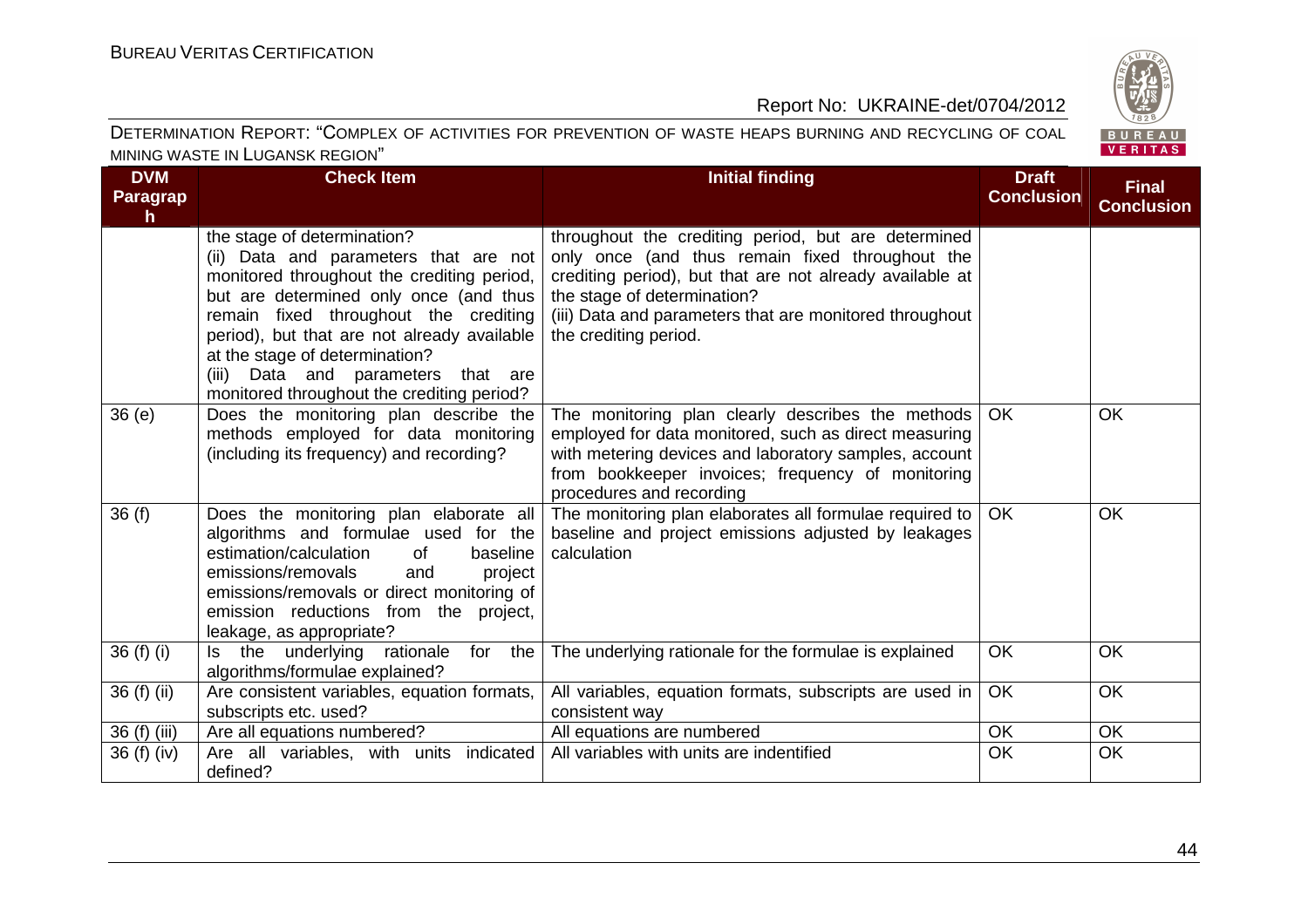

| <b>DVM</b><br><b>Paragrap</b><br>h. | <b>Check Item</b>                                                                                                                                                    | <b>Initial finding</b>                                                                                                                                                                                                                                       | <b>Draft</b><br><b>Conclusion</b> | <b>Final</b><br><b>Conclusion</b> |
|-------------------------------------|----------------------------------------------------------------------------------------------------------------------------------------------------------------------|--------------------------------------------------------------------------------------------------------------------------------------------------------------------------------------------------------------------------------------------------------------|-----------------------------------|-----------------------------------|
| 36(f)(v)                            | the<br>conservativeness<br>of<br>the<br>ls.<br>algorithms/procedures justified?                                                                                      | The conservativeness of the procedures are justified                                                                                                                                                                                                         | <b>OK</b>                         | <b>OK</b>                         |
| 36(f)(v)                            | To the extent possible, are methods to<br>quantitatively account for uncertainty in key<br>parameters included?                                                      | Uncertainty level of Key parameters is indicated as low<br>in the section D.2 of the PDD. Only uncertainty level of<br>probability of waste heap self-ignition is indicated as<br>medium                                                                     | <b>OK</b>                         | <b>OK</b>                         |
| 36 (f) (vi)                         | Is consistency between the elaboration of<br>the<br>baseline scenario and the procedure for<br>calculating the emissions or net removals<br>of the baseline ensured? | Consistency between the elaboration of the baseline<br>scenario and the baseline emission calculation<br>procedure is ensured                                                                                                                                | <b>OK</b>                         | OK                                |
| 36 (f) (vii)                        | Are any parts of the algorithms or formulae<br>that are not self-evident explained?                                                                                  | The monitoring plan contains detailed explanation of<br>each part of formulae                                                                                                                                                                                | <b>OK</b>                         | OK                                |
| 36 (f) (vii)                        | Is it justified that the procedure is<br>with<br>consistent<br>standard<br>technical<br>procedures in the relevant sector?                                           | The proposed monitoring plan is similar with monitoring<br>plans of JI projects implemented at SIA "Antracit", SIA<br>"Monolit", "Temp" LLC etc, determined by Global<br>Carbon B.V.                                                                         | <b>OK</b>                         | <b>OK</b>                         |
| 36 (f) (vii)                        | Are references provided as necessary?                                                                                                                                | The references are provided in relevant points                                                                                                                                                                                                               |                                   |                                   |
| 36 (f) (vii)                        | Are implicit and explicit key assumptions<br>explained in a transparent manner?                                                                                      | The explicit and implicit key assumptions are explained<br>in transparent manner                                                                                                                                                                             | <b>OK</b>                         | <b>OK</b>                         |
| 36 (f) (vii)                        | Is it clearly stated which assumptions and<br>procedures have significant uncertainty<br>associated with them, and how such<br>uncertainty is to be addressed?       | The project participants describe uncertainty level of<br>key factors as low. Key project parameters monitoring<br>equipment is calibrated/verified in accordance with<br>state rules and approved methodologies of quality<br>control and quality assurance | <b>OK</b>                         | <b>OK</b>                         |
| 36 (f) (vii)                        | Is the uncertainty of key parameters<br>described and, where possible, is an<br>uncertainty range at 95% confidence level                                            | The uncertainty level of parameters monitored is<br>indicated in the section D.2, quality control and quality<br>assurance procedures. The uncertainty level of                                                                                              | OK                                | OK                                |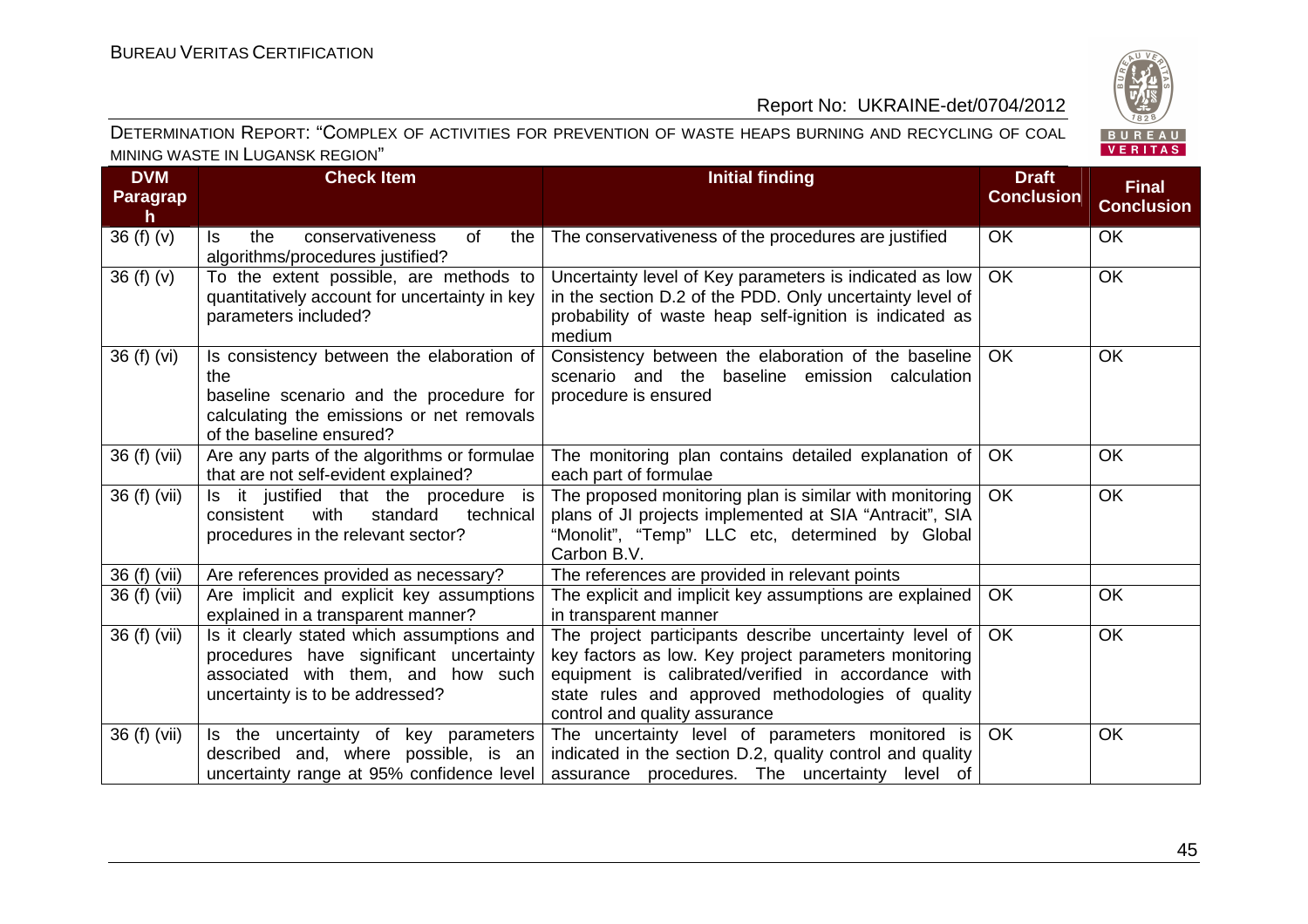

| <b>DVM</b><br><b>Paragrap</b><br>$\mathsf{h}$ | <b>Check Item</b>                                                                                                                                                                                                                                                                                 | <b>Initial finding</b>                                                                                                                                                                                                                                               | <b>Draft</b><br><b>Conclusion</b> | <b>Final</b><br><b>Conclusion</b> |
|-----------------------------------------------|---------------------------------------------------------------------------------------------------------------------------------------------------------------------------------------------------------------------------------------------------------------------------------------------------|----------------------------------------------------------------------------------------------------------------------------------------------------------------------------------------------------------------------------------------------------------------------|-----------------------------------|-----------------------------------|
|                                               | for key parameters for the calculation of<br>emission reductions or enhancements of<br>net removals provided?                                                                                                                                                                                     | parameters monitored is indicated as low, only<br>Probability of waste heap burning is indicated as<br>medium                                                                                                                                                        |                                   |                                   |
| 36(9)                                         | Does the monitoring plan identify a national<br>or international monitoring standard if such<br>standard has to be and/or is applied to<br>certain aspects of the project?<br>Does the monitoring plan provide a<br>reference as to where a detailed<br>description of the standard can be found? | The monitoring plan identifies next state ruling<br>documents:<br>GOST 11022-95 and GOST 11014-2001 for<br>(a)<br>sampling analysis process<br>(b) GOST 305-82 on diesel fuel parameters<br>References on detailed description of mentioned<br>standard are provided | OK                                | <b>OK</b>                         |
| 36(h)                                         | Does the monitoring plan document<br>if<br>statistical<br>techniques,<br>used<br>for<br>monitoring, and that they are used in a<br>conservative manner?                                                                                                                                           | The monitoring plan uses some statistical data sources<br>such as researches of waste heap self-ignition<br>probability from Scientific Centre "Respirator", data<br>from Ukrainian State Statistic Service                                                          | OK.                               | <b>OK</b>                         |
| 36 (i)                                        | Does the monitoring plan present the<br>quality assurance and control procedures<br>for the monitoring process, including, as<br>appropriate, information on calibration and<br>on how records on data and/or method<br>validity and accuracy are kept and made<br>available upon request?        | The quality control and quality assurance procedures of $\vert$ OK<br>monitoring process are presented. Information on<br>project measuring devices calibration is provided                                                                                          |                                   | <b>OK</b>                         |
| 36(j)                                         | Does the monitoring plan clearly identify<br>the responsibilities and the authority<br>regarding the monitoring activities?                                                                                                                                                                       | identifies<br>The<br>monitoring<br>plan<br>clearly<br>the<br>responsibilities and the authorities regarding<br>the<br>monitoring activities, see please figure 9, section D.3 of<br>the PDD                                                                          | <b>OK</b>                         | OK                                |
| 36(k)                                         | Does the monitoring plan, on the whole,<br>reflect<br>good<br>monitoring<br>practices<br>appropriate to the project type?                                                                                                                                                                         | The monitoring plan is identical to monitoring plans in<br>JI projects implemented at SIA "Antracit", SIA "Monolit",<br>"Temp" LLC etc, determined by Global Carbon B.V.                                                                                             | <b>OK</b>                         | <b>OK</b>                         |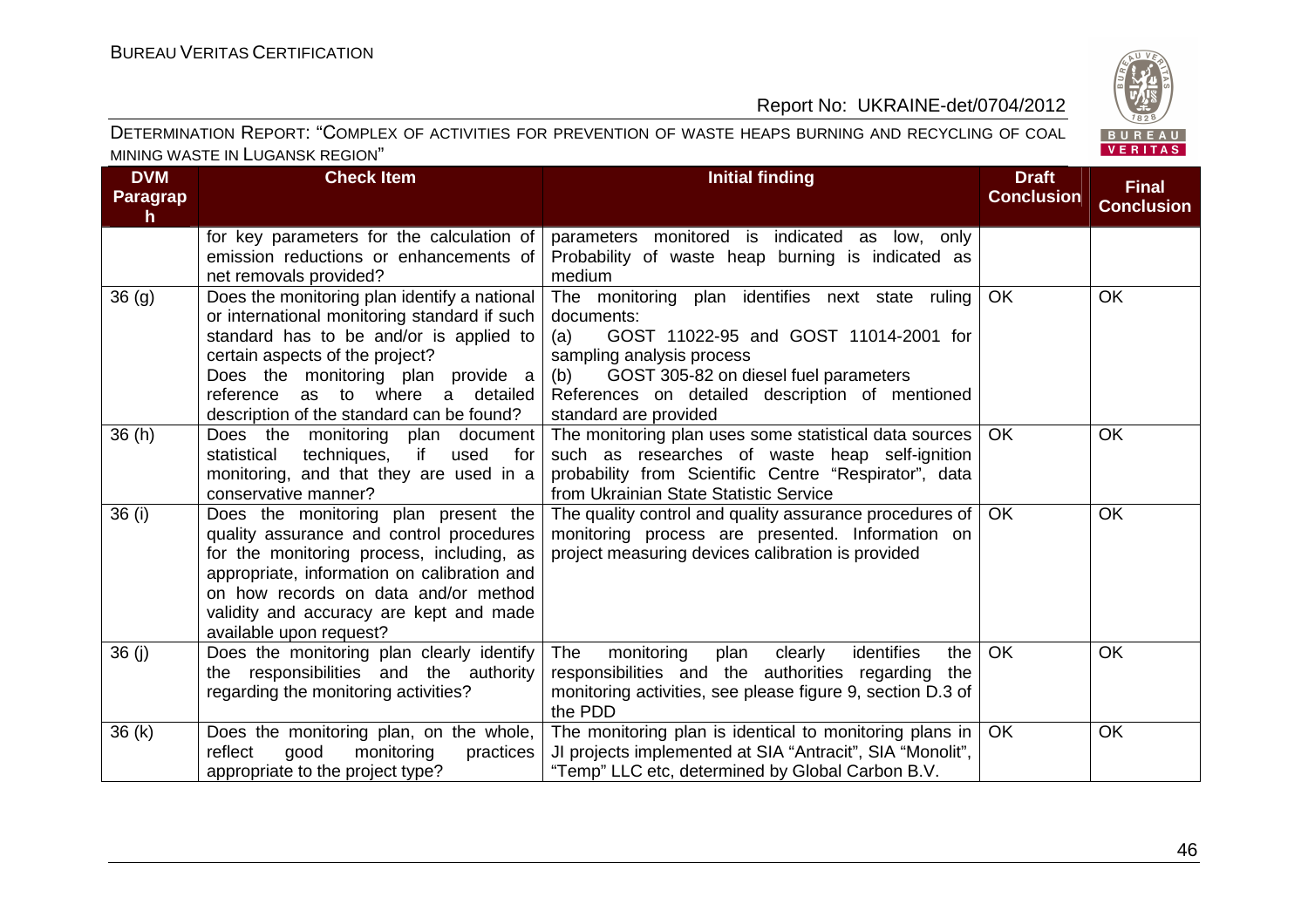

| <b>DVM</b><br>Paragrap<br>h.                                                                                         | <b>Check Item</b>                                                                                                                                                                                                                                                                                                        | <b>Initial finding</b>                                                                                                                                                                                                                                                                                         | <b>Draft</b><br><b>Conclusion</b> | <b>Final</b><br><b>Conclusion</b> |
|----------------------------------------------------------------------------------------------------------------------|--------------------------------------------------------------------------------------------------------------------------------------------------------------------------------------------------------------------------------------------------------------------------------------------------------------------------|----------------------------------------------------------------------------------------------------------------------------------------------------------------------------------------------------------------------------------------------------------------------------------------------------------------|-----------------------------------|-----------------------------------|
|                                                                                                                      | If it is a JI LULUCF project, is the good<br>practice guidance developed by IPCC<br>applied?                                                                                                                                                                                                                             |                                                                                                                                                                                                                                                                                                                |                                   |                                   |
| $36$ (l)                                                                                                             | Does the monitoring plan provide, in<br>tabular form, a complete compilation of the<br>data that need to be collected for its<br>application, including<br>data that are<br>measured or sampled and data that are<br>collected from other sources but not<br>including data that are calculated with<br>equations?       | The monitoring plan provides in tabular form a<br>complete compilation of the data collected and required<br>for emission reduction calculation, including data that<br>are measured or sampled and data that are collected<br>from other sources but not including data that are<br>calculated with equations | <b>OK</b>                         | <b>OK</b>                         |
| 36(m)                                                                                                                | Does the monitoring plan indicate that the<br>data monitored and required for verification<br>are to be kept for two years after the last<br>transfer of ERUs for the project?                                                                                                                                           | The monitoring plan indicates that data monitored and<br>required for ERUs calculation will be kept two years<br>after the last ERUs transfer                                                                                                                                                                  | <b>OK</b>                         | <b>OK</b>                         |
| 37                                                                                                                   | If selected elements or combinations of<br>approved CDM<br>methodologies<br>or I<br>methodological tools<br>for<br>are used<br>establishing the monitoring plan, are the<br>selected elements or combination, together<br>with elements supplementary developed by<br>the project participants in line with 36<br>above? | Selected elements of CDM methodology ACM009,<br>Version 03.2 was used for leakages estimations in line<br>within the section 36 above                                                                                                                                                                          | <b>OK</b>                         | <b>OK</b>                         |
|                                                                                                                      | Approved CDM methodology approach only_Paragraphs 38(a) - 38(d)_Not applicable                                                                                                                                                                                                                                           |                                                                                                                                                                                                                                                                                                                |                                   |                                   |
| Applicable to both JI specific approach and approved CDM methodology approach_Paragraph 39_Not applicable<br>Leakage |                                                                                                                                                                                                                                                                                                                          |                                                                                                                                                                                                                                                                                                                |                                   |                                   |
|                                                                                                                      | JI specific approach only                                                                                                                                                                                                                                                                                                |                                                                                                                                                                                                                                                                                                                |                                   |                                   |
| 40(a)                                                                                                                |                                                                                                                                                                                                                                                                                                                          | Does the PDD appropriately describe an   The PDD appropriately describes assessment of   OK                                                                                                                                                                                                                    |                                   | OK                                |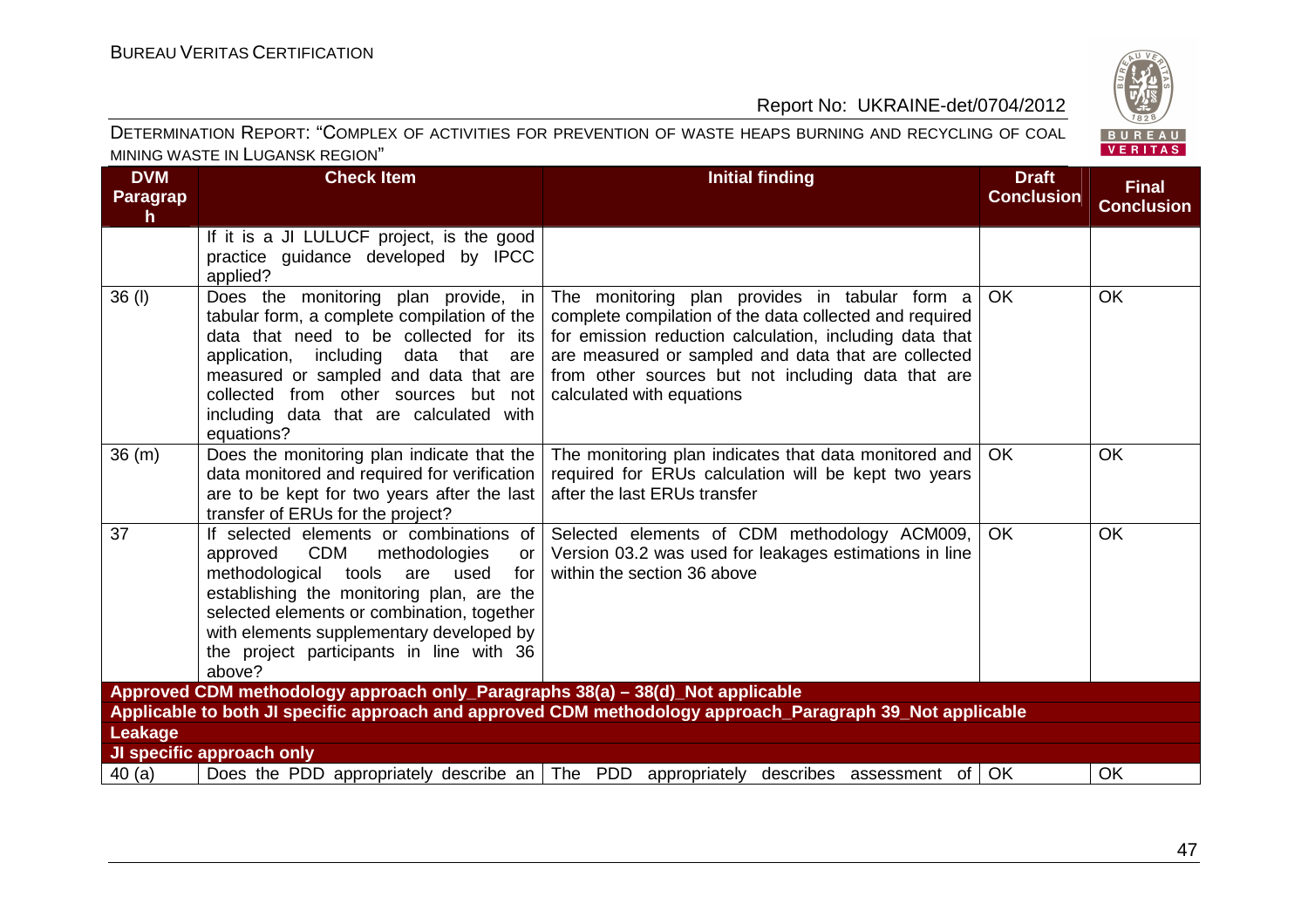

| <b>DVM</b><br><b>Paragrap</b><br>$\mathsf{h}$ | <b>Check Item</b>                                                                                                                                                                                                                                                                                                                                                                                      | <b>Initial finding</b>                                                                                                                                                                                                                                                                                                                                                                                                                                                                                                                                                                                     | <b>Draft</b><br><b>Conclusion</b> | <b>Final</b><br><b>Conclusion</b> |
|-----------------------------------------------|--------------------------------------------------------------------------------------------------------------------------------------------------------------------------------------------------------------------------------------------------------------------------------------------------------------------------------------------------------------------------------------------------------|------------------------------------------------------------------------------------------------------------------------------------------------------------------------------------------------------------------------------------------------------------------------------------------------------------------------------------------------------------------------------------------------------------------------------------------------------------------------------------------------------------------------------------------------------------------------------------------------------------|-----------------------------------|-----------------------------------|
|                                               | assessment of the potential leakage of the<br>project and appropriately explain which<br>sources of leakage are to be calculated<br>and which can be neglected?                                                                                                                                                                                                                                        | project leakages                                                                                                                                                                                                                                                                                                                                                                                                                                                                                                                                                                                           |                                   |                                   |
| 40(b)                                         | Does the PDD provide a procedure for an $\vert$<br>ex ante estimate of leakage?                                                                                                                                                                                                                                                                                                                        | The PDD provides procedure for ex ante estimates of  <br>leakages                                                                                                                                                                                                                                                                                                                                                                                                                                                                                                                                          | <b>OK</b>                         | <b>OK</b>                         |
|                                               | Approved CDM methodology approach only_Paragraph 41_Not applicable<br>Estimation of emission reductions or enhancements of net removals                                                                                                                                                                                                                                                                |                                                                                                                                                                                                                                                                                                                                                                                                                                                                                                                                                                                                            |                                   |                                   |
| 42                                            | Does the PDD indicate which of the<br>following approaches it chooses?<br>(a) Assessment of emissions or net<br>removals in the baseline scenario and in<br>the project scenario<br>(b) Direct assessment of emission<br>reductions                                                                                                                                                                    | The PDD indicates that assessment of emissions in the<br>baseline scenario and in the project scenario was<br>chosen                                                                                                                                                                                                                                                                                                                                                                                                                                                                                       | <b>OK</b>                         | OK                                |
| 43                                            | If the approach (a) in 42 is chosen, does<br>the PDD provide ex ante estimates of:<br>(a) Emissions or net removals for the<br>project scenario (within the<br>project<br>boundary)?<br>(b) Leakage, as applicable?<br>(c) Emissions or net removals for the<br>baseline scenario (within the project<br>boundary)?<br>(d) Emission reductions or enhancements<br>of net removals adjusted by leakage? | The PDD provides ex ante estimates fo<br>(a) Emissions for the project scenario within the<br>project boundary which is 39 074 tonnes of<br>CO2 equivalent for period 04/01/2008-<br>31/12/2012 and 42 465 tonnes of CO2<br>equivalent for period 01/01/2013-31/12/2017<br>(b) Leakages which is -938 360 tonnes of CO2<br>equivalent for period 01/01/2008-31/12/2012<br>and $-1$ 035 005 tonnes of CO2 equivalent for<br>period 01/01/2013-31/12/2017<br>(c) Emissions for the baseline scenario which is 3<br>094 290 tonnes of CO2 equivalent for period<br>04/01/2008-31/12/2012 and 3 445 645 tonnes | <b>OK</b>                         | <b>OK</b>                         |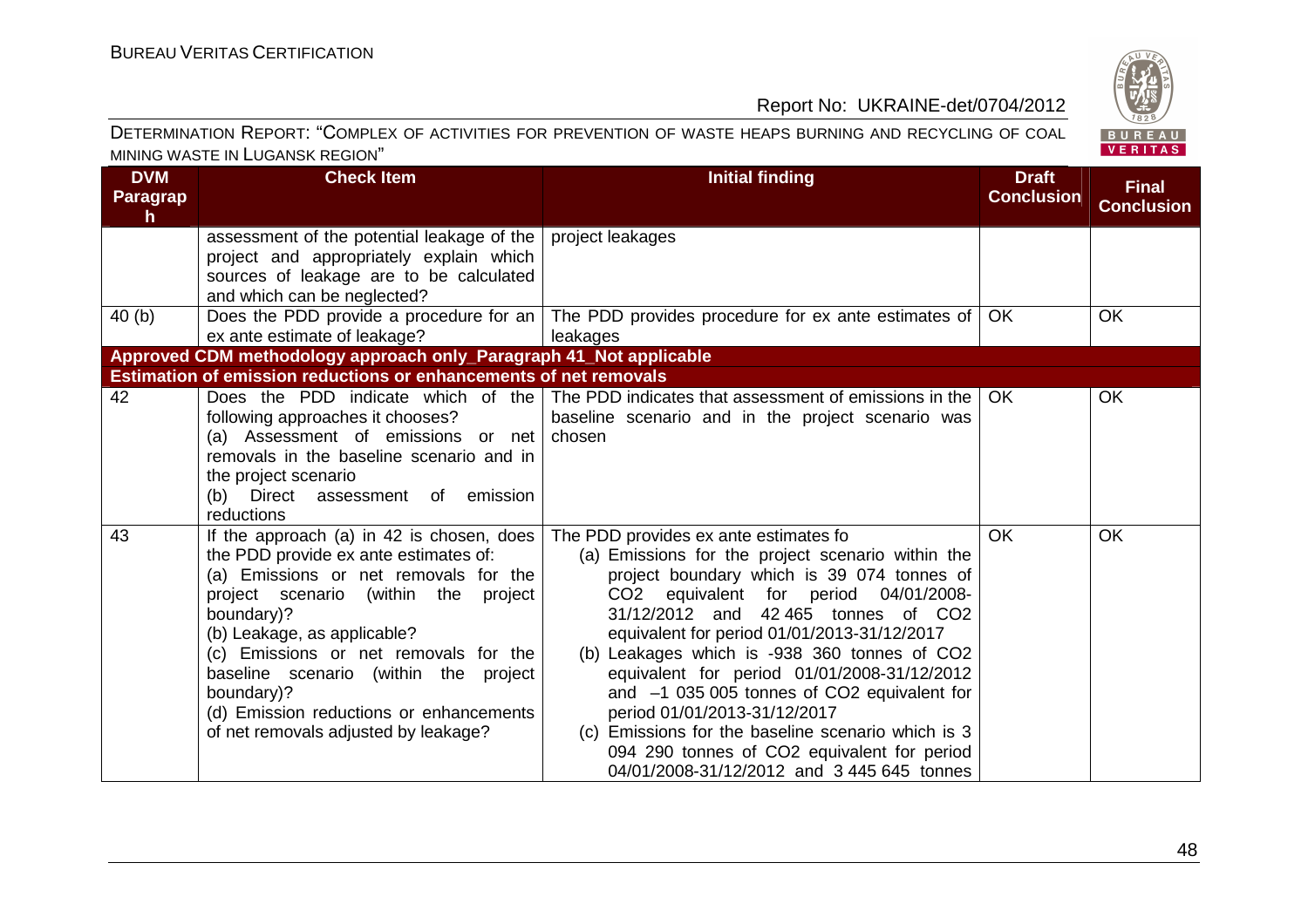

| <b>DVM</b><br><b>Paragrap</b><br>h. | <b>Check Item</b>                                                                                                                                                                                                                                                                                                                                                                                                                                    | <b>Initial finding</b>                                                                                                                                                                                                                                                                                                                                                                                                                                                                                                                                          | <b>Draft</b><br><b>Conclusion</b> | <b>Final</b><br><b>Conclusion</b> |
|-------------------------------------|------------------------------------------------------------------------------------------------------------------------------------------------------------------------------------------------------------------------------------------------------------------------------------------------------------------------------------------------------------------------------------------------------------------------------------------------------|-----------------------------------------------------------------------------------------------------------------------------------------------------------------------------------------------------------------------------------------------------------------------------------------------------------------------------------------------------------------------------------------------------------------------------------------------------------------------------------------------------------------------------------------------------------------|-----------------------------------|-----------------------------------|
|                                     |                                                                                                                                                                                                                                                                                                                                                                                                                                                      | of CO2 equivalent for period 01/01/2013-<br>31/12/2017<br>(d) Emission reductions adjusted by leakages<br>which is 3 993 576 tonnes of CO2 equivalent<br>01/01/2008-31/12/2012<br>and<br>for<br>period<br>4 434 183 tonnes of CO2 equivalent for period<br>01/01/2013-31/12/2017                                                                                                                                                                                                                                                                                |                                   |                                   |
| 44                                  | If the approach (b) in 42 is chosen, does<br>the PDD provide ex ante estimates of:<br>(a) Emission reductions or enhancements<br>of net removals (within the project<br>boundary)?<br>(b) Leakage, as applicable?<br>(c) Emission reductions or enhancements<br>of net removals adjusted by leakage?                                                                                                                                                 | See section 42 of this protocol                                                                                                                                                                                                                                                                                                                                                                                                                                                                                                                                 | <b>OK</b>                         | <b>OK</b>                         |
| 45                                  | For both approaches in 42<br>(a) Are the estimates in 43 or 44 given:<br>(i) On a periodic basis?<br>(ii) At least from the beginning until the<br>end of the crediting period?<br>(iii) On a source-by-source/sink-by-sink<br>basis?<br>(iv) For each GHG?<br>(v) In tones of CO2 equivalent, using<br>global warming potentials defined by<br>decision 2/CP.3 or as subsequently<br>revised in accordance with Article 5 of the<br>Kyoto Protocol? | a) The estimates are given on<br>(i) on a yearly basis<br>(ii) from 04/01/2008 till 31/12/2017<br>(iii) On a source-by-source/sink-by-sink basis<br>- for each GHG, which are CH4 and CO2<br>- in tonnes of CO2 equivalent<br>- using global warming potentials defined by decision<br>2/CP.3<br>(b) The formula used for calculating in 43 is consistent<br>throughout the PDD<br>(c) The key factors influencing the baseline emissions<br>and the activity level of the project and the emissions<br>as well as risks associated with the project were taken | OK                                | <b>OK</b>                         |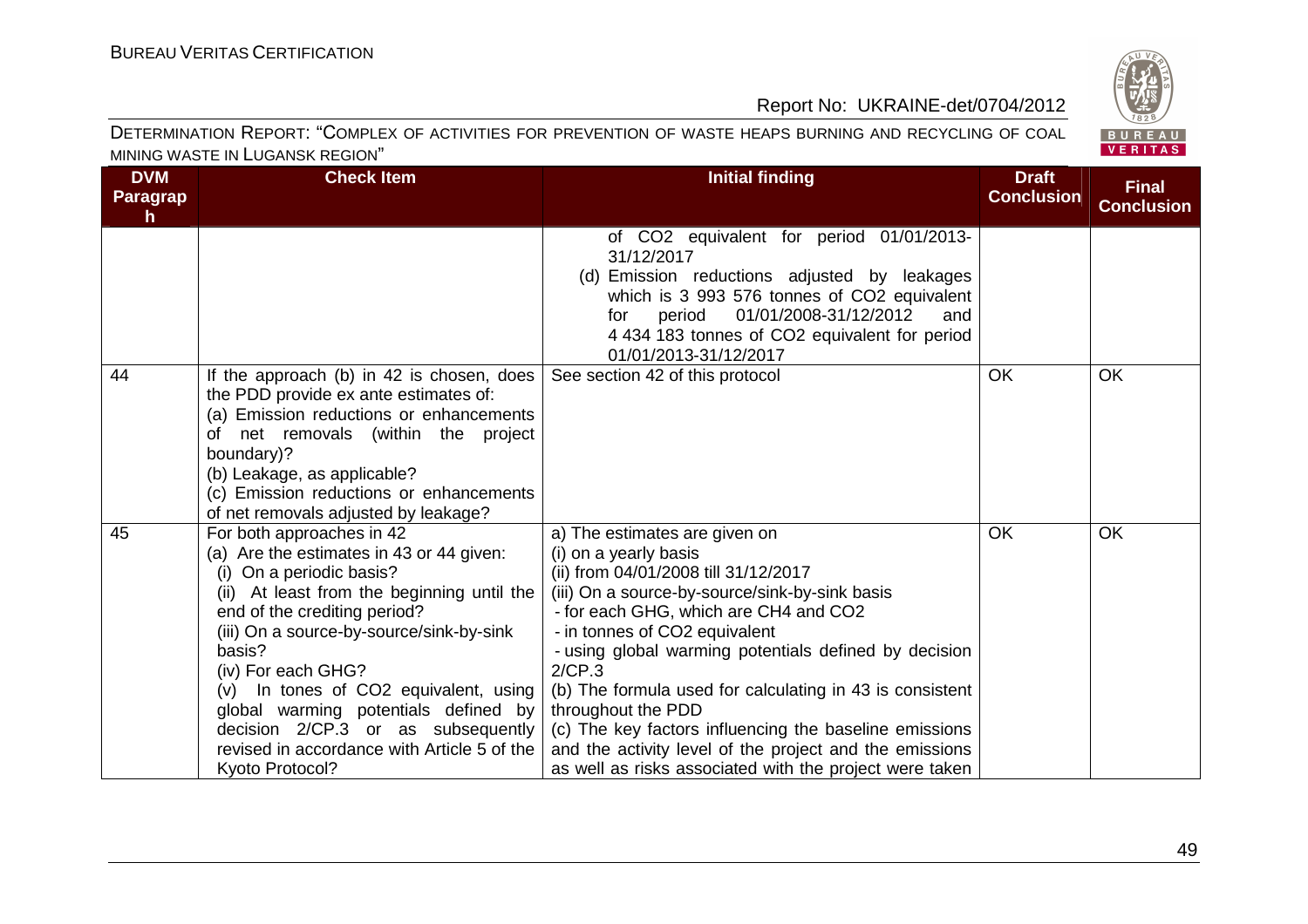

| <b>DVM</b><br><b>Paragrap</b><br>h. | <b>Check Item</b>                                                                                                                                                                                                                                                                                                                                                                                                                                                                                                                                                                                                                                                                                                                                                                                                                                                                                                                                                                                                                                                                                                                                              | <b>Initial finding</b>                                                                                                                                                                                                                                                                                                                                                                                                                                                                                                                                                                                                                                                                                                                                                                                | <b>Draft</b><br><b>Conclusion</b> | <b>Final</b><br><b>Conclusion</b> |
|-------------------------------------|----------------------------------------------------------------------------------------------------------------------------------------------------------------------------------------------------------------------------------------------------------------------------------------------------------------------------------------------------------------------------------------------------------------------------------------------------------------------------------------------------------------------------------------------------------------------------------------------------------------------------------------------------------------------------------------------------------------------------------------------------------------------------------------------------------------------------------------------------------------------------------------------------------------------------------------------------------------------------------------------------------------------------------------------------------------------------------------------------------------------------------------------------------------|-------------------------------------------------------------------------------------------------------------------------------------------------------------------------------------------------------------------------------------------------------------------------------------------------------------------------------------------------------------------------------------------------------------------------------------------------------------------------------------------------------------------------------------------------------------------------------------------------------------------------------------------------------------------------------------------------------------------------------------------------------------------------------------------------------|-----------------------------------|-----------------------------------|
|                                     | (b) Are the formula used for calculating the<br>estimates in 43 or 44 consistent throughout<br>the PDD?<br>(c) For calculating estimates in 43 or 44,<br>are key factors influencing the baseline<br>emissions or removals and the activity<br>level of the project and the emissions or<br>net removals as well as risks associated<br>with the project taken into account, as<br>appropriate?<br>(d) Are data sources used for calculating<br>the estimates in 43 or 44 clearly identified,<br>reliable and transparent?<br>(e) Are emission factors (including default<br>emission factors) if used for calculating the<br>estimates in 43 or 44 selected by carefully<br>balancing accuracy and reasonableness,<br>and appropriately justified of the choice?<br>(f) Is the estimation in 43 or 44 based on<br>conservative assumptions and the most<br>plausible scenarios in a transparent<br>manner?<br>Are the estimates in 43 or 44<br>(q)<br>consistent throughout the PDD?<br>(h) Is the annual average of estimated<br>emission reductions or enhancements of<br>net removals calculated by dividing the<br>total estimated emission reductions or | into account for calculating estimates in 43<br>(d) The data sources used for calculating the estimates<br>in 43 are clearly identified, reliable and transparent.<br>(e) emission factors used for calculations in 43 are in<br>line with National GHG Inventory Report approved by<br><b>Ukrainian DFP</b><br>(f) The estimations in 43 are based on conservative<br>assumptions and the most plausible scenarios in a<br>transparent manner<br>(g) the estimates in 43 are consistent throughout the<br><b>PDD</b><br>(h) the annual average value of estimated emission<br>reductions is calculated by dividing the total estimated<br>emission reductions or enhancements of net removals<br>over the crediting period by the total months of the<br>crediting period and multiplying by twelve. |                                   |                                   |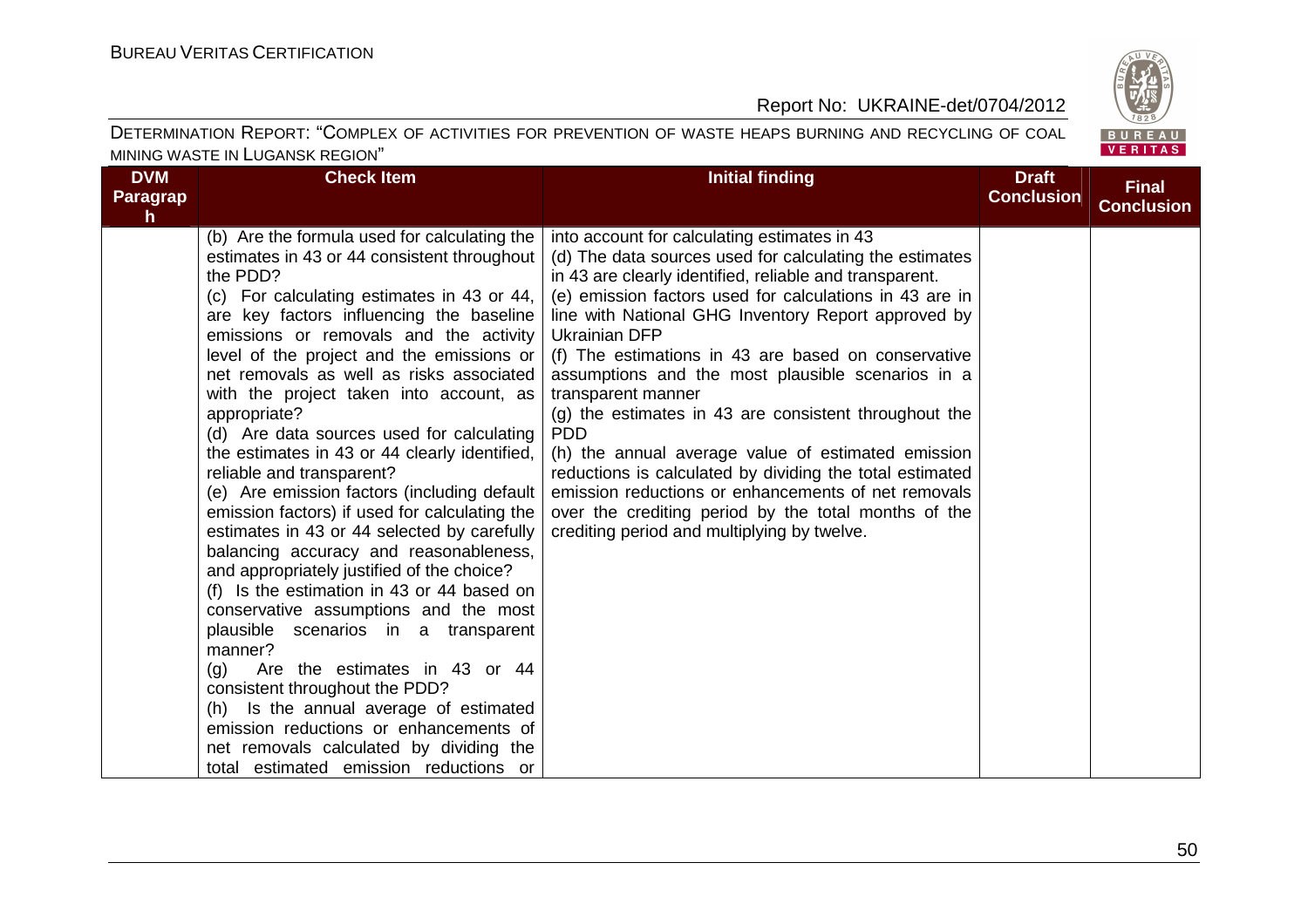

| <b>DVM</b><br><b>Paragrap</b><br>$\mathsf{h}$ | <b>Check Item</b>                                                                                                                                                                                                                                                                                                                                                     | <b>Initial finding</b>                                                                                                                                                                               | <b>Draft</b><br><b>Conclusion</b> | <b>Final</b><br><b>Conclusion</b> |
|-----------------------------------------------|-----------------------------------------------------------------------------------------------------------------------------------------------------------------------------------------------------------------------------------------------------------------------------------------------------------------------------------------------------------------------|------------------------------------------------------------------------------------------------------------------------------------------------------------------------------------------------------|-----------------------------------|-----------------------------------|
|                                               | enhancements of net removals over the<br>crediting period by the total months of the<br>crediting period and multiplying by twelve?                                                                                                                                                                                                                                   |                                                                                                                                                                                                      |                                   |                                   |
| 46                                            | If the calculation of the baseline emissions<br>or<br>net removals is to be performed ex post,<br>does the PDD include an illustrative ex<br>emissions<br>removals<br>net<br>ante<br>or<br>calculation?                                                                                                                                                               | PDD contains ex-post calculations for 2008-2011<br>years. Ex-ante calculations is provided for 2012-2017<br>years                                                                                    | <b>OK</b>                         | <b>OK</b>                         |
|                                               | Approved CDM methodology approach only_Paragraphs 47(a) - 47(b)_Not applicable<br><b>Environmental impacts</b>                                                                                                                                                                                                                                                        |                                                                                                                                                                                                      |                                   |                                   |
| 48(a)                                         | <b>PDD</b><br>list<br>attach<br>Does<br>the<br>and<br>documentation on the analysis<br>of the<br>environmental impacts of the project,<br>transboundary<br>including<br>impacts,<br>in in<br>accordance with procedures as determined<br>by the host Party?                                                                                                           | The PDD<br>documentation<br>on the project<br>lists<br>environmental impact analysis in accordance with<br>actual Ukrainian legislation.                                                             | OK                                | OK                                |
| 48(b)                                         | If the analysis in 48 (a) indicates that the<br>environmental impacts are considered<br>significant by the project participants or the<br>host Party, does the PDD provide<br>conclusion and all references to supporting<br>documentation of an environmental impact<br>assessment undertaken in accordance with<br>the procedures as required by the host<br>Party? | The analysis mentioned in $48(a)$ indicates that impact<br>on air is significant. Assessment of impact on the<br>environment under the laws of Ukraine was held for the<br>proposed project in 2008. | <b>OK</b>                         | <b>OK</b>                         |
|                                               | <b>Stakeholder consultation</b>                                                                                                                                                                                                                                                                                                                                       |                                                                                                                                                                                                      |                                   |                                   |
| 49                                            |                                                                                                                                                                                                                                                                                                                                                                       | If stakeholder consultation was undertaken   Actual Ukraine legislation doesn't require public   OK                                                                                                  |                                   | OK                                |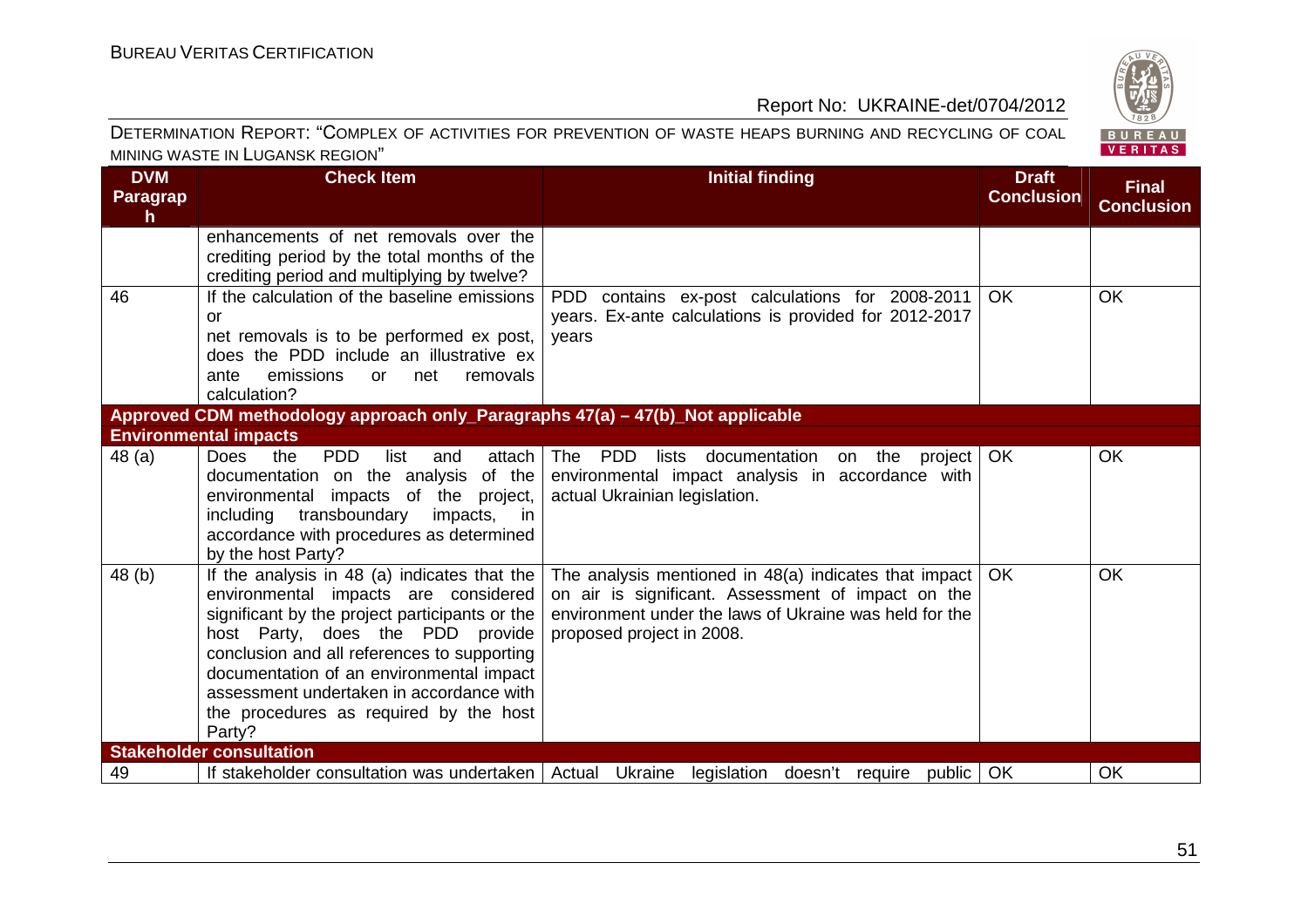

#### DETERMINATION REPORT: "СOMPLEX OF ACTIVITIES FOR PREVENTION OF WASTE HEAPS BURNING AND RECYCLING OF COAL MINING WASTE IN LUGANSK REGION"

| <b>DVM</b><br>Paragrap<br>h.                                                                                        | <b>Check Item</b>                                                                   | Initial finding                                                                                            | <b>Draft</b><br><b>Conclusion</b> | <b>Final</b><br><b>Conclusion</b> |  |  |
|---------------------------------------------------------------------------------------------------------------------|-------------------------------------------------------------------------------------|------------------------------------------------------------------------------------------------------------|-----------------------------------|-----------------------------------|--|--|
|                                                                                                                     | <i>in</i><br>accordance with the procedure as required                              | information for JI project. Any comments from local<br>stakeholders are obtained. Comments will be collect |                                   |                                   |  |  |
|                                                                                                                     | by the host Party, does the PDD provide:<br>A list of stakeholders from whom<br>(a) | during determination process                                                                               |                                   |                                   |  |  |
|                                                                                                                     | comments on the projects have been<br>received, if any?                             |                                                                                                            |                                   |                                   |  |  |
|                                                                                                                     | (b) The nature of the comments?                                                     |                                                                                                            |                                   |                                   |  |  |
|                                                                                                                     | (c) A description on whether and how the<br>comments have been addressed?           |                                                                                                            |                                   |                                   |  |  |
| Determination regarding small-scale projects (additional elements for assessment) Paragraphs 50 - 57 Not applicable |                                                                                     |                                                                                                            |                                   |                                   |  |  |
| Determination regarding land use, land-use change and forestry projects _Paragraphs 58 – 64(d)_Not applicable       |                                                                                     |                                                                                                            |                                   |                                   |  |  |
|                                                                                                                     | Determination regarding programmes of activities_Paragraphs 66 - 73_Not applicable  |                                                                                                            |                                   |                                   |  |  |

#### **Table 2 Resolution of Corrective Action and Clarification Requests**

| Draft report clarifications and corrective Ref. to<br>action requests by validation team                                | checklist<br>question<br>in table 1 | <b>Summary</b><br>response   | <b>of</b> | project |                                                                                                       | participant   Determination team conclusion                                                                                                               |
|-------------------------------------------------------------------------------------------------------------------------|-------------------------------------|------------------------------|-----------|---------|-------------------------------------------------------------------------------------------------------|-----------------------------------------------------------------------------------------------------------------------------------------------------------|
| CAR01<br>Please add relevant order or another legal<br>document that confirm JI component from the<br>project beginning |                                     | list of supporting documents |           |         | Added in Section A.2.: "From the<br>from $15/12/2007$ " Order is added to the $\sqrt{ }$ participants | beginning, the project was considered as $\vert$ The issue is closed based on<br>a JI project (according to the order $# 5$ documents provided by project |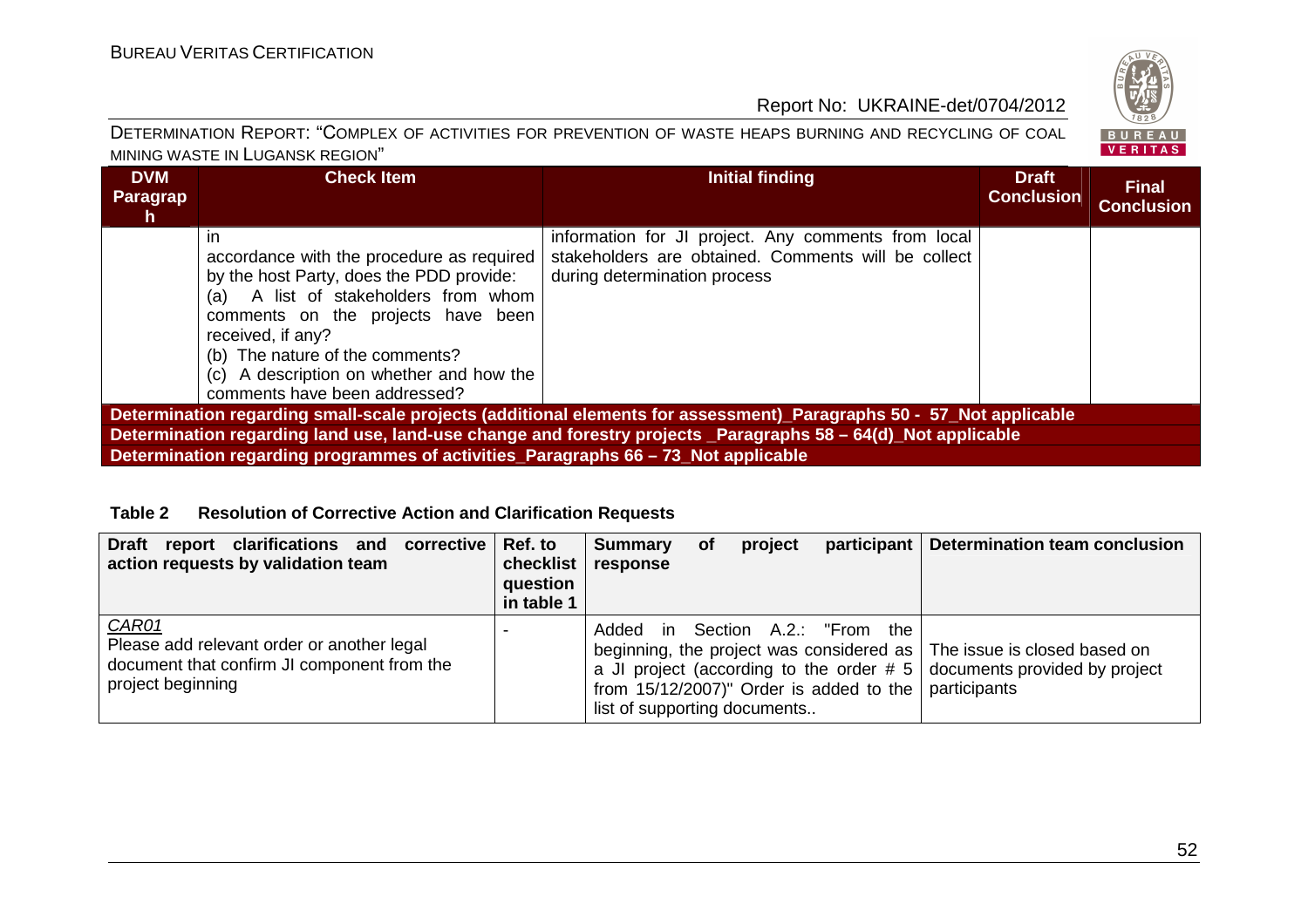

| <b>CAR02</b><br>Please indicate geographical coordinates of the<br>enrichment plant                                                                                                                 |    | Geographical coordinates of the plant are<br>added: 48 ° 4'50 .92" N. Lt, 39 ° 27'37<br>.91" E.Ln                                                                                                                                                                                                | The issue is closed                                                           |
|-----------------------------------------------------------------------------------------------------------------------------------------------------------------------------------------------------|----|--------------------------------------------------------------------------------------------------------------------------------------------------------------------------------------------------------------------------------------------------------------------------------------------------|-------------------------------------------------------------------------------|
| CAR03<br>Please provide satellite photos of dismantled<br>waste heaps                                                                                                                               |    | Photo of waste heaps considered in the<br>project are presented in Section A.4.1                                                                                                                                                                                                                 | The issue is closed based on PDD<br>amendments                                |
| CAR04<br>Please provide written approvals from both<br>parties involved                                                                                                                             | 19 | Written project approvals will be obtained<br>after submission of DR to DFPs of Parties<br>Involved                                                                                                                                                                                              | Pending                                                                       |
| CAR05<br>Please provide evidences that coal containing<br>rock mass is produced by necessity and doesn't<br>keep in warehouses, so methane emissions from<br>beneficiated rock mass are negligible. | 23 | In Section B1, Sub-step 2-d Baseline<br>identification.<br>added<br>Is.<br>item<br>-9)<br>Carbonaceous rocks are delivered to the<br>significant<br>without<br>consumer<br>accumulation on the intermediate storage,<br>due to this, emissions of methane of<br>enriched rocks can be neglected. | The issue is closed based on<br>documents provided by project<br>participants |
| CAR06<br>Please add information on size of fraction after<br>beneficiation plant, and provide evidences that<br>this fraction is not self-ignited                                                   | 23 | In Section B1, Sub-step 2-d Baseline<br>identification6 item 10)- is corrected.<br>Waste coal enrichment products include<br>minimum amount of coal and have no<br>tendency to spontaneous combustion.                                                                                           | The issue is closed based on<br>documents provided by project<br>participants |
| CAR07<br>Please provide correct reference on "Dismantling"<br>of Waste Heap #2 at Mine #22 "LISOVA"" project<br>at JI UNFCCC web-site                                                               |    | Corrected. Correct reference on web-site<br>is provided                                                                                                                                                                                                                                          | The issue is closed based on<br>corrections of PDD                            |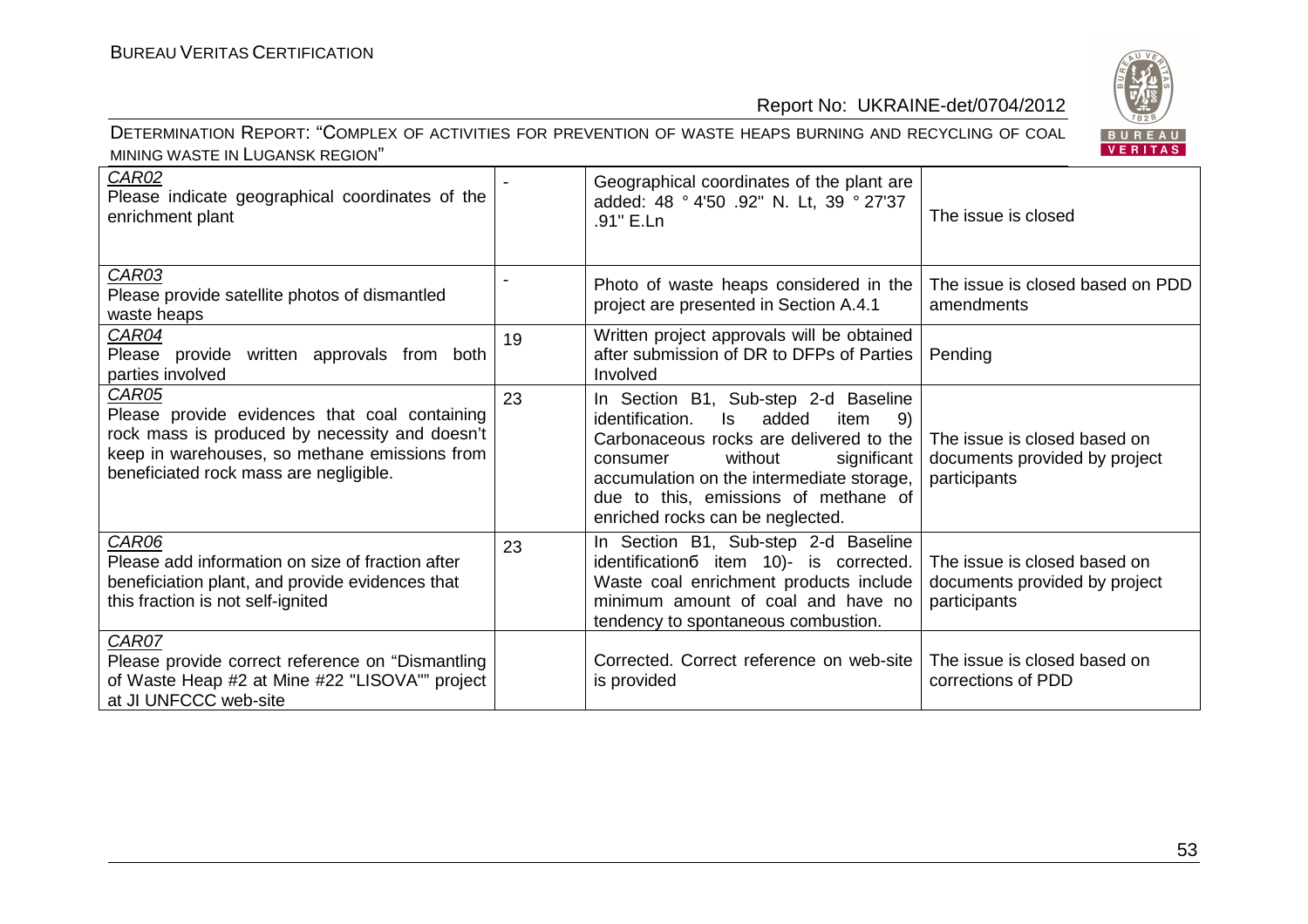

| DETERMINATION REPORT: "COMPLEX OF ACTIVITIES FOR PREVENTION OF WASTE HEAPS BURNING AND RECYCLING OF COAL |  |  |
|----------------------------------------------------------------------------------------------------------|--|--|
| MINING WASTE IN LUGANSK REGION"                                                                          |  |  |

| CAR08<br>Please provide demonstration of additionality in<br>line with article 12 of "Guidance of criteria for<br>baseline setting and monitoring", version 03 and<br>correctly indicate version of "Guidance" | 29(b)             | In section B.2 was added information on<br>coal amount, that was obtained by years<br>in proposed and comparative projects.<br>The amount of coal in both projects do<br>not differ by more than 50%, and meets<br>the criteria of Article 12(c) of Guidance. | The issue is closed based on<br>documents provided by project<br>participants   |
|----------------------------------------------------------------------------------------------------------------------------------------------------------------------------------------------------------------|-------------------|---------------------------------------------------------------------------------------------------------------------------------------------------------------------------------------------------------------------------------------------------------------|---------------------------------------------------------------------------------|
| CAR09<br>Please provide more clear data on project output,<br>including information on both project output in<br>tonnes of coal with indication of work cycle<br>intensively                                   | 29(b)             | calculations,<br>including<br><b>Detailed</b><br>calculations on annual coal production,<br>are provided in accompanying materials.                                                                                                                           | The issue is closed based on<br>documents provided by project<br>participants   |
| CAR <sub>10</sub><br>Please provide evidences that coal obtained in<br>project frames will be used in Ukraine                                                                                                  | 32(a)             | Coal concentrate is the end product of<br>this project and does not meet European<br>standards for coal quality, therefore it is<br>consumed only in the region, where the<br>project activities take place.                                                  | The issue is closed based on<br>project participants clarifications             |
| CAR11<br>Please<br>add<br>evidences<br>that<br>waste<br>heap<br>dismantling started 04/01/2008                                                                                                                 | 34(a)             | Delivery and acceptance certificate from<br>01/02/2008 will be added to the list of<br>supporting documents.                                                                                                                                                  | The issue is closed                                                             |
| CAR <sub>12</sub><br>Please correct duration of project lifetime                                                                                                                                               | $34$ (d)          | The date of the end of the project life<br>cycle was corrected.                                                                                                                                                                                               | The issue is closed based on PDD<br>corrections                                 |
| <b>CAR13</b><br>Please provide values of parameter L1 in the<br>table D.1.3.1 in accordance with "Guidance on<br>criteria for baseline setting and monitoring"                                                 | 36 <sub>(c)</sub> | Parameter L1 (in English PDD version)<br>was fixed: tC/MWh                                                                                                                                                                                                    | The issue is closed                                                             |
| CL01<br>Please provide information that highlight status of<br>waste heap by years                                                                                                                             |                   | Year of the beginning of waste heaps<br>formation was given in Table 2. Section<br>A.4.1.4. Added information: year of waste<br>heaps closure - 1987                                                                                                          | The issue is closed based on<br>information provided by project<br>participants |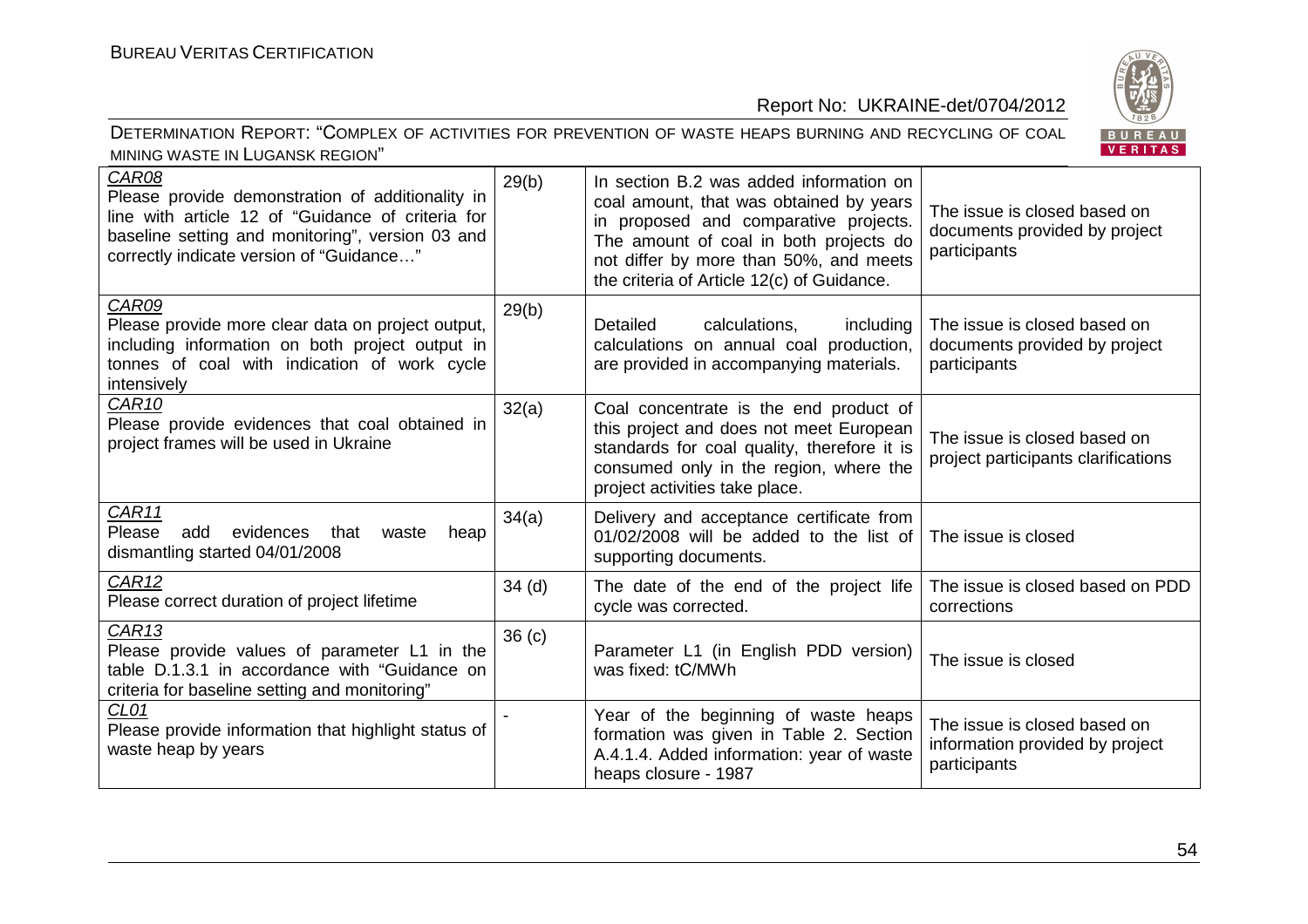

| CLO2<br>Please highlight work relations between "TC<br>Skhid Region" Ltd and "Continent" Ltd. Also<br>please note if enrichment plant of "Continent" is<br>included in project boundaries |       | "TC EAST REGION" Ltd rents enrichment<br>01/01/2008<br>"Continent"<br>from<br>plant<br>according to the contract $#$ 03/13a-2008.<br>The contract is provided in accompanying<br>materials.                                                        | The issue is closed based on<br>documents provided by project<br>participants      |
|-------------------------------------------------------------------------------------------------------------------------------------------------------------------------------------------|-------|----------------------------------------------------------------------------------------------------------------------------------------------------------------------------------------------------------------------------------------------------|------------------------------------------------------------------------------------|
| CL <sub>03</sub><br>Please clarify the source of project geographical<br>coordinates                                                                                                      |       | of geographic coordinates<br>Source<br>program Google - Earth, version 6.0                                                                                                                                                                         | The issue is closed                                                                |
| CL04<br>Please add information on separation principle of<br>heavy media separator STK 32-550 (wet or dry)                                                                                |       | Benefication in heavy mode separator<br>provides wet separation in the mode with<br>higher density than water has.                                                                                                                                 | The issue is closed based on<br>clarifications provided by project<br>participants |
| CL05<br>Please clarify wet or dry conditions of coal<br>containing rock mass at sifter GIL-52.                                                                                            |       | Description is corrected: " After the pre-<br>classification, the coal mass is delivered<br>to the preparatory screening to sifter GIL-<br>52a by dry mode.                                                                                        | The issue is closed based on<br>clarifications provided by project<br>participants |
| CL <sub>06</sub><br>Please add explanations on procedures following<br>if rock mass from another waste heaps uses at<br>enrichment plant                                                  | 32(a) | Waste heaps processing has a specific<br>technological scheme, which is not<br>suitable for coal processing from mines.<br>That is the only object with such<br>technology.                                                                        | The issue is closed based on<br>documents provided by project<br>participants      |
| CL07<br>Please prove that waste heaps dismantling will be<br>finished 31/12/2017                                                                                                          | 34(b) | Completition schedule was established by<br>counting the amount of processed rock<br>for the last year. Dismantled and<br>processed rock mass levels will remain at<br>the same level (defined% of processed<br>mass per year of the total amount) | The issue is closed based on<br>clarifications provided by project<br>participants |